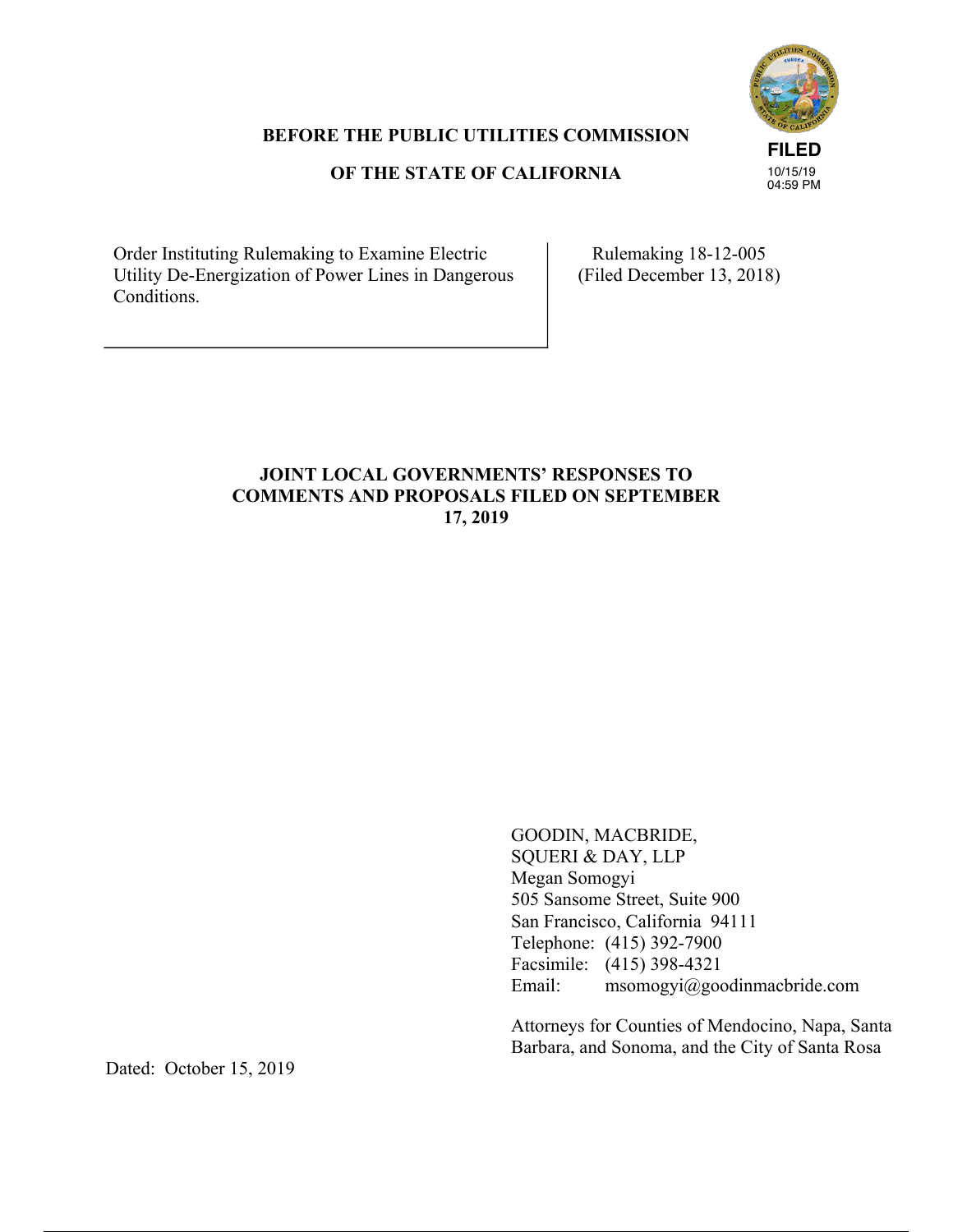#### **BEFORE THE PUBLIC UTILITIES COMMISSION**

### **OF THE STATE OF CALIFORNIA**

Order Instituting Rulemaking to Examine Electric Utility De-Energization of Power Lines in Dangerous Conditions.

Rulemaking 18-12-005 (Filed December 13, 2018)

### **JOINT LOCAL GOVERNMENTS' RESPONSES TO COMMENTS AND PROPOSALS FILED ON SEPTEMBER 17, 2019**

In accordance with the Assigned Commissioner's Phase 2 Scoping Memo and Ruling, and Administrative Law Judge Semcer's October 8, 2019 email ruling, the Counties of Mendocino, Napa, Santa Barbara, and Sonoma, and the City of Santa Rosa (the Joint Local Governments) submit their opening comments on the parties' proposals addressing the issues identified for Track 1 in the Scoping Ruling.<sup>1</sup> Mendocino, Napa, and Sonoma obtained party status in the first phase of this proceeding by filing comments on the Rulemaking; Santa Rosa obtained party status in ALJ Semcer's March 20, 2019 email ruling; Santa Barbara filed a motion for party status on October 4, 2019. While the discussion of specific de-energization issues in these comments largely addresses PG&E's PSPS program, the recommended improvements to communication, coordination, and the overall de-energization protocols are also applicable to Southern California Edison's PSPS program.

<sup>&</sup>lt;sup>1</sup> The Joint Local Governments are served by PG&E and SCE; these comments therefore focus on the PSPS programs for those utilities.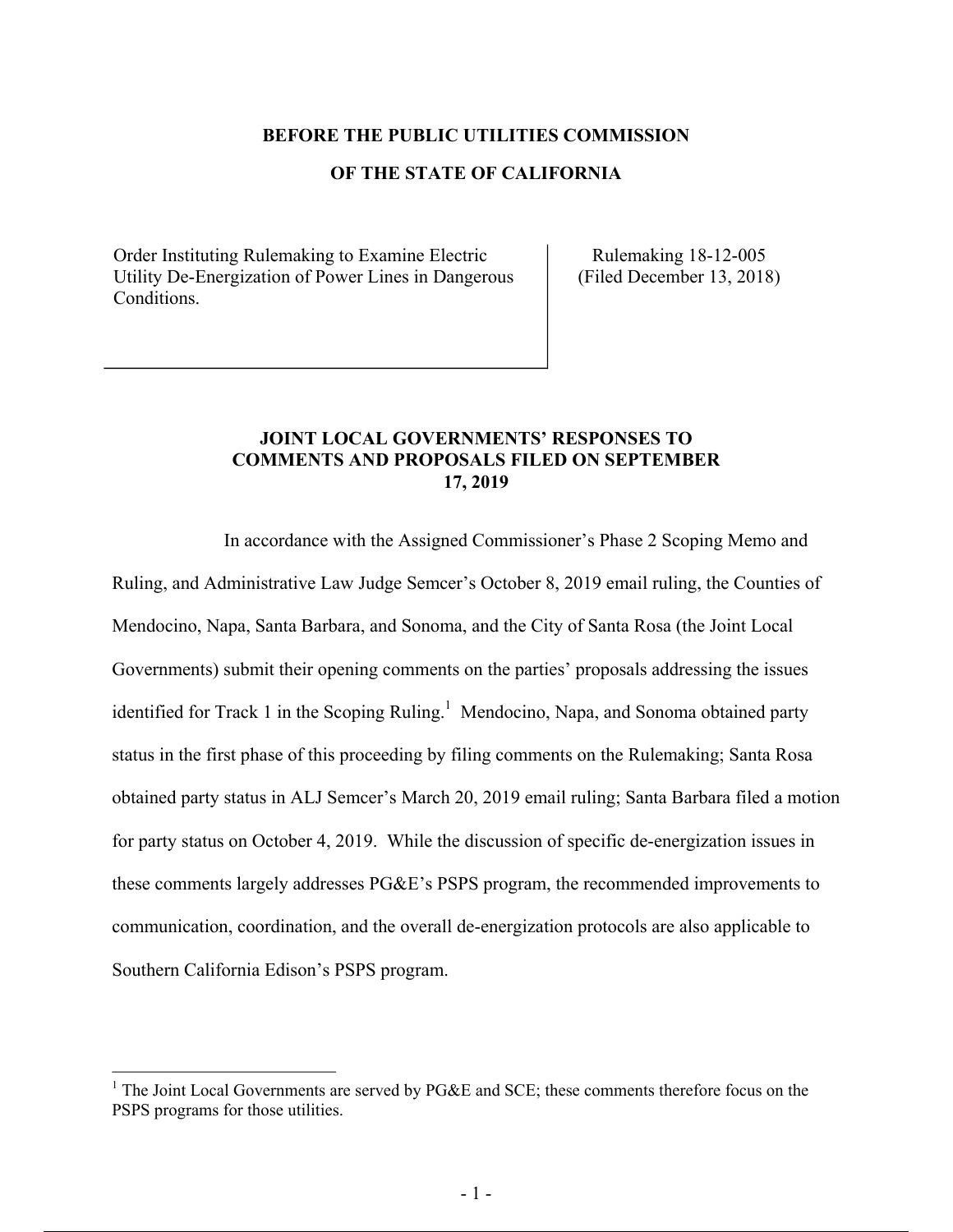#### **I. OPENING COMMENTS**

The Joint Local Governments submit these comments against the backdrop of PG&E's unprecedented October 9 de-energization, which brought national attention to PG&E's continued failure to develop and implement an effective de-energization program. While the Joint Local Governments and their counsel have carefully maintained in this proceeding (and in all other proceedings relating to PG&E and wildfire prevention) a measured and unemotional tone, the latest events show how little gain has come from a long effort to improve PG&E's deenergization practices and warrant an expression of outrage.

PG&E's Track 1 comments show a surprising complacency for a utility whose failings are manifold and public. The comments illustrate the utility's deeply ingrained institutional resistance to change and inability to sacrifice familiar (but ineffective) processes for new practices recommended by veteran emergency management experts. The Joint Local Governments have raised PG&E's shortcomings and provided guidance for effective coordination with public safety partners to the Commission and to the utility repeatedly and consistently since the beginning of this Rulemaking. The Commission has heard us, but PG&E has not. The experience of working with PG&E to effect real changes to its de-energization program has been like battling the Hydra: no sooner do we meet with PG&E personnel who ostensibly understand our concerns and commit to making improvements than a different PG&E employee tells us, for example, that local emergency managers will not be informed of the location of Community Resource Centers before they are announced to the public, or that PG&E is too busy with its internal PSPS readiness to provide the outage information local emergency managers need to prepare their community for de-energization until after the 2019 fire season, or that a local government liaison can only be "embedded" in PG&E's EOC by sitting alone in a conference room separated from the EOC by three security gates.

 $-2-$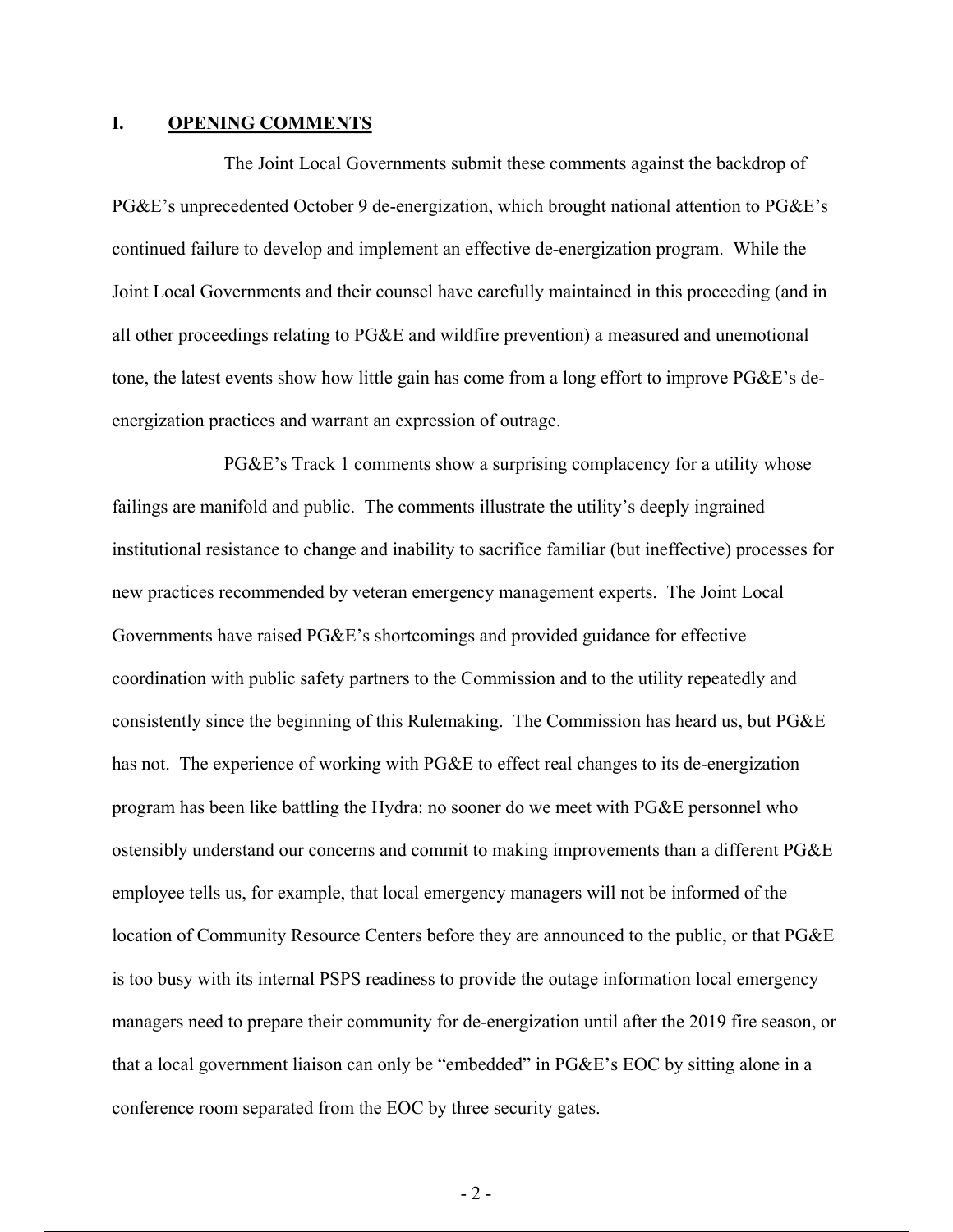As for the October 9 event, PG&E started the shut-down prematurely (including a 24-hour period where the winds did not reach threatening levels), de-energized an area far too broad to correspond to the actual danger, and inadequately discharged its obligation to ensure vulnerable citizens would be protected from the effects of the shut-down. While none of the affected counties or cities had direct access to the corporate offices where the decisions regarding scope and timing of the outage were made, the way PG&E implemented the PSPS supports the inference that the utility's primary goal was protecting itself from liability, and that considerations of the resulting human and economic damage were, if examined at all, secondary. It is also clear that PG&E has no idea what it is doing when it comes to de-energization and is terrified. The lack of confidence PG&E has in its infrastructure is certainly apparent.

This has got to stop. PG&E has been offered all the emergency management resources and information it needs to build an effective de-energization program, and its responses at every turn have included messages such as: "There are too many local governments to work with you directly. You want too much information. It is too hard. Our service territory is too big." The fact that PG&E has a huge service territory and millions of customers cannot be the reason that PG&E is unable to meet its communities' needs. The Joint Local Governments do acknowledge that PG&E has made some improvements, and we have seen from certain PG&E staff what we believe is a good-faith desire to understand what its local public safety partners need; we commend those efforts and hope to continue working to improve PG&E's practices. But PG&E as a whole continues to fail us. The Commission has an opportunity in the second phase of this proceeding to order meaningful changes to PG&E's de-energization program. The Joint Local Governments ask that the Commission seize that opportunity.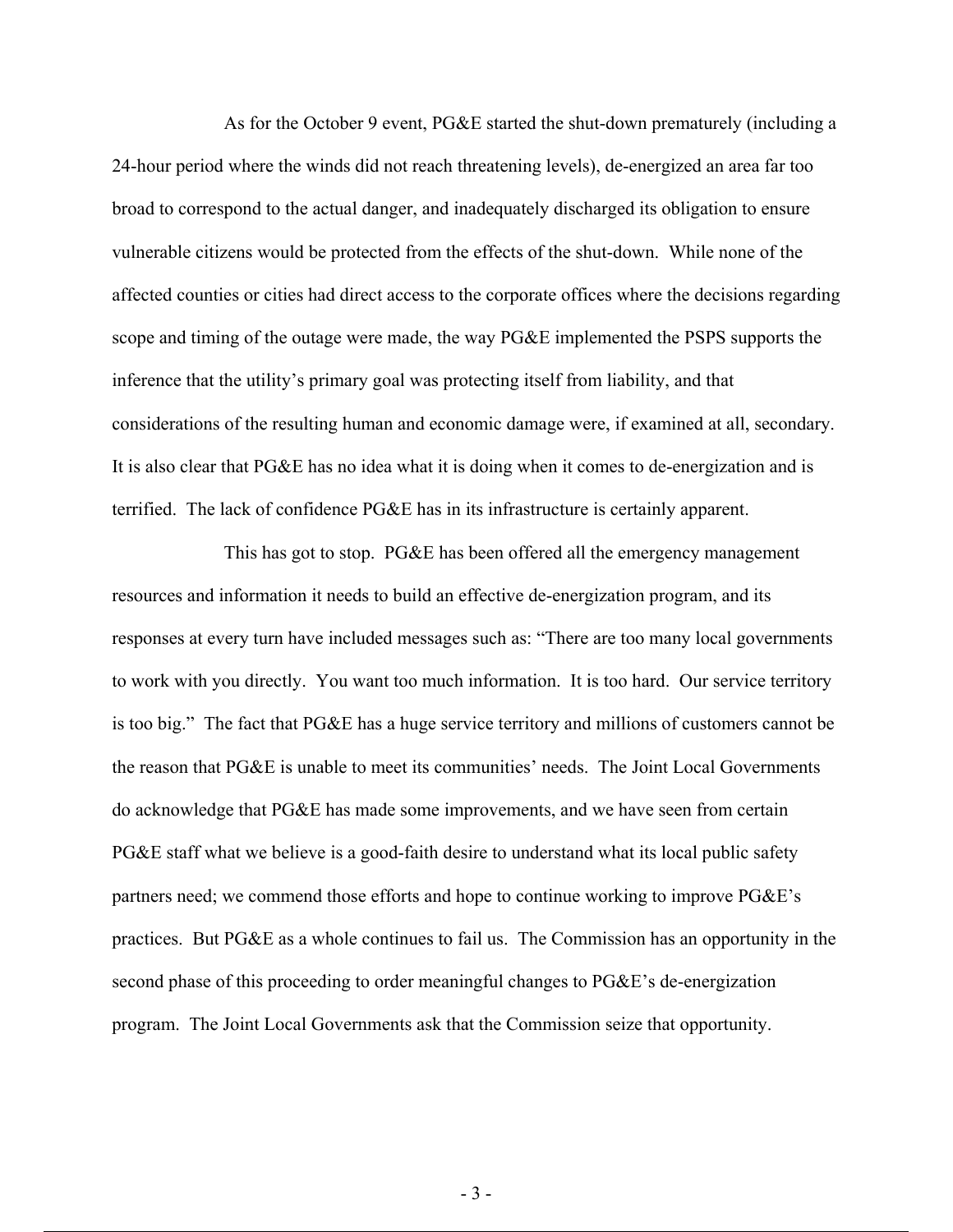### **1. Lessons Learned: PG&E's October 9 PSPS**

While the Joint Local Governments will submit separate comments in response to PG&E's after-action report for the October 9, 2019 de-energization, this preliminary discussion of the event will provide the context in which the remainder of the Joint Local Governments' comments should be read. As the *New York Times* quoted in the title of its October 12 article on the de-energization, "[t]his did not go well."2

At the outset, the Joint Local Governments strongly recommend that PG&E ask a CalFire Type 1 Incident Management Team to review the October 9 PSPS, soup to nuts, and build a de-energization operations plan for PG&E. All of the information-sharing, coordination, timing, and communication failures that PG&E continues to suffer are avoidable with the right plan. PG&E's de-energization plan, which it appears to have developed *deus ex machina*, while failing to take advantage of the input from a plethora of qualified emergency management agencies that could serve as resources, is not up to the task.

### **a. Notification and Communication Problems**

**(1)** Website

PG&E's PSPS website went down shortly after the event was announced and never fully recovered. PG&E is aware of this failure and has acknowledged it. But the fact remains that PG&E appears not to have planned for the most predictable realities of a massive de-energization, despite its repeated cautions to the public that any and all parts of its system are fair game for PSPS. The website failure is particularly problematic because PG&E's mantra for sharing PSPS information has been "Check the website. The information you need will be on the website." Instead of complying with the Commission's orders to make real-time weather and

<sup>&</sup>lt;sup>2</sup> https://www.nytimes.com/2019/10/12/business/pge-californiaoutage.html?action=click&module=Top%20Stories&pgtype=Homepage.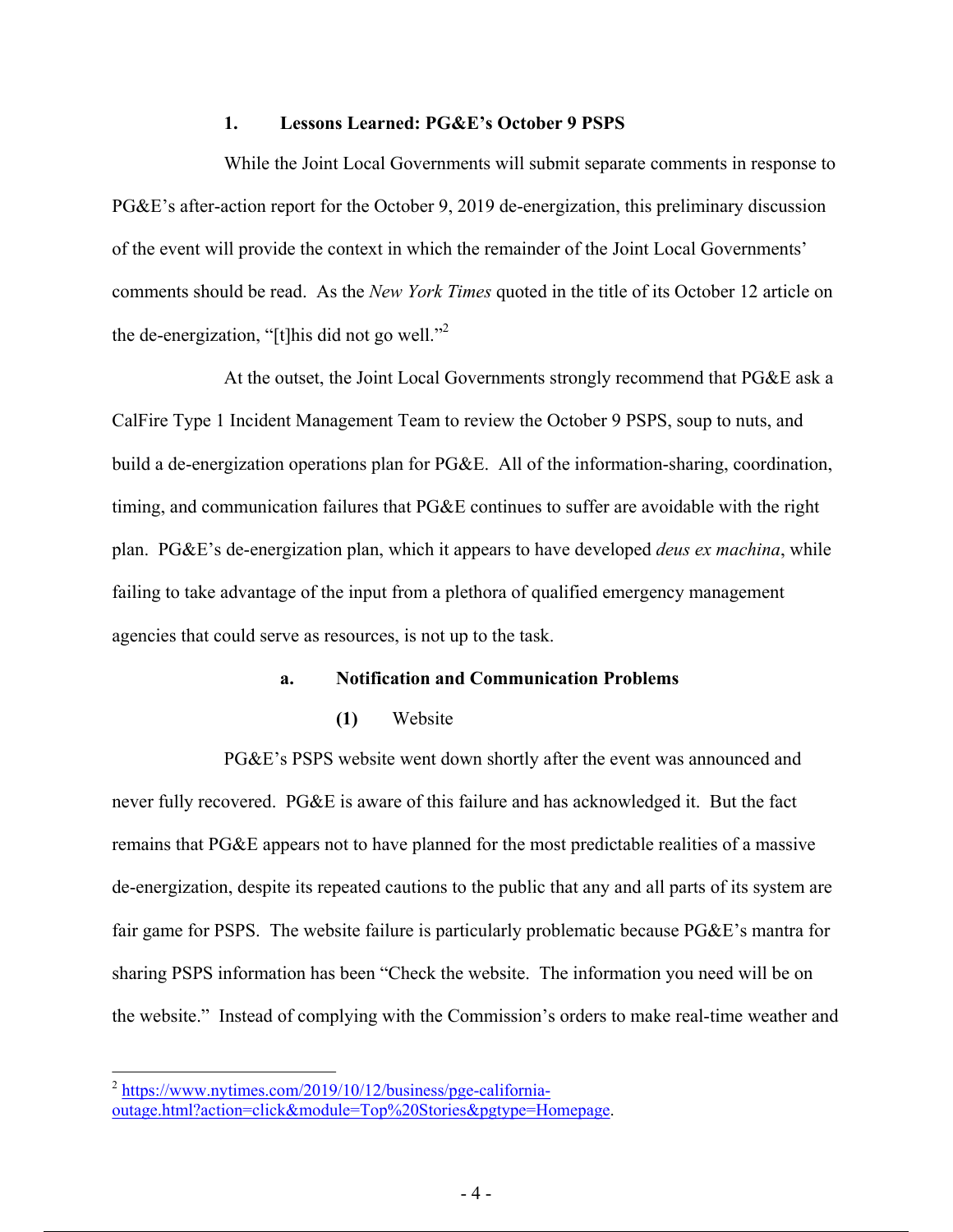fire-threat modeling information available directly to local public safety partners, which is information the Joint Local Governments have repeatedly lobbied for at the Commission and in direct discussions with PG&E, the utility created two public websites to share a seven-day PSPS outlook and outage maps with local governments. $3$  The websites were of dubious use in and of themselves, but were completely useless when they could not be accessed. Not only was PG&E's website meltdown a failure to plan ahead and a massive inconvenience, but it placed the public at risk. Individuals who require time, planning, and assistance to leave their homes for a location with electricity have to know whether they will lose power and when, and to have some assurance that the location they intend to go to has power.

#### **(2) Notification and Information-Sharing Problems**

PG&E appears not to understand the structure and the role of the local governments it serves. The Joint Local Governments have struggled to get PG&E to understand that the local government itself—its emergency managers, health departments, first responders, and other departments—are not the same as the general public, and therefore require different communication and information than the general public. Local governments are involved in protecting the safety and wellbeing of their residents, which means PG&E must provide detailed information to local emergency managers *before* it provides outage alerts and information to the public. Local governments will not be able to ensure resources are available for the public when they learn of the impending outage, and will not be able to answer the questions that flood into their emergency call centers, if PG&E does not provide the information in advance. Despite explaining this to PG&E repeatedly, in many respects the Joint Local Governments were still treated as members of the general public by PG&E during the October 9 event. For example,

<sup>&</sup>lt;sup>3</sup> See Joint Local Governments' Motion for Rejection of PG&E Advice Letter 4117-G/5582-E, R.18-10-007, pp. 4–6 (filed October 14, 2019).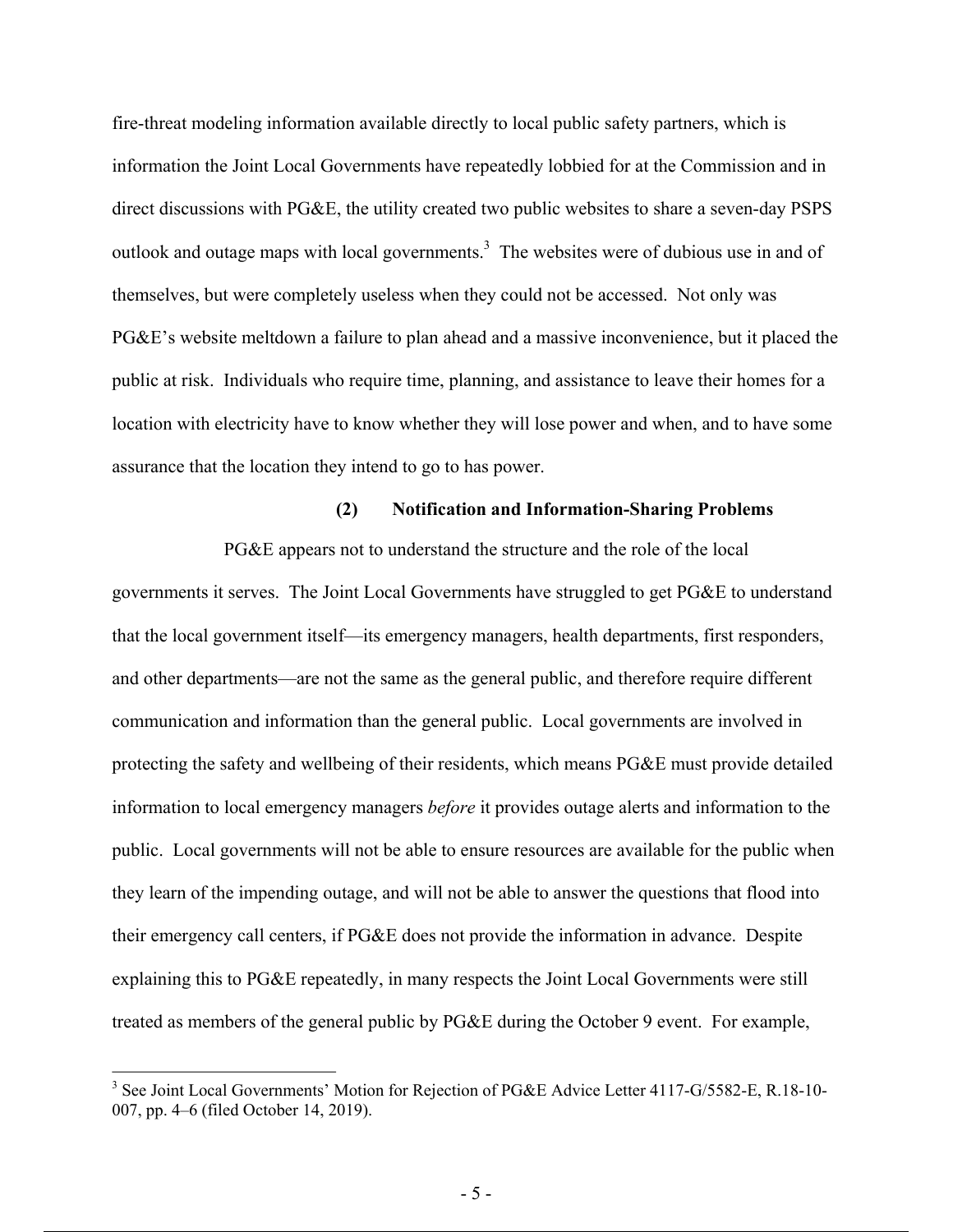PG&E employees insisted that local governments would not be informed of the locations of Community Resource Centers until the locations were announced to the public. This policy ignores the fact that local governments must set up CRCs for their residents if PG&E does not.

PG&E's lack of understanding also manifested in its communication with school districts, which are generally separate special districts that have their own boards, budgets, and governance. The PG&E liaisons responsible for communicating with the school districts in Napa and Sonoma Counties, for instance, were not well informed enough to provide the information necessary for the school districts to know if they would lose power; it appears that PG&E has not established PSPS web portal access for the school districts, either. The result was that local emergency managers had to work with the school districts, using the outage maps provided by PG&E, to try to determine if specific schools would be de-energized.

Had PG&E provided its local public safety partners with the list of potentially affected critical facilities, instead of holding publicly available information back subject to execution of a nondisclosure agreement, $4$  the schools and the local emergency managers would have known immediately which schools were likely to lose power.

#### **(3) Community Resource Centers**

PG&E had an executed agreement with the County of Napa to use the County fairgrounds as a CRC site in Calistoga. During the October 9 PSPS, PG&E did not contact Napa County's EOC (or anyone else that the County is aware of) about setting up a CRC closer to the City of Napa. PG&E instead set up a CRC for affected residents in the City of Napa and surrounding areas in Vallejo. Vallejo is approximately 15 miles down Highway 29, a journey that would have required traversing a number of intersections without working traffic lights. Napa County had arranged for a CRC location close to the City of Napa, which PG&E failed to

 4 See further discussion at pp. 21–23, *infra*.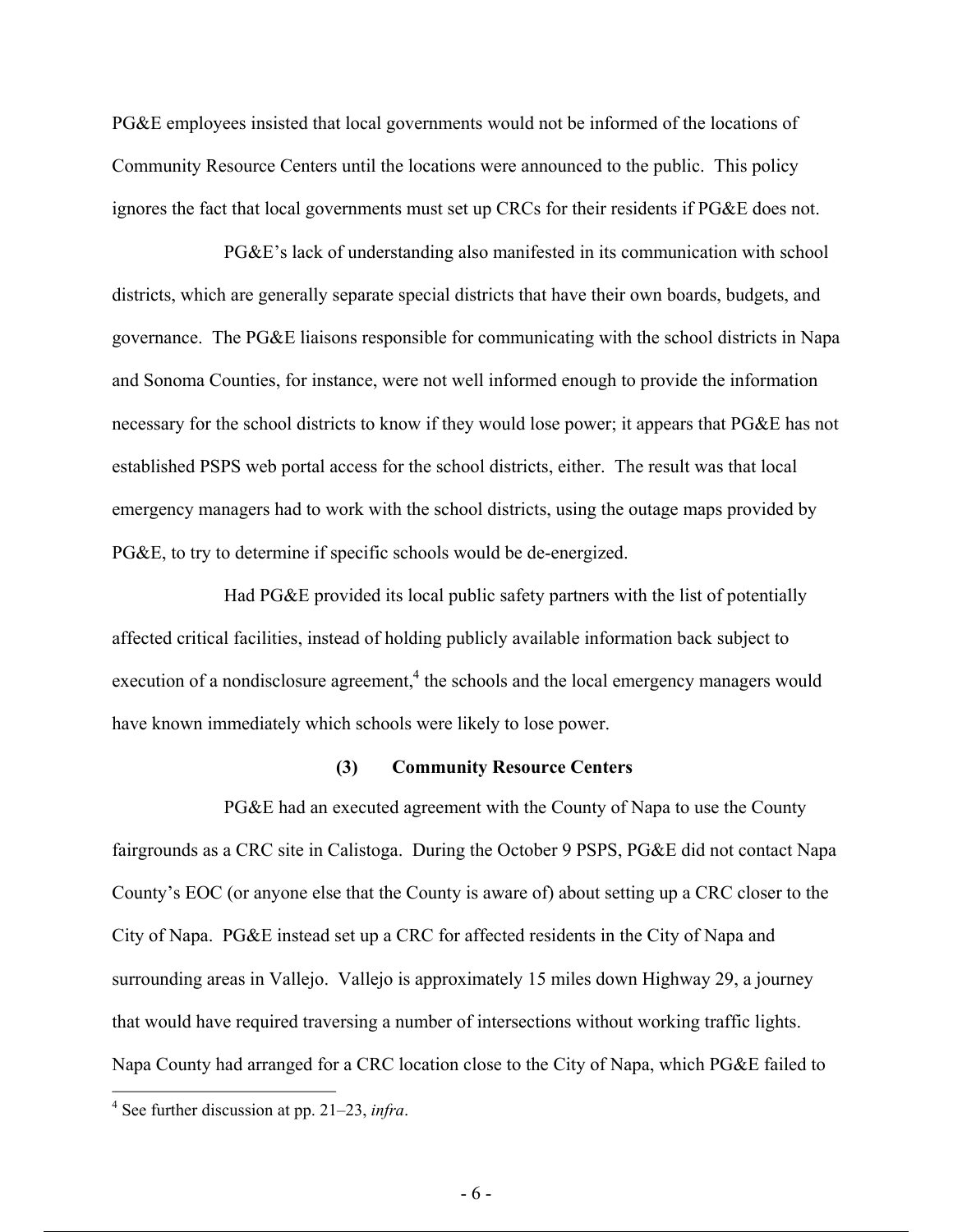pursue, and set up its own CRCs, at its own expense, which hundreds if impacted residents used. The County is at a loss to understand PG&E's decision regarding this specific CRC and is further unable to comprehend PG&E's resistance to working with local governments to site and establish CRCs. Over the last six months, the County has suggested multiple options for CRC sites to PG&E that would be accessible to residents; PG&E has not followed up on any of the County's suggestions.

Going forward, PG&E must partner with the communities in which it plans to site CRCs to ensure that the locations are accessible and rational in light of local conditions. PG&E must also communicate with local governments regarding CRCs during a de-energization, instead of unilaterally deciding when and where to establish a CRC.

#### **(4) Outage Maps**

PG&E apparently overstates the outage area by 20% in the shapefiles it provides directly to its public safety partners through the secure PSPS web portal. After struggling to reconcile the outage boundaries in the shapefiles with the other outage information PG&E was providing, the Joint Local Governments discovered that PG&E builds in a 20% "margin" to the shapefiles. Based on the "search by address" function on PG&E's PSPS website, which functioned enough to allow Napa County to determine that the shapefiles were inaccurate, it is clear that PG&E knows the actual outage boundaries but does not provide that information in the shapefiles. Santa Rosa learned of the buffer from a PG&E employee. The result of this exercise in liability avoidance (the only explanation the Joint Local Governments can muster) is that the local governments' emergency managers spent time and resources preparing for outages in buildings that PG&E knew were not expected to lose power. Before Napa discovered the discrepancy between the actual outage area and the shapefile maps, the County's Corrections Director was preparing to evacuate the County jail, which was located in the 20% buffer zone.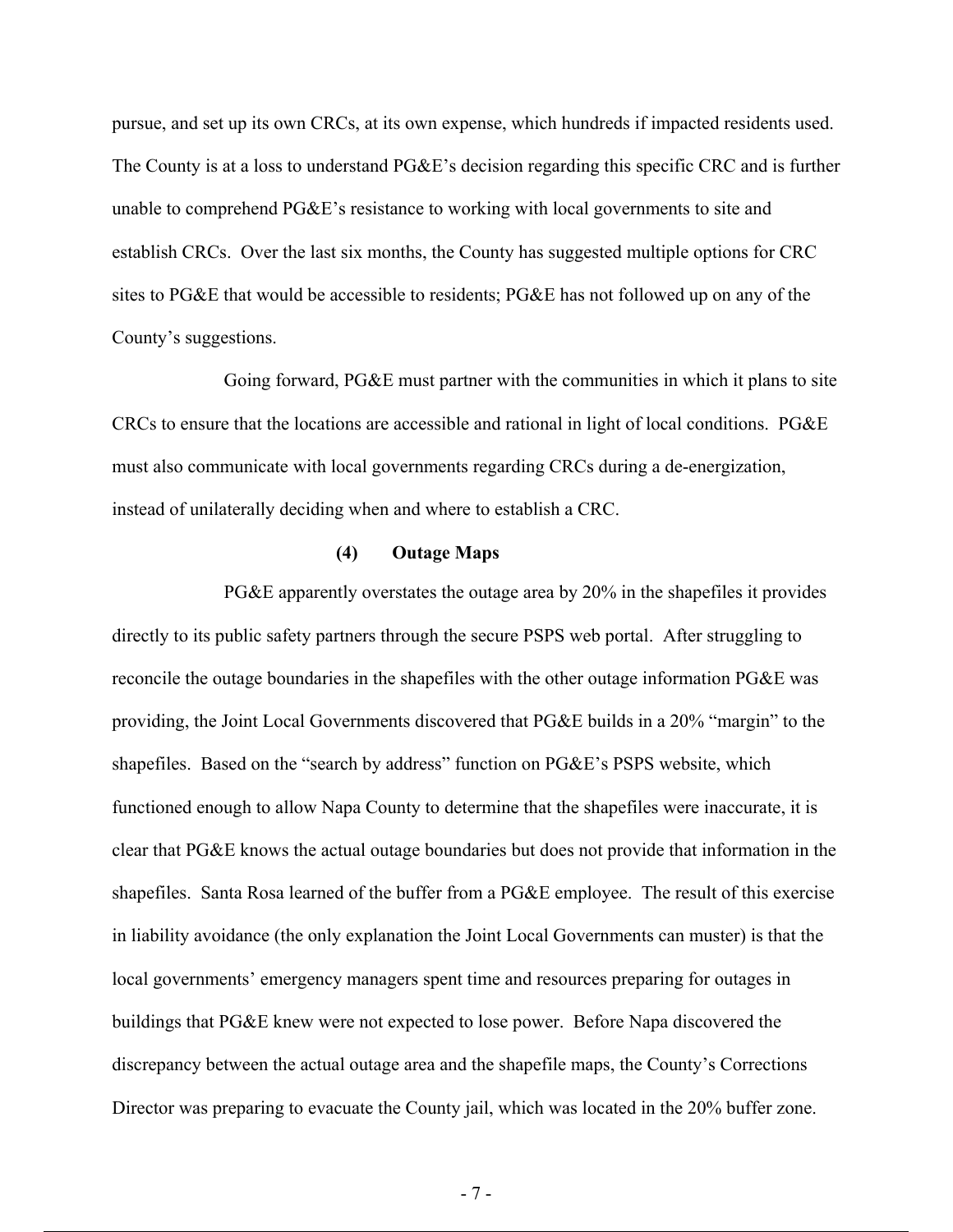Had the extra margin not been discovered, the County would have expended significant financial and personnel resources on an unnecessary evacuation.

PG&E did not, to the Joint Local Governments' knowledge, directly acknowledge that its outage map shapefiles were 20% larger than the actual impacted areas. Admitting to that would have been extremely helpful to the impacted cities and counties because they could have adjusted their review of PG&E's materials and deployed resources accordingly. PG&E instead admitted on one or more of the status report calls that its outage maps weren't reliable, and recommended that the local emergency managers and first responders on the calls use the website address search function instead. The website that crashed repeatedly and for extended periods of time.

The Joint Local Governments also note that the PG&E liaisons assigned to the local EOCs had their own outage maps on their personal electronic devices, based on PG&E's own internal information, that appeared to be accurate. Why PG&E did not provide those maps to its public safety partners is unfathomable.

Going forward, PG&E must provide outage maps that only reflect the expected outage area. Building in a 20% margin of error is unnecessary and unacceptable.

#### **(5) Conference Calls with Affected Agencies**

It was abundantly clear during the October 9 de-energization that PG&E has never thought to sit down with emergency managers at agencies that manage huge fires and other disasters to learn how to handle a situation involving a large number of affected entities. It is possible to have in-person meetings with 150 people representing multiple stakeholders, and to have conference calls with dozens of stakeholders and more than 100 participants, and to run those meetings smoothly and quickly. The Joint Local Governments have sat in those meetings

- 8 -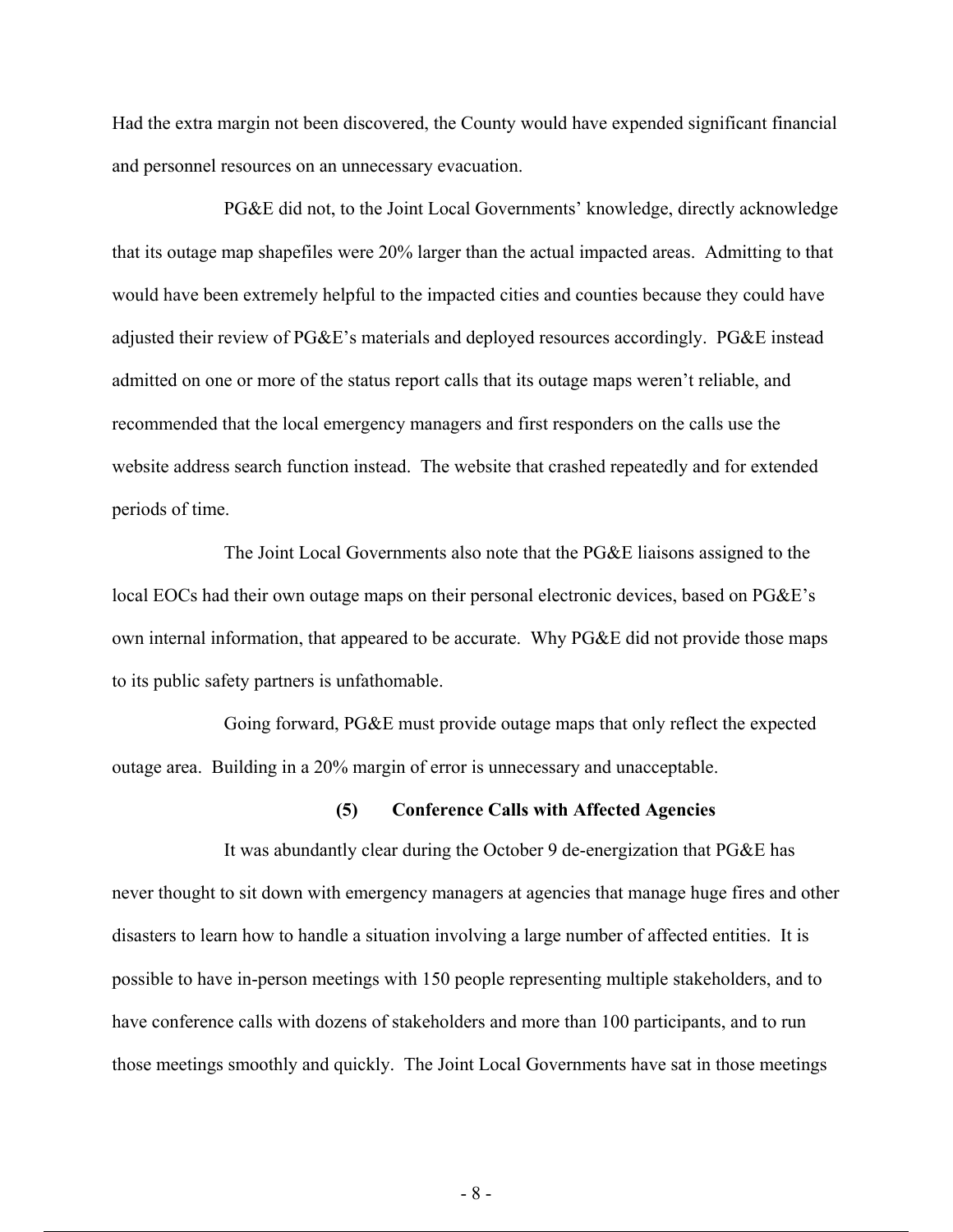and participated in those calls. By contrast, the status calls PG&E held three times a day during the October 9 PSPS were poorly structured, badly managed, and ineffective.

First, the attendance roster for affected entities requires some common sense. It is not necessary or useful to have entities whose power is not scheduled to be cut until the following day on the same call as entities who have been de-energized for 24 hours or more. Their informational needs are very different and should be addressed in different venues. In professional emergency management, this structure is referred to as "area command."

Second, the format of the calls changed every time. Different information was provided at different times in a different manner, and the structure of the calls was never consistent. The call-in numbers and passcodes changed regularly, as well, sometimes as close as 15 or 20 minutes before the call.

Third, there was no visual component. Successful agency information sessions involve a WebEx or other visual presentation, in addition to the audio portion. CalFire and other emergency management agencies are well-versed in these types of meetings; PG&E should adopt those practices immediately.

Fourth, PG&E management should stop running the calls. PG&E needs to put an operations person in charge of the calls. The focus of the meeting should be conveying practical information in a direct manner. Management so far has not been able to do so.

Fifth, affected agencies should be required to send questions in writing before the all-hands conference calls. Only the questions that are applicable to a broad section of the participants should be addressed during the calls/WebEx. The questions relevant to individual entities or a smaller group should be answered directly and offline. This is how CalFire and other professional emergency management agencies run their informational calls.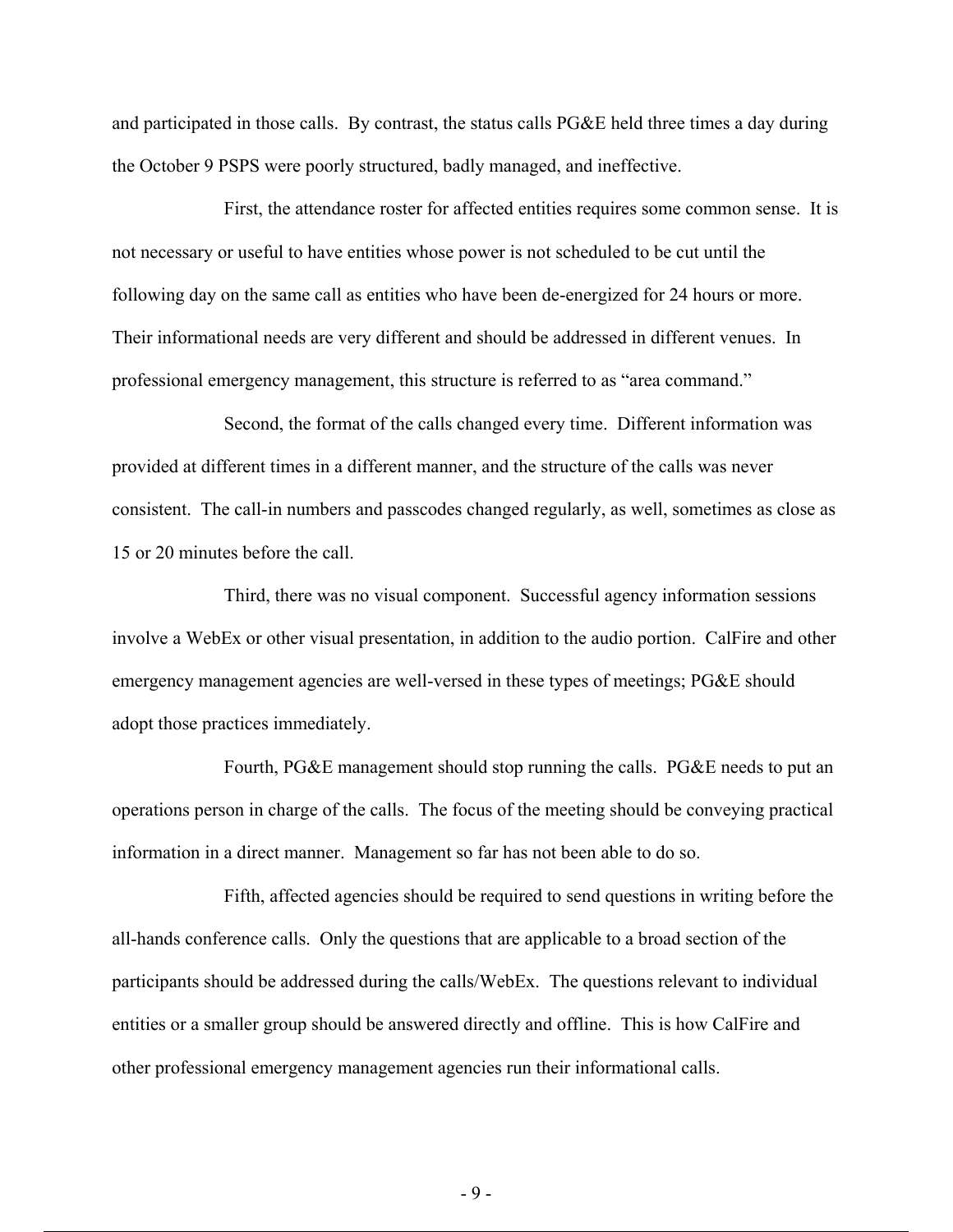Sixth, it was clear over the course of the outage that PG&E wanted to limit the number participants on the daily situation update calls. This was attempted through shuffling of call-in numbers and access codes, at least one call where only county OES staff were allowed to ask questions, and at least one call where three-county "queues" were established for asking questions and the two counties waiting in the queue could not hear the questions asked by the first county or PG&E's answers. During the phase where PG&E attempted to limit participants by claiming insufficient bandwidth on its conference lines (hence the shuffling numbers), a PG&E employee observed to the Joint Local Governments that PG&E has conference calling capabilities to handle hundreds of participants on a single line; PG&E simply chose not to use it.

#### **b. Embedding Local Liaisons in PG&E's EOC**

PG&E's practice for "embedding" local liaisons in its EOC is a dismal failure. Sonoma County has sent liaisons to PG&E's EOC during the September 25 de-energization and the October 9 event—and is the only local government to have done so thus far. Sonoma's representatives were given short tours of the EOC and were allowed to sit in on the daily Operational Area calls with the impacted local governments, but were otherwise placed in a separate conference room separated from the EOC by three security gates. There was no video or audio feed, or any other direct access to PG&E's EOC, in the conference room. Sonoma's representatives were assigned a PG&E liaison, who endeavored to be as helpful as PG&E's setup allowed, but the fact remains that Sonoma could not ask any questions directly to the EOC; everything was relayed through the liaison. The end result was that Sonoma was no better informed about PG&E's decisionmaking or the factors influencing the ongoing PSPS, than if the representative had not traveled to PG&E's EOC at all. This is unacceptable.

PG&E claims that capacity in its EOC and technical/legal/regulatory limitations restricted its ability to allow Sonoma's full access to information and data-sharing in the EOC.

 $-10-$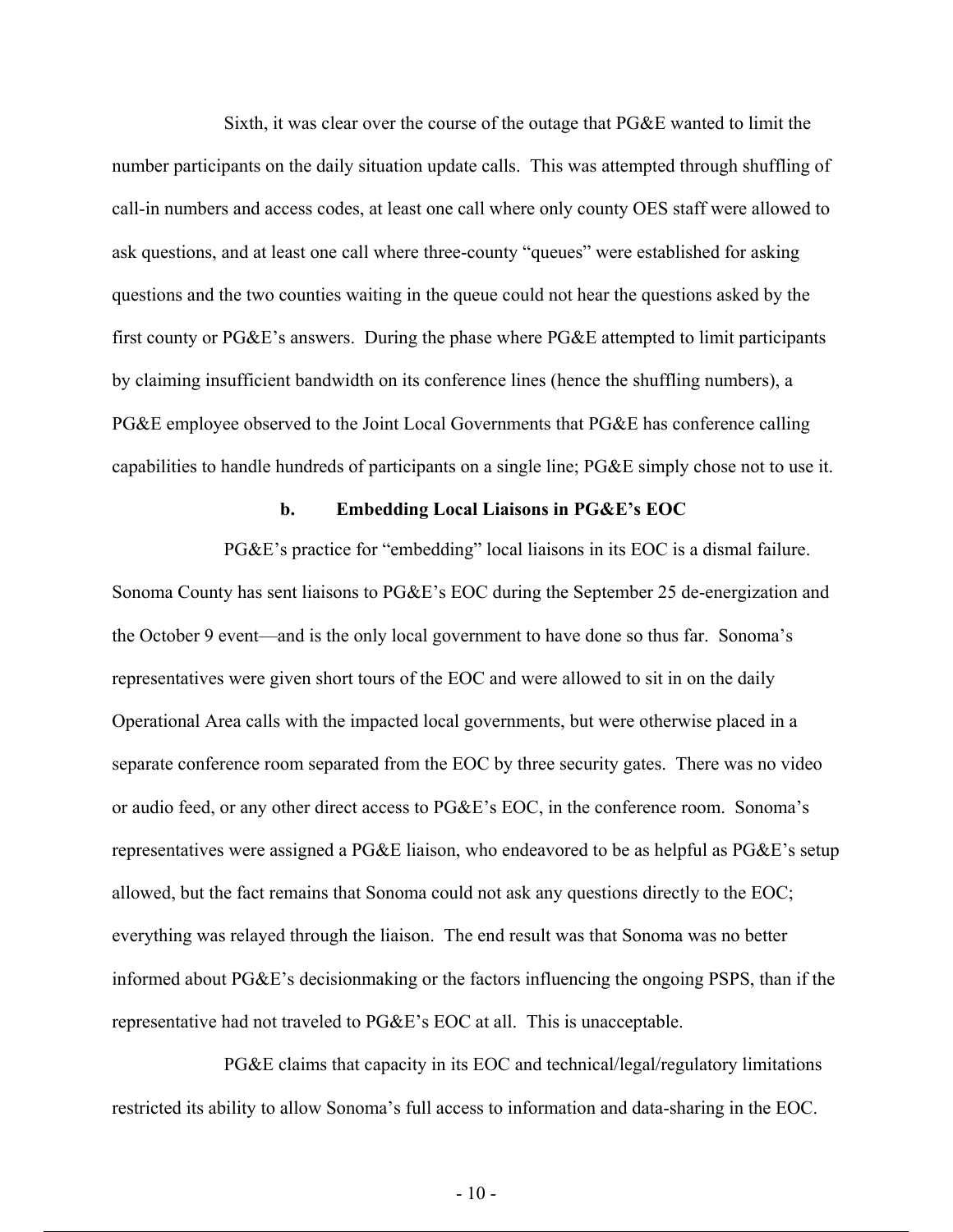The facts suggest otherwise. Sonoma observed open workstations in the EOC during the September 25 event, and while the EOC was more heavily populated during the October 9 event, Sonoma was the only local government of the 34 affected counties that sent a representative. Given that multiple newspapers obviously had photographers in PG&E's EOC during the October 9 event, the Joint Local Governments venture that PG&E could have accommodated Sonoma if it wanted to. As for the alleged technical, legal, or regulatory limitations, Sonoma was not asked to sign a nondisclosure agreement before its tour of the EOC, to cover the times when the County was allowed to sit in on the Operational Area calls, or to cover any additional information provided by Sonoma's PG&E liaison; the Joint Local Governments are not aware of any type of information that becomes proprietary only with prolonged exposure. The Joint Local Governments also note that PG&E's liaisons have full access to the local EOCs, and all the information, maps, discussions, and activity that comes with an operational EOC.

It is also necessary to note that, while PG&E refuses to allow a local government representative in its EOC, representatives from the CPUC, CalOES, and possibly other state or federal agencies have full access to PG&E's EOC. As the Joint Local Governments explained at length in their Track 1 proposals, emergency management is bottom-up, not top-down. That means that PG&E is not allowing the entities with primary responsibility for responding to the PSPS and for ensuring the safety of the public (who are PG&E's customers) into the PSPS decisionmaking nerve center. But the agencies that only provide support and resources—when necessary—to the local governments have full access. This is an absurd state of affairs.

PG&E's protestations about the hurdles to allowing an impacted local government representative to embed in its EOC ring hollow. Though PG&E repeatedly explained to Sonoma that it had never done this before, the excuse only works for the first visit, not the second or

 $-11$  -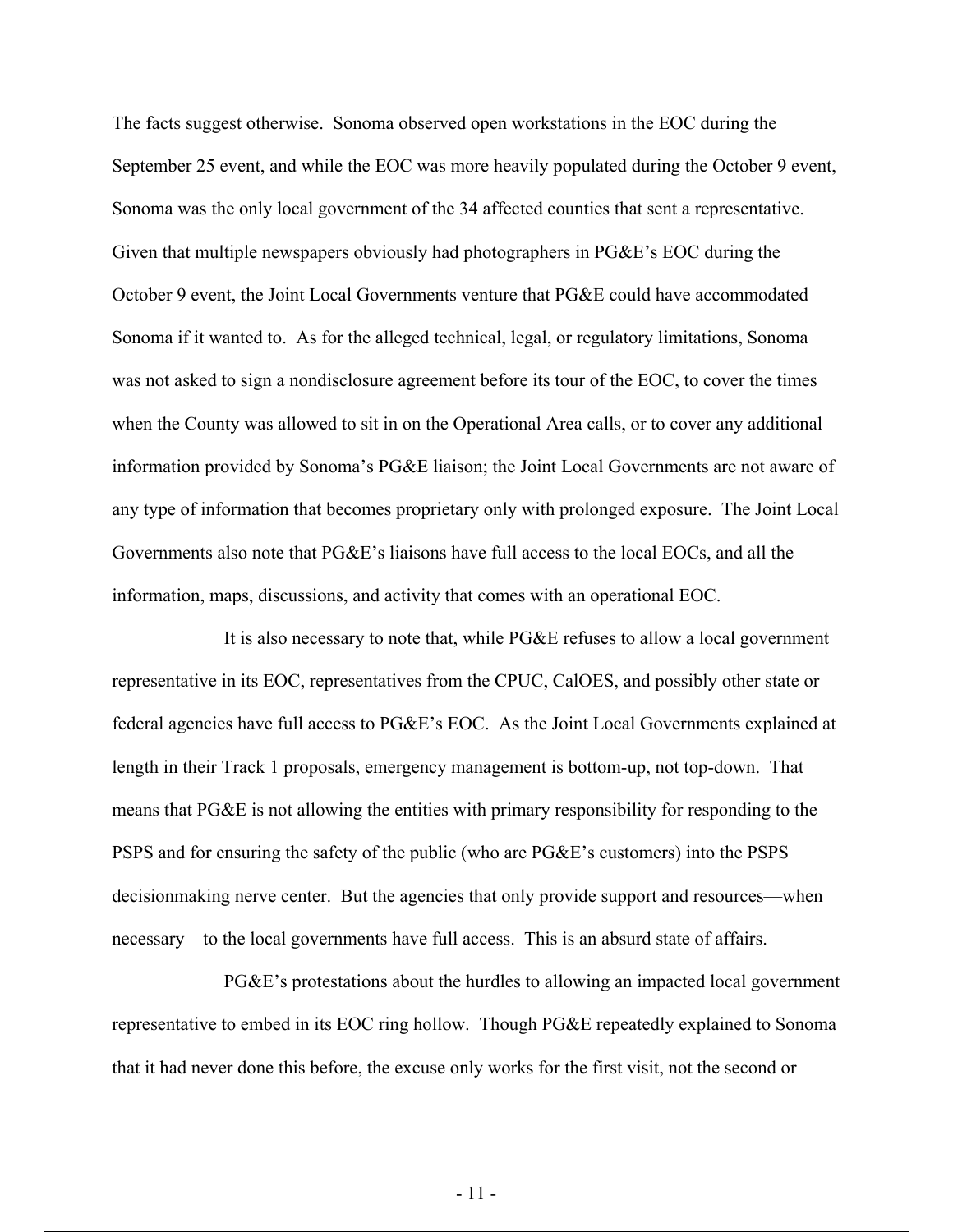third. Going forward, PG&E must allow local liaisons *in* their EOC for the duration of an event, should the local government wish it.

#### **c. Medically Vulnerable Customers**

In addition to the shortcomings of PG&E's medical baseline customer information and information-sharing protocols, which are addressed below in detail, the Joint Local Governments observed a number of on-the-ground impacts to PG&E's medically vulnerable customers. Napa County's Health and Human Services and emergency services departments received many calls from medically fragile individuals, a large number of which related to oxygen compressors that needed three to six hours to charge, a shortage of oxygen refills from supply companies that were unable to ship to the customers on time, a lack of longterm sleeping facilities for CPAP customers whose equipment must be plugged into a wall overnight, and a shortfall in services or assistance for non-mobile elderly individuals who were unable to transport themselves to charging stations. The County also received calls from independent living facilities, which are essentially apartment complexes that house elderly people. While the residents are generally self-sufficient and mobile, when the power goes out and the elevators stop working, a number of residents become house-bound. These people did not have needs that, at the time they called, fit the definition of a medical emergency, but they had logistical needs that—only if met—would prevent their conditions from becoming medical emergencies. That is a fine line that erodes quickly when the power is out for extended periods of time. Skilled nursing facilities are required to have backup generation, while assisted living facilities may have different (or no) backup generation requirements, and independent living facilities are not required to have any backup power. These real-life impacts on medically vulnerable customers are a significant factor in the Joint Local Governments' push for utility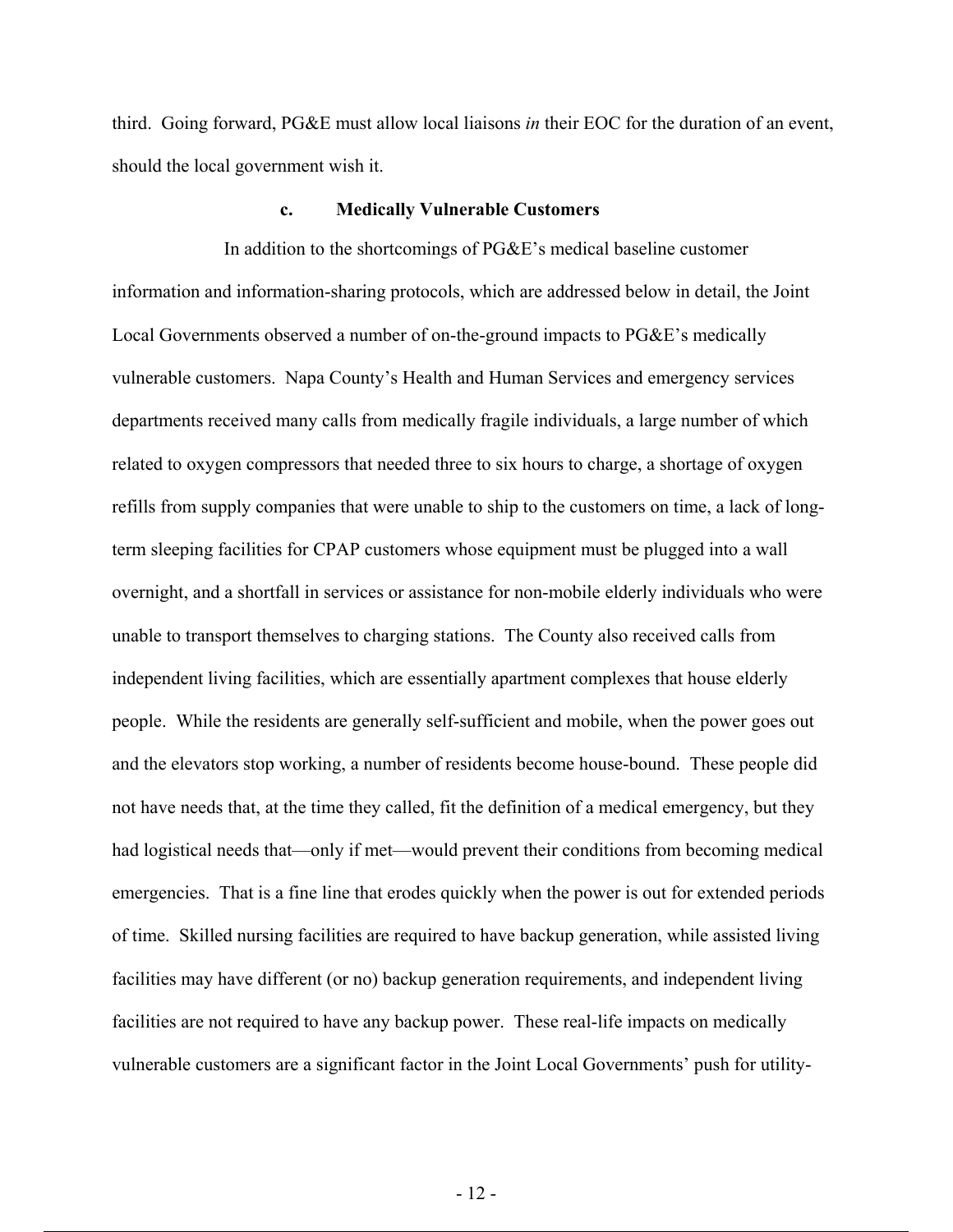provided resources to ensure that vulnerable customers are cared for, which is discussed in detail in Section 3 below.

#### **d. Re-Energization and Flexibility of PG&E's System**

PG&E has never, to the Joint Local Governments' knowledge, admitted to any flexibility in its ability to de- or re-energize targeted sections of its system. To the contrary, PG&E tends to give the impression that its hands are tied once the power is off, or if a certain circuit or transmission line needs to be shut down, that its system is not constructed to be nimble and segmented, and, in any event, the threatening weather has to subside before re-energization can even be discussed. And yet the Joint Local Governments observed a surprising level of precision in PG&E's de-energization and selective re-energization of large facilities during the October 9 event. In Napa County, for example, Yountville, which is the location of a large veteran's home, and the Napa State Hospital retained power. Several large customers in the North Bay were also re-energized before the larger area was brought back online. And PG&E manually re-energized the Butte County jail after the County informed PG&E on a conference call that the facility had been de-energized. While the Joint Local Governments do not know the details of PG&E's system or how these targeted de- and re-energizations were possible—because PG&E has never shared that information—it is apparent that PG&E has a good deal more flexibility in its system that it would have us believe.

The lack of transparency into PG&E's de- and re-energization flexibility is not only problematic from an information-sharing perspective, but it calls into question PG&E's stance that it is unable to alter the course of a PSPS once the event is set in motion. Months ago, the Joint Local Governments asked PG&E whether it would be able to restore power if a deenergized area experienced an emergency, like a wildfire, to ensure that the public safety response was supported by electricity. PG&E's answer was "No." The only circumstances

 $-13 -$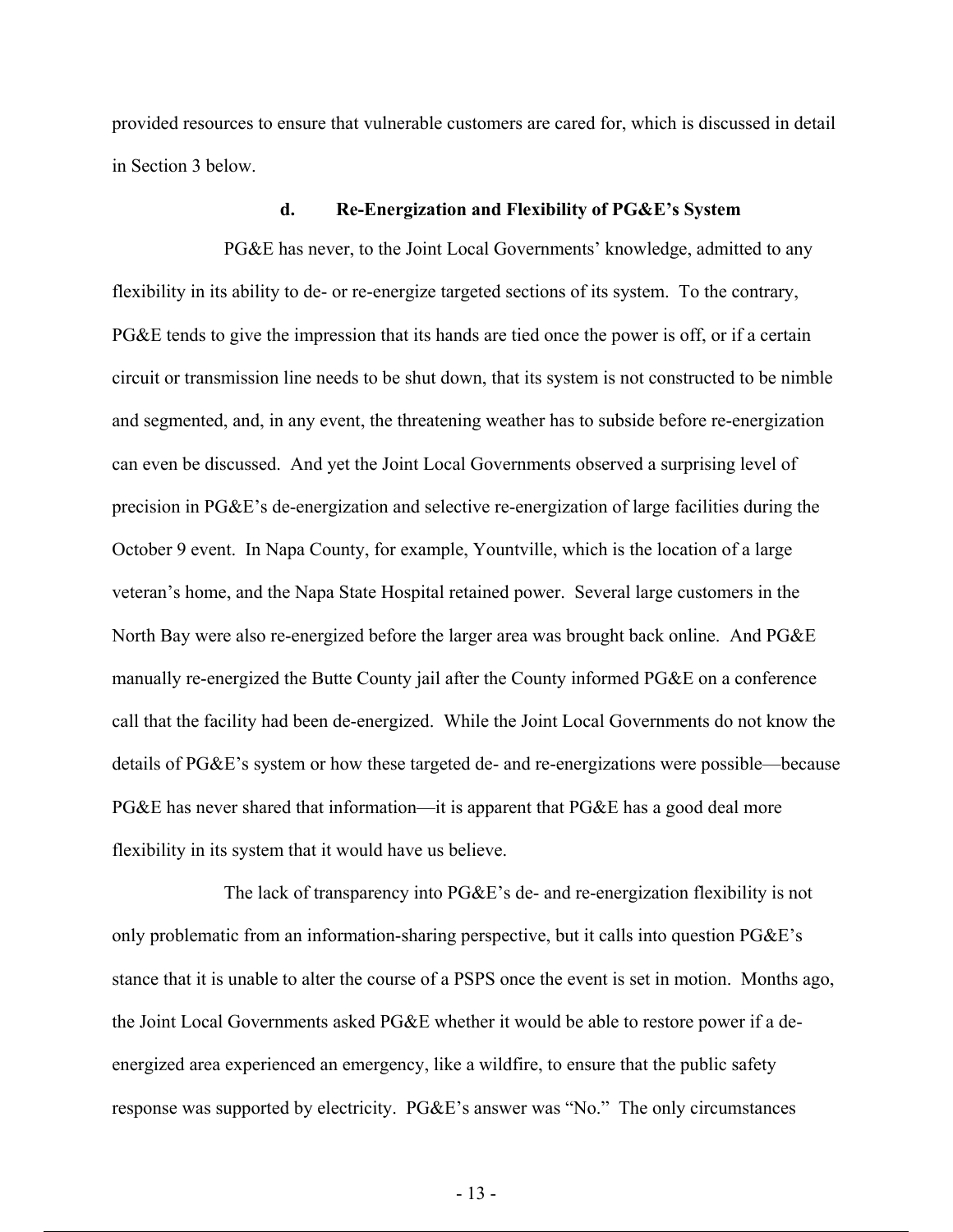under which PG&E could or would restore power, the local governments were told, was if the threatening weather had subsided and "it was safe to do so." That response is unacceptable, particularly when water systems need electricity to function and when gas-powered generators are a significant fire risk. PG&E must provide more transparency into its de- and re-energization capabilities, and it *must* have a better plan for addressing wildfires and other emergencies that start during a de-energization than refusing to turn the power on until the wind has subsided.

#### **e. Outage Duration and Potential Impacts**

For as inexpertly executed, frustrating, financially and medically harmful, and long as the October 9 de-energization was, PG&E and its customers are fortunate that it was not worse. Had the outage lasted another 24 hours, in the Joint Local Governments' emergency managers' estimation, PG&E could have seen as many customer deaths as in the 2017 and 2018 wildfires. Toward the end of the outage, nursing homes, assisted living facilities, and other facilities that provide care to vulnerable individuals were nearing the limits of their backup power. As the PSPS wore on into the early hours of October 10 in the North Bay, with signs that the cellular networks, VoIP, and broadband internet were quickly degrading, veteran fire fighters and emergency managers feared that if a fire broke out, their best tool for warning and evacuating the public—Wireless Emergency Alert—would be significantly hampered or even useless. It is too early to know how many water systems, both large-scale and individual wells, were inoperable due to the outage. The Joint Local Governments expect that many stories of near-misses and closely averted disasters will emerge in the coming weeks.

When a more complete accounting of the actual and potential impacts of the October 9 event is possible, the Joint Local Governments urge the Commission to take a hard look at the aspects of PG&E's de-energization program that are inflexible, that do not account for on-the-ground impacts, and that in fact exacerbate the problems created by de-energization.

- 14 -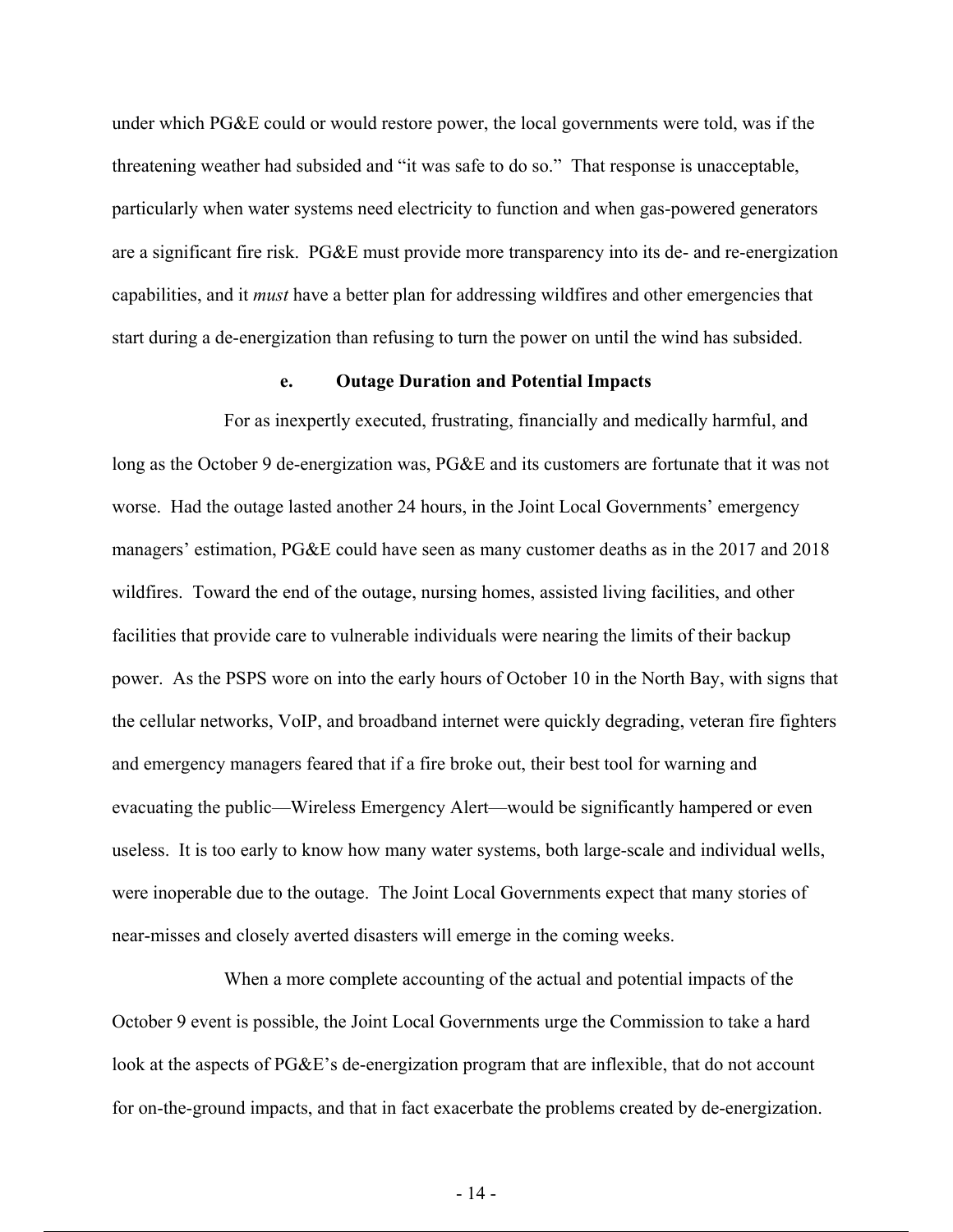The Commission should ensure that PG&E excises those aspects of its program and develops as better one under the supervision of experienced emergency managers.

### **2. Definitions/Standard Nomenclature**

At the outset, the Joint Local Governments agree with the Rural County Representatives of California (RCRC) that focusing on the terminology used to describe aspects of de-energization events is not as important as ensuring that the utilities have effective plans and protocols for communicating with critical facilities, local governments, access and functional needs (AFN) populations, and other customers.<sup>5</sup> The best terminology in the world will not be worth much if the utility is unable to act on it or to provide useful information in connection with it. To the extent that clarifying certain terms will improve the utilities' communication and outreach efforts, however, the Joint Local Governments support those changes.

## **c. Are there any differences among the [IOUs'] medical baseline tariffs and medical baseline designations that should be updated to promote consistency across utilities for the PSPS programs?**

PG&E's and SCE's medical baseline website information and registration forms are not perfectly aligned, which creates difficulties in relying on the programs for emergency response planning, particularly for Santa Barbara County, which is served by both utilities. SCE's medical baseline registration form requests information regarding: the customer's use of electrically operated medical devices; whether the patient is under hospice care; whether the patient has heating and cooling needs, and whether that need is temporary or permanent; and the amount of time the customer can be without power before their medical equipment fails. <sup>6</sup> While SCE's form contains only five information categories, the information is granular enough to be

 $<sup>5</sup>$  RCRC Comments on Phase 2, Track 1, pp. 3–4, 5, 6, 7</sup>

<sup>&</sup>lt;sup>6</sup> Available at: https://www.sce.com/sites/default/files/inlinefiles/Med%20Baseline%20App%20REV%201-19%20English.pdf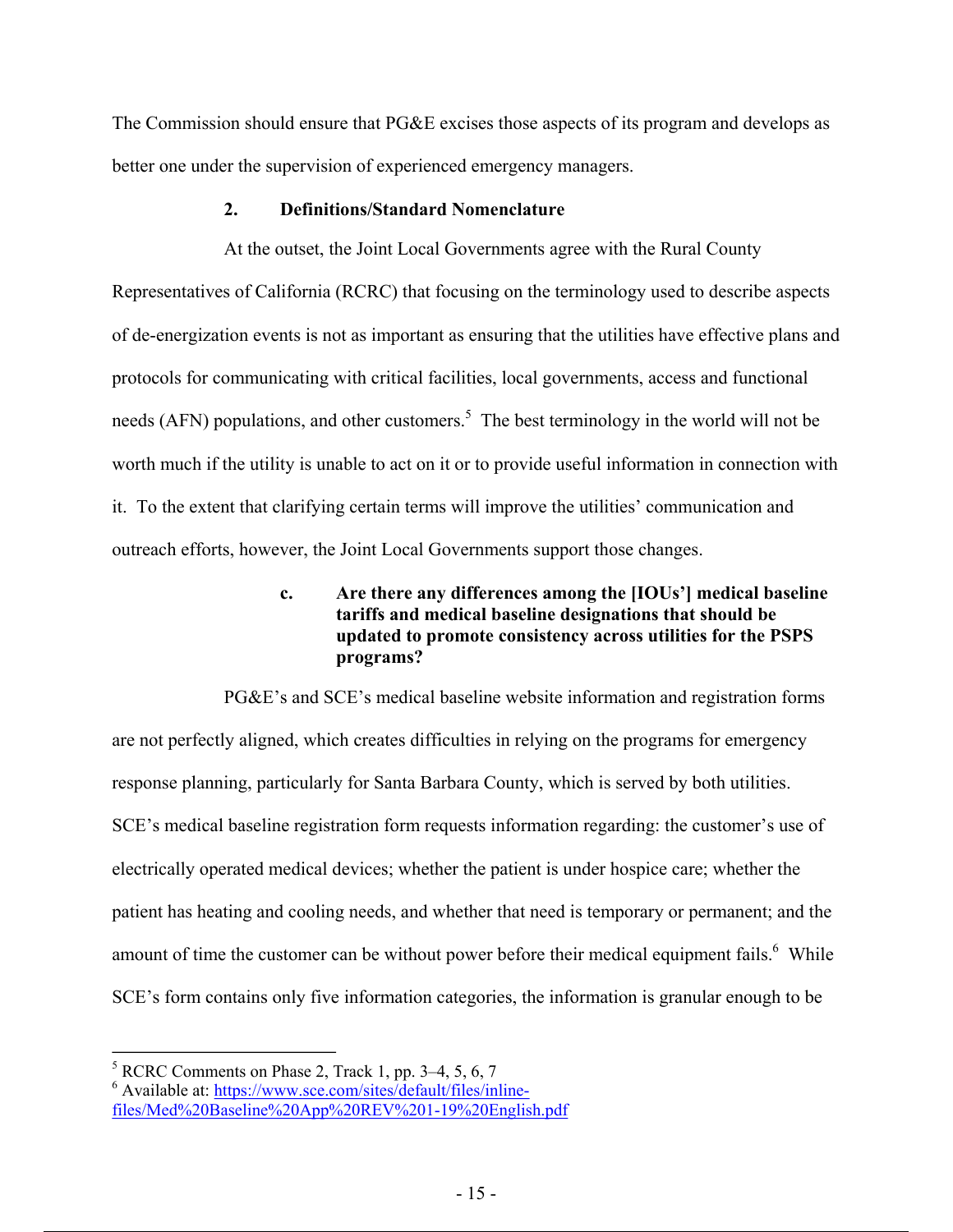useful to local government emergency managers and health services providers during a deenergization.<sup>7</sup> PG&E's medical baseline form, by contrast, asks only whether the customer requires the use of a life support device and whether the customer has heating and cooling needs.<sup>8</sup> As a result of this binary designation, the medical baseline customer information that was provided to the Joint Local Governments' Offices of Emergency Services was not helpful and did not give local jurisdictions the opportunity to use that data to stratify notifications to residents based on life support equipment needs. At a minimum, PG&E's registration form should be revised to match SCE's and SDG&E's forms.

SCE appears to use the term "critical care customer" separately from "medical baseline customer."10 It is not clear whether the terms are intended to be synonymous, whether critical care customers are those whose medical providers have indicated they cannot be without power for more than two hours, or whether some other criteria warrant the designation. If local governments are to receive the utilities' medical baseline customer information during a deenergization, that distinction will be crucial. SCE should clarify its terminology.

# **d. What nomenclature should the Commission adopt to describe the various periods of a PSPS event (i.e., the period during which the IOU has formed its [EOC] but has not yet deenergized power lines, the period during which power is shut off, the re-energization period[,] and the post-event time period)**

The terms used to describe the various phases of a de-energization event must not

be conflated with the type of information and notification the utilities provide, or the cadence at

 $7 SDG&E$ 's registration form is essentially identical to SCE's: https://www.sdge.com/sites/default/files/documents/FINAL\_S1660099\_SDGE\_MBL\_App\_Eng.pdf

 $8 \text{ Available at:}$ 

https://www.pge.com/includes/docs/pdfs/myhome/saveenergymoney/financialassistance/medicalbaseline/ medbaseline\_application\_eng\_v2.pdf

 $\frac{1}{9}$  See the discussion of Napa County's notification priority for medically vulnerable customers in the Joint Local Governments' Phase 2, Track 1 Proposals, pp. 17–18.

<sup>&</sup>lt;sup>10</sup> See, e.g., SCE PSPS Post-Event Reporting, July 9-July 21, 2019, p. 4.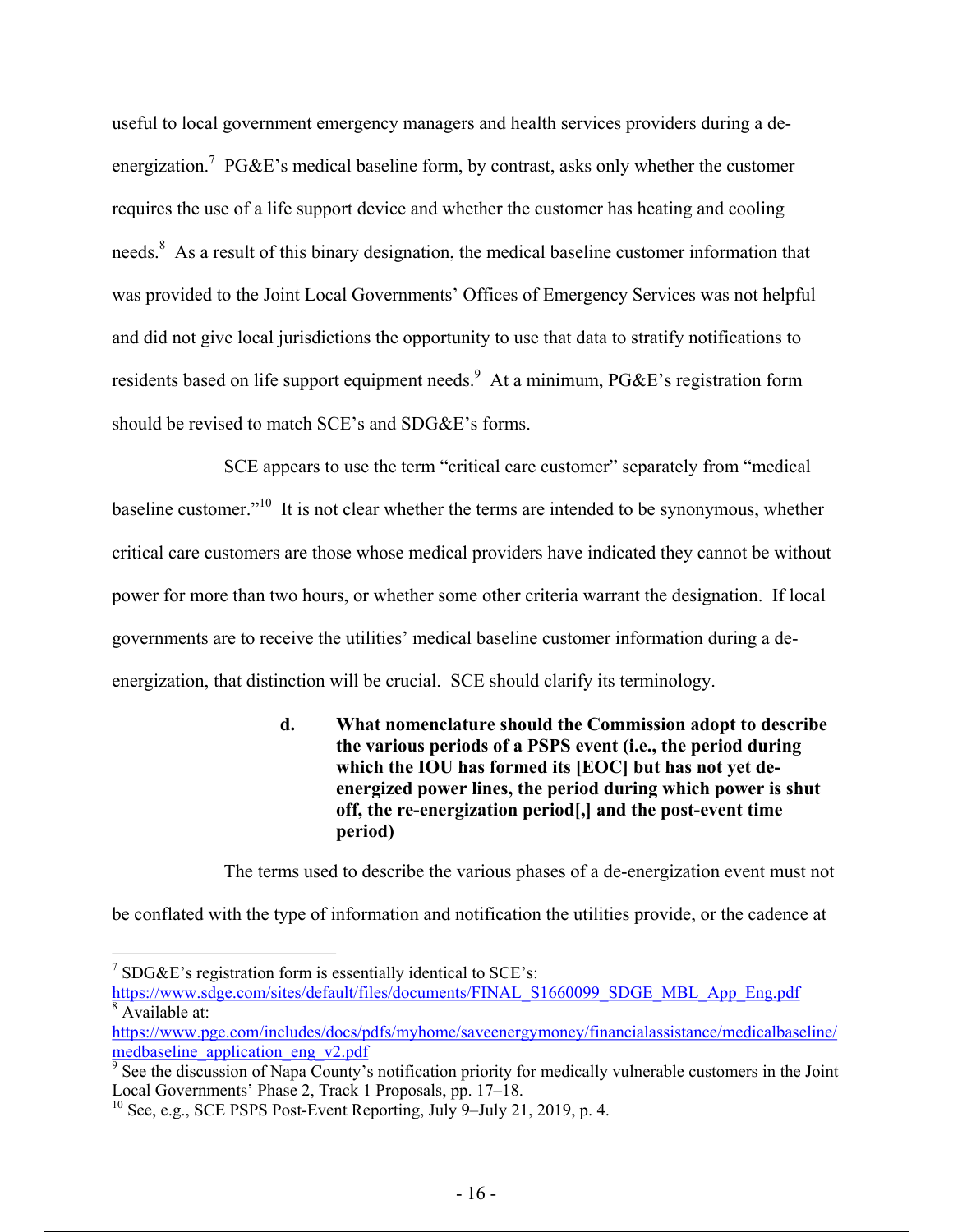which that information and notice is given. SDG&E provides a list of 11 separate informationsharing stages in a PSPS event<sup>11</sup>; the Joint Local Governments strongly support  $SDG\&E$ 's information-sharing framework, but do not believe the Commission should adopt 11 distinct PSPS phases. The utilities must communicate with their public safety partners and customers based on relevant information, not based on the phase of the de-energization event. As the Commission refines the terminology used to describe de-energization events, it should keep this distinction in mind.

As the Joint Local Governments and other parties stated in their proposals, it is important that the utilities' public safety partners and the public understand what the stages of a de-energization event mean in terms of the utility's operations or activities.<sup>12</sup> Any nomenclature adopted by the Commission should be straightforward and accompanied by clear explanations on the utility's website of the corresponding actions, e.g., EOC activated, monitoring developing weather conditions, notification to public safety partners and AFN customers, notification to the general public, etc. As is discussed further below, it is just as important that the utility's public safety partners understand what the utility is doing in connection with a PSPS event stage or in response to new information, as it is that they receive the notification itself.

No amount of information will be useful if it cannot be conveyed to the utility's customers and public safety partners. During the October 9 PSPS event, PG&E's website went down and its teleconferencing technology also kept crashing. The Joint Local Governments know that PG&E is well aware of its technical difficulties, but PG&E's failure to shore up its website and communications systems against the most obvious and predictable result of a

<sup>&</sup>lt;sup>11</sup> SDG&E Phase 2, Track 1 Proposals, pp. 8–9.

 $12$  See, e.g., RCRC Comments, p. 5; CforAT Proposal, p. 4;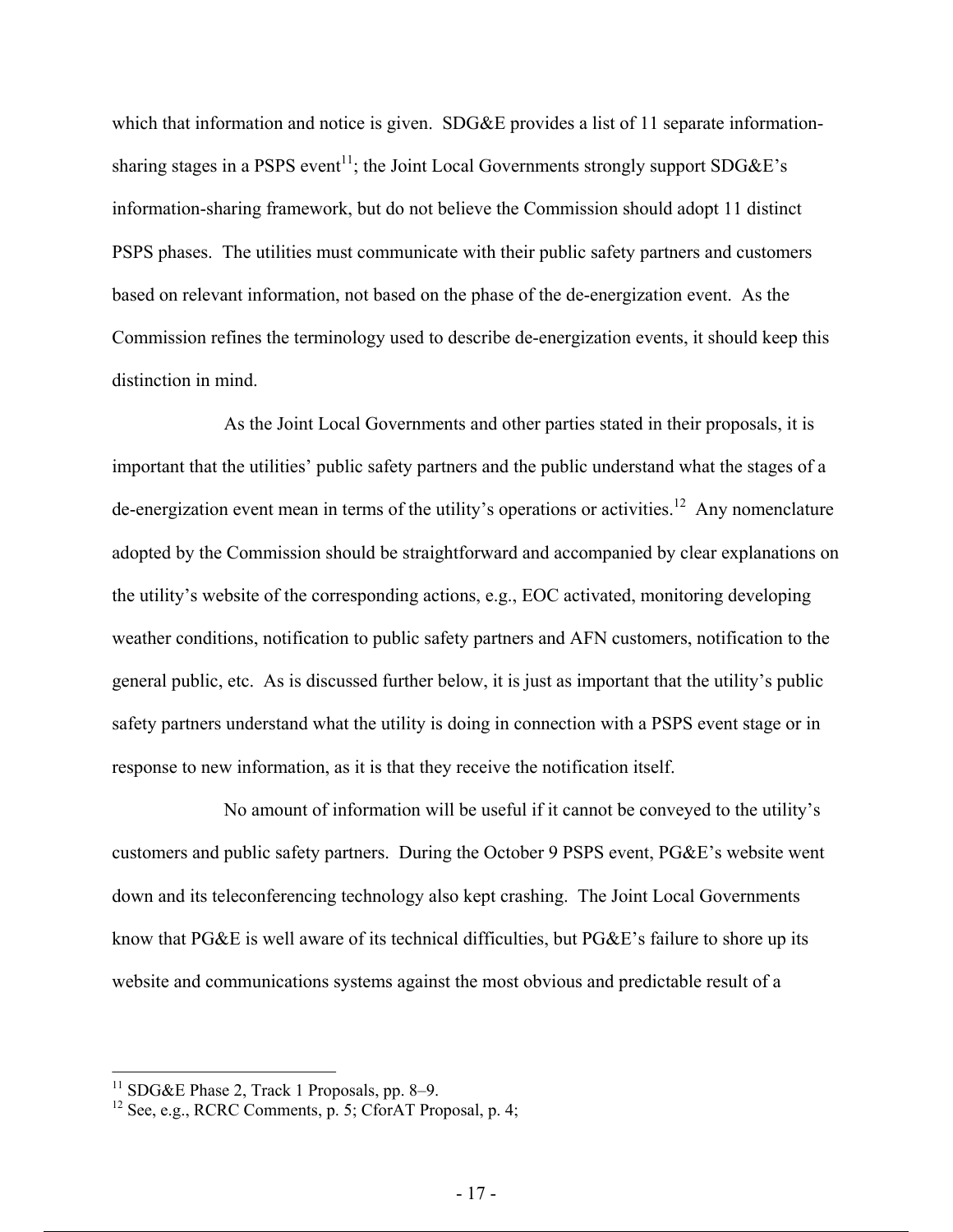widespread de-energization—that millions of people would rush to the website for information is a fact that bears repeating.

## **e. Are there other terms that must be defined to ensure effective communication between utilities, public safety partners, critical facilities and critical infrastructure, and utility customers, e.g. "extreme wildfire conditions"?**

## **(1) Additional Contextual Information**

RCRC's recommendation that the definition of "official notification" be clarified for PG&E's de-energization program has merit.<sup>13</sup> The need to clarify what constitutes official notification, as opposed to unofficial heads-up phone calls from the utility to alert a local government of an impending de-energization, is as much an operational clarification as a definitional one, as is demonstrated by the series of questions RCRC poses. Early notification to local emergency managers and Public Information Officers that a de-energization may occur is crucial, and the Joint Local Governments support PG&E's emerging practice of providing that early notice.<sup>14</sup> It is just as important that local public safety partners receive the context for the information the utility provides as it is that they receive the information itself. If a local emergency manager does not know why the utility is providing "unofficial" notice, or what deenergization preparation activities the utility is undertaking in connection with that notice—for instance, running the weather models again, or staffing the EOC with a skeleton crew to keep an eye on the developing situation—the emergency manager does not have sufficient information on which to base their decisions about mobilizing their own personnel or to answer questions from the public.

<sup>&</sup>lt;sup>13</sup> RCRC Comments, p. 5.

<sup>&</sup>lt;sup>14</sup> PG&E provided early notification of certain PSPS event developments to local emergency managers during the September 23–25 de-energization that affected parts of the North Bay and Sierra Foothills, which Napa and Sonoma found very helpful.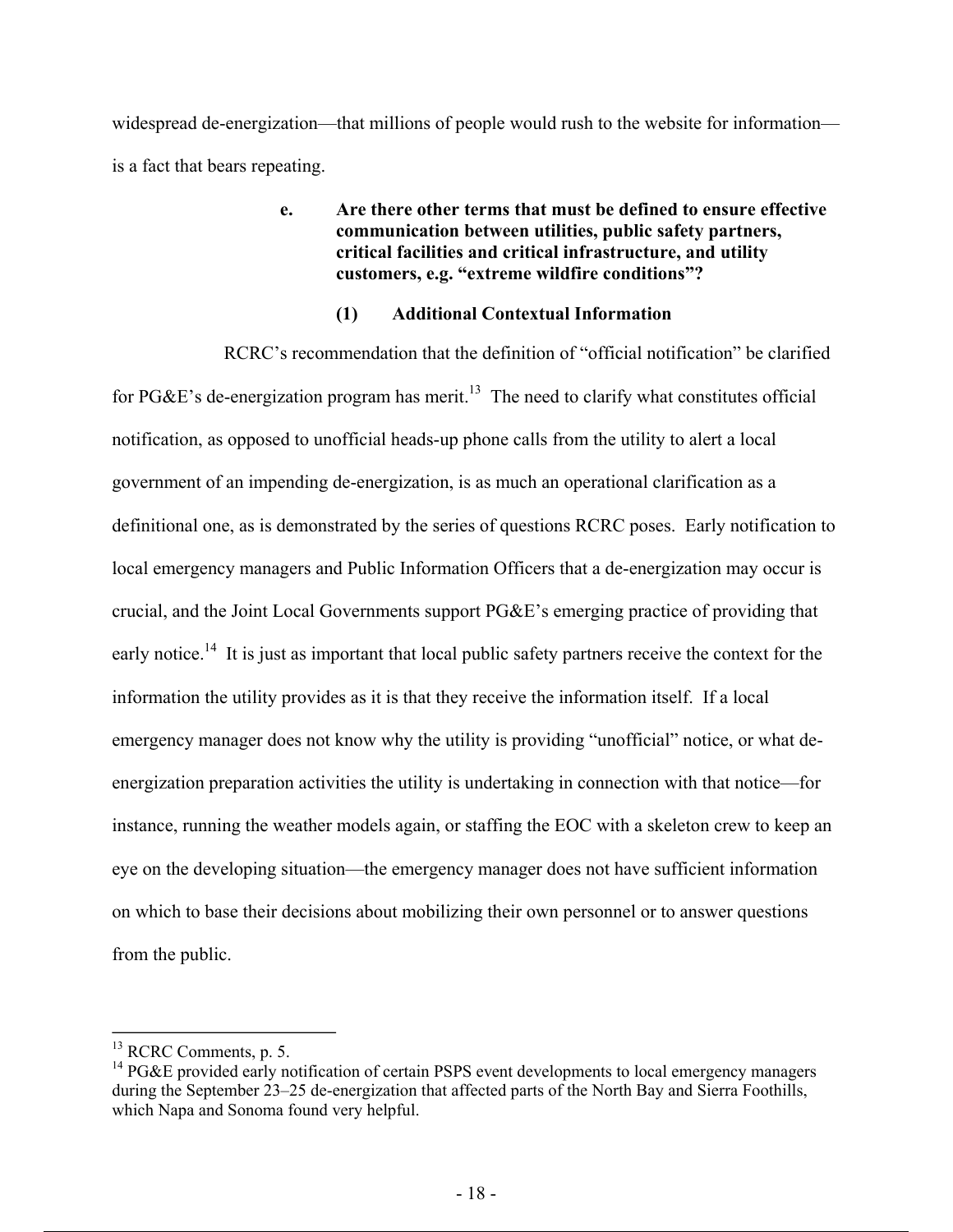PG&E also needs to clarify the term "all clear." After the winds died down and the utility was getting ready to begin the re-energization process, it informed its public safety partners that it had given the "all clear." This caused confusion among the members of the public who also learned of the "all clear," because it can be interpreted as meaning the power will be restored imminently. The Joint Local Governments understand "all clear" as PG&E used it to mean that PG&E crews could begin walking the lines prior to re-energization. Again, the operational context for the term needs to be explained to ensure that everyone receiving word of the "all clear" understands what it means in terms of what PG&E is doing.

The Joint Local Governments urge PG&E and SCE to provide contextual information about their internal de-energization activities to public safety partners in addition to the "primary" information. It is important that local governments understand *why* they are receiving the information and what is happening in the utility's EOC.

#### **(2) PSPS Risk vs. Fire Risk**

The Joint Local Governments support CalCCA's recommendation that the Commission examine the difference between areas with elevated fire risk and areas with elevated PSPS risk, though additional consideration is warranted before adopting the risk categories CalCCA proposes.<sup>15</sup> One of the concerns consistently raised by the parties in their Track 1 proposals is the lack of information about what circumstances will support a transmission outage, which circuits are likely to be de-energized under a given weather scenario, and what the impacts of that outage might be.<sup>16</sup> These questions must be answered for both transmission and distribution outages before the utilities can have rational de-energization programs, a proposition that PG&E proved last week, and answering them will likely take time. The Joint Local

<sup>15</sup> CalCCA Proposal, pp. 9–10.

<sup>16</sup> See, e.g., CalCCA Proposal, pp. 29–31; CforAT Phase 2, Track 1 Proposal, pp. 18–20; San Francisco Proposal, pp. 8–9; William B. Abrams De-Energization Phase 2, Track 1 Comments, p. 13;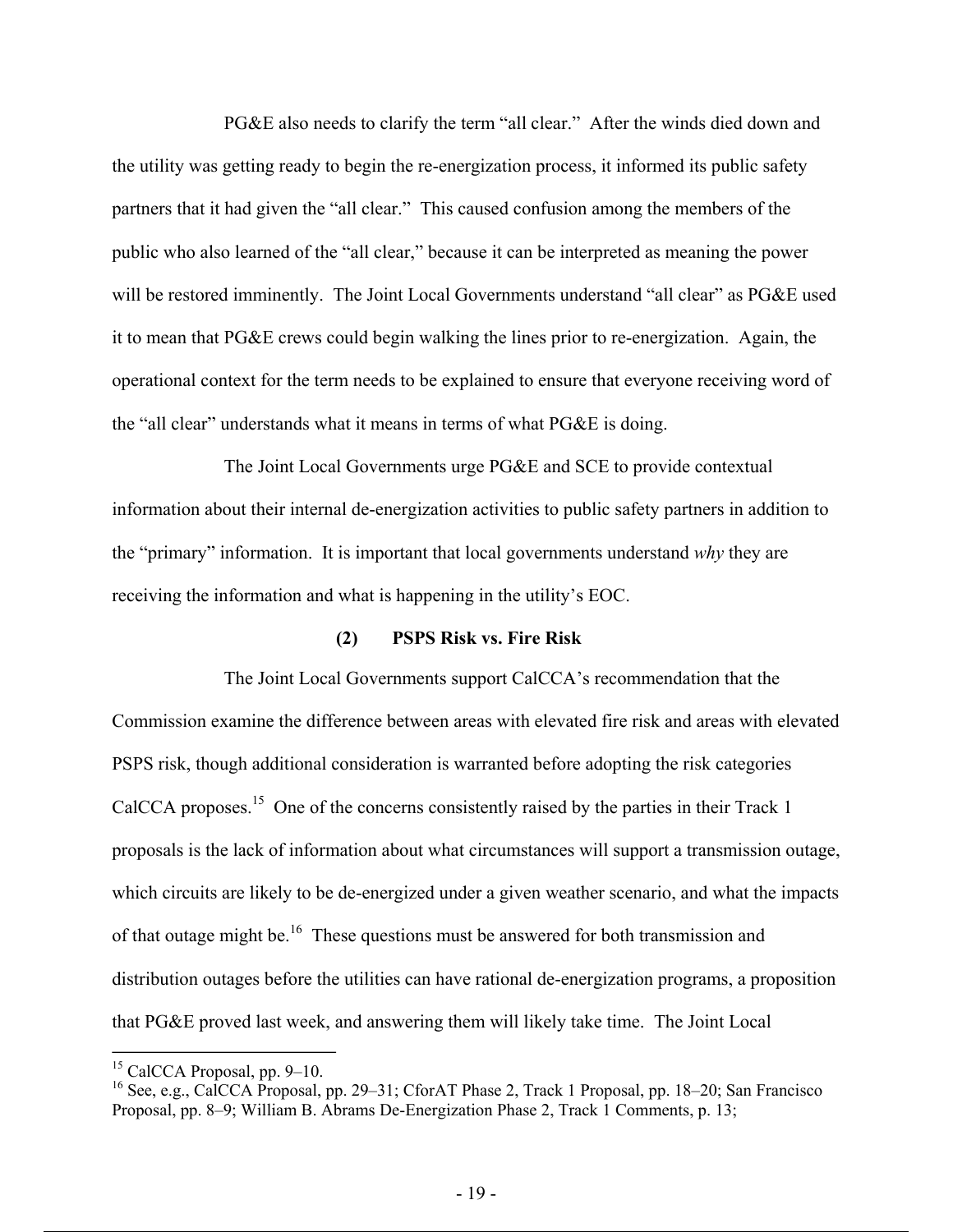Governments do not believe that PG&E and SCE have performed the necessary modeling to understand how various PSPS conditions may affect their circuits and transmission lines—and based on the inaccurate outage maps PG&E provided during the October 9 de-energization, the Joint Local Governments' belief appears correct.

Based on outward appearances, it is unlikely that the utilities can provide the information necessary to develop reliable PSPS risk categories during Track 1. If, however, the utilities have performed the modeling to gain a basic understanding of likely outage scenarios at the distribution and transmission levels, but have not shared those results with their public safety partners and the Commission, that is a grave information-sharing failure that must be remedied swiftly. The Commission should, however, ensure that the utilities work to achieve the necessary level of preparedness and transparency before the 2020 fire season, and should develop PSPS risk criteria based on that information.

It is also necessary to examine and understand the public health impacts of a deenergization before establishing meaningful PSPS risk categories. De-energization events have significant impacts on the healthcare system (911 ambulance dispatch, long-term care facilities that must rely on backup generation, dialysis facilities, outpatient clinics), water systems, and sewer systems. When the healthcare system is compromised, this harms not only AFN populations, but all residents in the affected community. The Commission should direct the large investor-owned utilities to work with the California Department of Public Health to perform health impact assessments of de-energization events due to the downstream consequences of shutting the power off.

#### **3. Access and Functional Needs Populations**

The parties that addressed utility outreach and communication with AFN populations generally advocated for the same basic principles: partnering with community-based

 $- 20 -$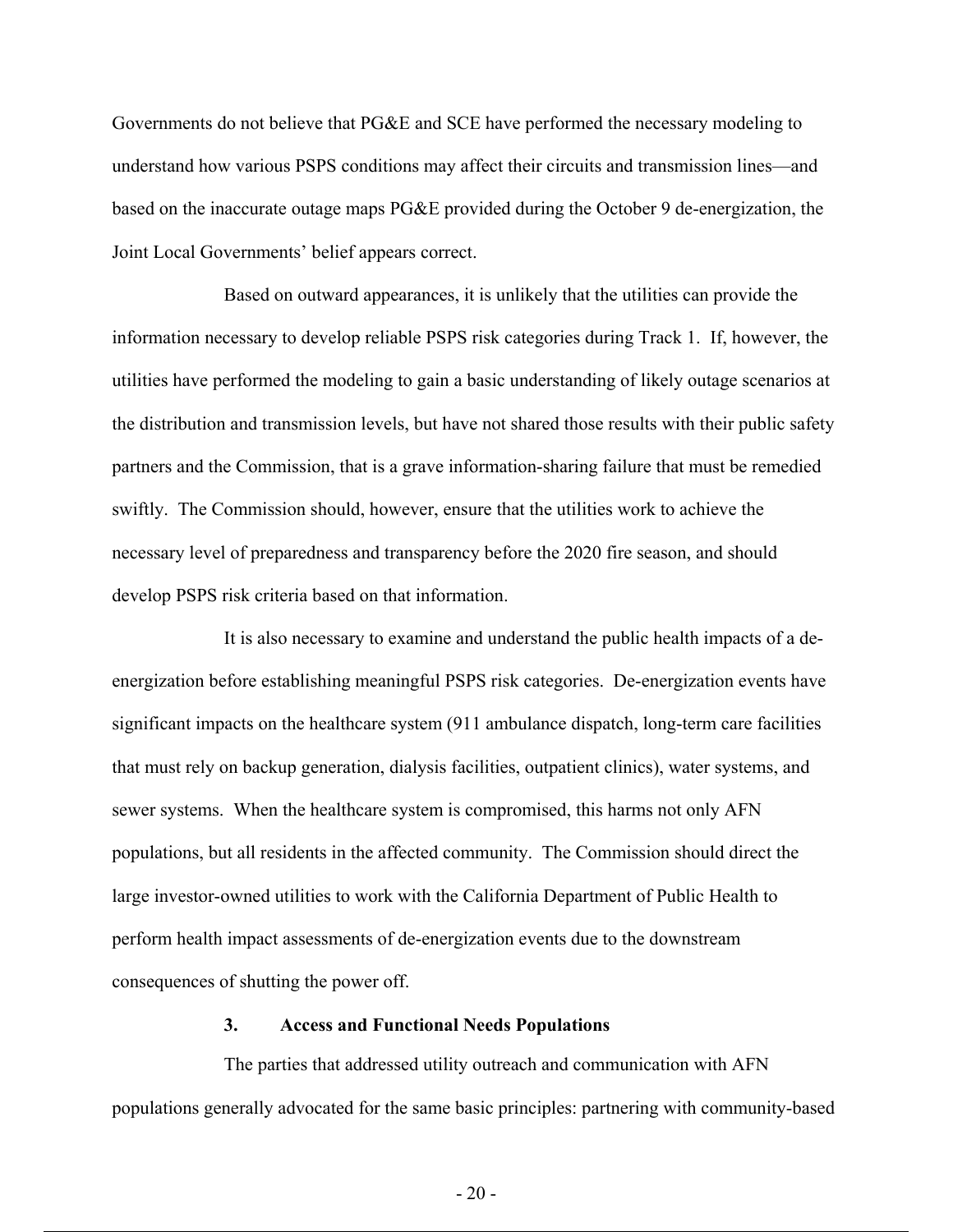organizations that serve AFN individuals; communicating through multiple mediums to ensure that the information reaches customers in a format they find helpful; working with local government health services to improve outreach and expand the utilities' medical baseline registries; and conducting workshops with CalOES and local governments to determine how best to identify and educate AFN populations about de-energization. It was also widely noted that the utilities' medical baseline registries do not account for all AFN individuals in the utilities' service territories.<sup>17</sup> When PG&E provided its medical baseline customer information during the October 9 PSPS, Napa County saw that PG&E's registry continues to be significantly smaller than the County's own In Home Support Services, California Children's Services, and emPOWER lists of vulnerable residents. Several parties also advocated that the utilities retain responsibility for providing notice of de-energization events to AFN customers, while partner agencies may provide secondary or supplemental notice and outreach.<sup>18</sup> The Joint Local Governments support these recommendations, as well as the proposals that the utilities provide resources to local governments to support the increased outreach and care requirements that deenergizations impose on local emergency and health departments.

## **a. What efforts can result in more complete contact lists of AFN utility customers while still maintaining legal and privacy protections?**

#### **(1) Utility Sharing of Customer Information**

The customer information privacy protections cited in the parties' proposals largely relate to customer gas or electricity usage information, $19$  which does not technically address a customer's medical baseline status. The Joint Local Governments believe that a

<sup>&</sup>lt;sup>17</sup> See, e.g., CforAT Proposal, pp. 5–6; CalCCA Proposal, p. 10; TURN Phase 2 Proposals, p. 3; City of San Jose Phase 2 Comments, pp. 6–7; City and County of San Francisco Proposal, p. 4;

<sup>&</sup>lt;sup>18</sup> See CforAT Proposal, pp. 6–7; San Francisco Proposal, p. 5.

<sup>&</sup>lt;sup>19</sup> SDG&E Phase 2, Track 1 Proposals, pp. 5–6; CalCCA Proposal, p. 12;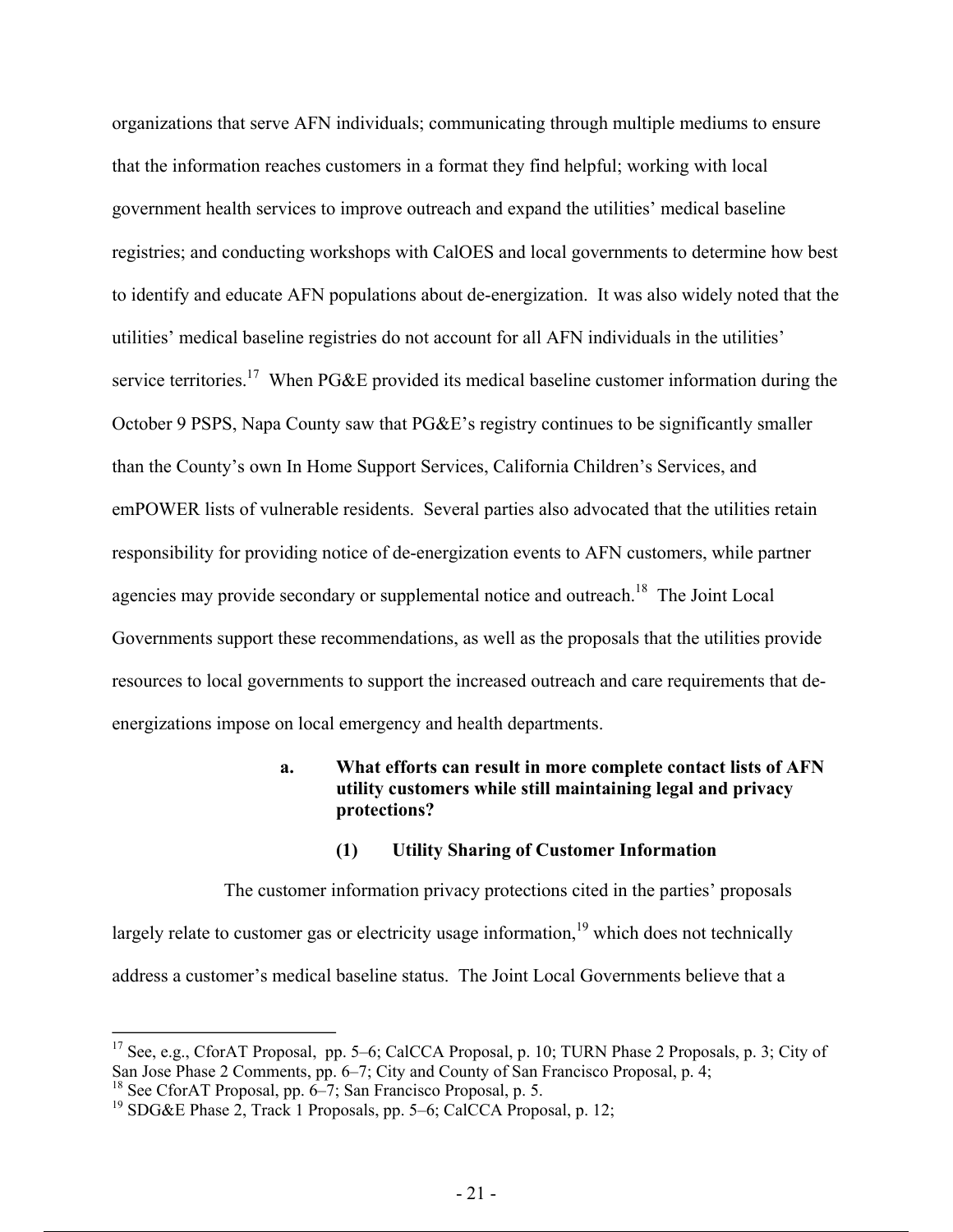customer's enrollment in the medical baseline program, or the low-income assistance programs offered by the utilities, is entitled to privacy protection; the Commission's existing framework for confidential treatment of customer information, however, is not designed with deenergization in mind. As SDG&E noted in its proposal, the Commission has broad constitutional authority to issue new rules governing the utilities' ability to share customer information with state and local governments.<sup>20</sup> While the Executive Director's October 8, 2019 directive to the large investor-owned utilities to share medical baseline information with local governments subject only to general confidentiality requirements addresses the issue for now, for a more permanent solution the Joint Local Governments support SDG&E's recommendation that the Commission create a rule allowing the utilities to share medical baseline customer information with state and local governments; the new rule should be informed by the existing information privacy requirements imposed on state and local government health departments by HIPAA.<sup>21</sup>

Senate Bill 821 (2018) did establish a procedure for local governments to enter into agreements with the utilities to access customers' contact information for purposes of enrolling county residents in a county-operated public emergency warning system.<sup>22</sup> But the statute essentially duplicates the existing NDA process that allows public safety partners to obtain critical facility and medical baseline information from the utility and does not appear to provide local governments with greater flexibility to use the information during a de-energization than is afforded by the NDA process. The Joint Local Governments do not believe that SB 821 provides a solution to the issue of being unable to dispatch third-party medical service providers based on medical baseline customer information, $^{23}$  as the statute limits use of customer

<sup>&</sup>lt;sup>20</sup> SDG&E Proposals, p. 5.

<sup>&</sup>lt;sup>21</sup> *Ibid.*; Joint Local Governments' Phase 2, Track 1 Proposals, pp. 14–15.

 $22$  Pub. Util. Code § 8593.4(a).

<sup>&</sup>lt;sup>23</sup> Joint Local Governments<sup>'</sup> Proposals, pp. 10–15.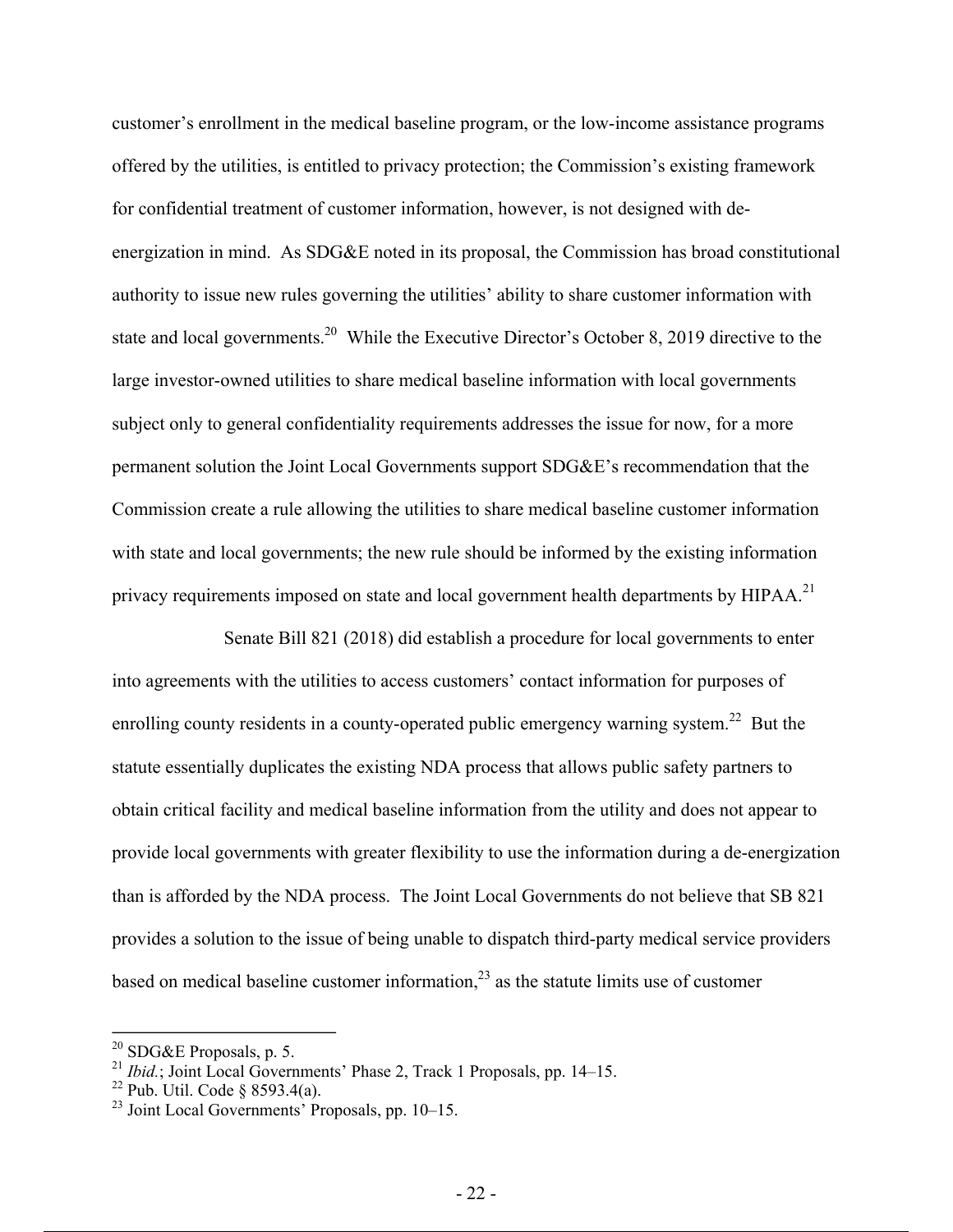information to enrollment in a county emergency notification system. The Commission must still create new customer information sharing rules for de-energization events.

PG&E does not believe that new information-sharing protocols are necessary for  $de-energization.<sup>24</sup>$  Given the practical problems created by the current customer information privacy rules, and PG&E's interpretation of those rules as preventing a local health department from providing medical care via third-party emergency services providers based on customer information, the Joint Local Governments strongly disagree with PG&E's position.<sup>25</sup> The Joint Local Governments also note that PG&E's view that its current contact lists for potential AFN customers "are sufficiently complete for purposes of PG&E's implementation of its PSPS program" is a meaningless statement.<sup>26</sup> The issue is whether the utilities' medical baseline registries are sufficiently robust to ensure effective notification of a PSPS to medical baseline customers; whether PG&E is able to "implement" its de-energization program is a separate issue. PG&E either does not understand the distinction or has chosen to ignore it. PG&E appears to ignore the fact that its AFN customer lists will be used by local governments to protect the health and safety of PG&E's customers, which makes PG&E's notions about "sufficiency" dangerous as well as obtuse. As the Joint Local Governments have observed, PG&E is already implementing its program, but its program shows considerable room for improvement.

Because local governments are involved in mobilizing on-the-ground resources before and during a de-energization, including measures to assist AFN individuals, deenergization events put significant a strain on local personnel, equipment, and financial resources. PG&E's reminder to the Commission that it is not in the business of providing

<sup>&</sup>lt;sup>24</sup> PG&E Opening Comments on PSPS Phase 2, Track 1, pp. 5–6.

<sup>&</sup>lt;sup>25</sup> See Joint Local Governments' Proposals, pp. 10–15.

<sup>26</sup> PG&E Opening Comments, p. 4.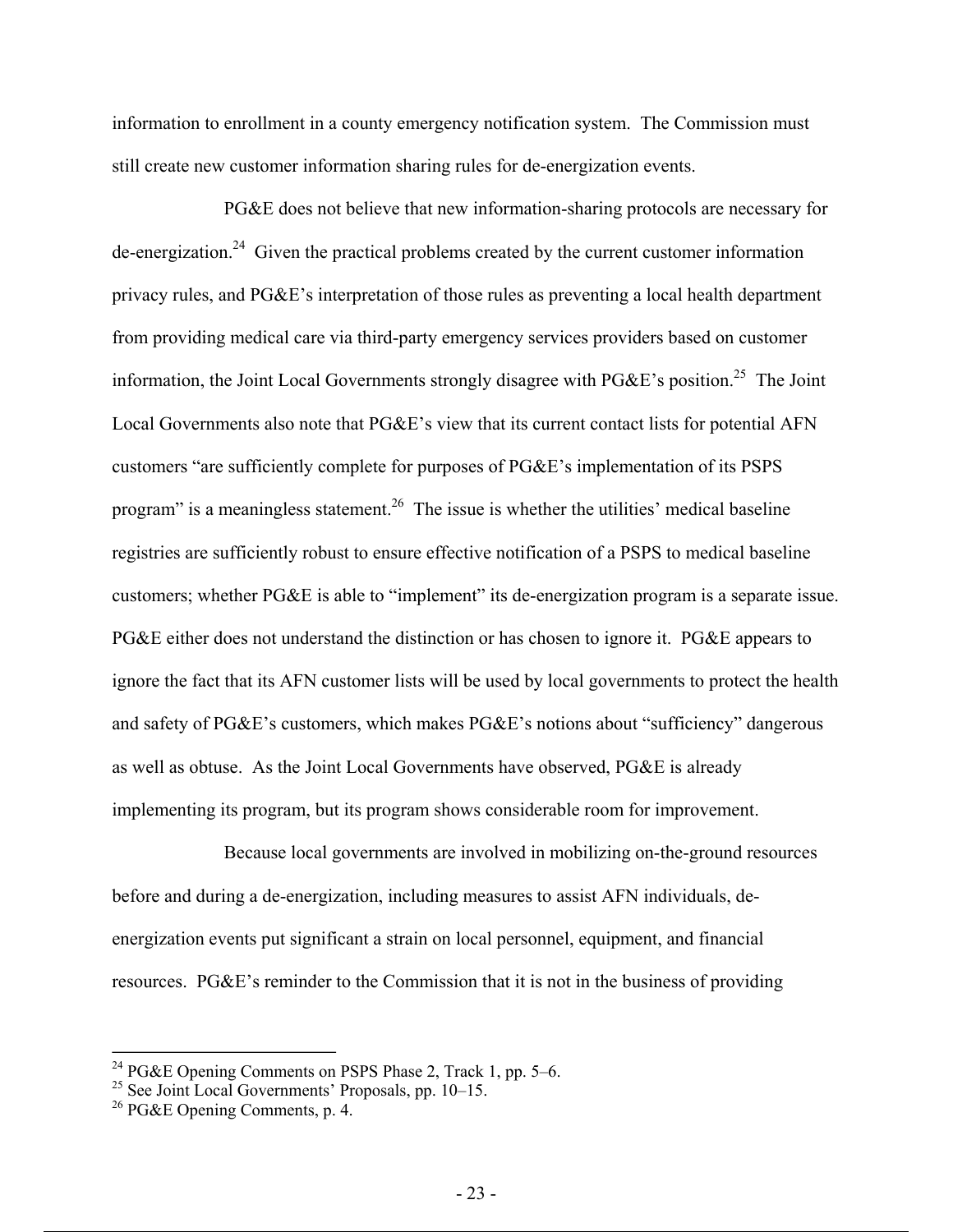medical care or support services is accurate<sup>27</sup>—and well-taken, given the disaster that would surely result if PG&E, for instance, were to attempt it—but what is missing from the large utilities' AFN customer de-energization plans is an acknowledgment of the responsibilities they place on local governments. Even if the utilities cannot provide actual care for their AFN customers in the form of transportation, medical assistance, or welfare checks, they can—and they must—provide resources to those who can. The Joint Local Governments strongly support CforAT's recommendation that the utilities provide resources to aid local outreach and response efforts.<sup>28</sup> These resources should include:

- Expanding Community Resource Center (CRC) operating hours to 24 hours so that people on CPAP and oxygen can have more opportunity to recharge and use their devices. It takes three to six hours to recharge oxygen compressors. The current operating hours of the CRCs is not adequate to meet these needs;
- Providing stipends or lodging resources for people with medical equipment that must be plugged into the wall overnight. While some individuals can weather a night without their equipment, others cannot breathe or otherwise continue living without it;
- Entering into MOUs with paratransit or other transportation providers, and ensuring that non-911 transportation is available for customers who need it when they are notified of a de-energization, including the isolated elderly who are dependent on Durable Medical Equipment or life support and who cannot get to CRCs or other locations without assistance;

<sup>&</sup>lt;sup>27</sup> PG&E Opening Comments, p. 5.

 $28$  CforAT Proposal, pp. 6–7.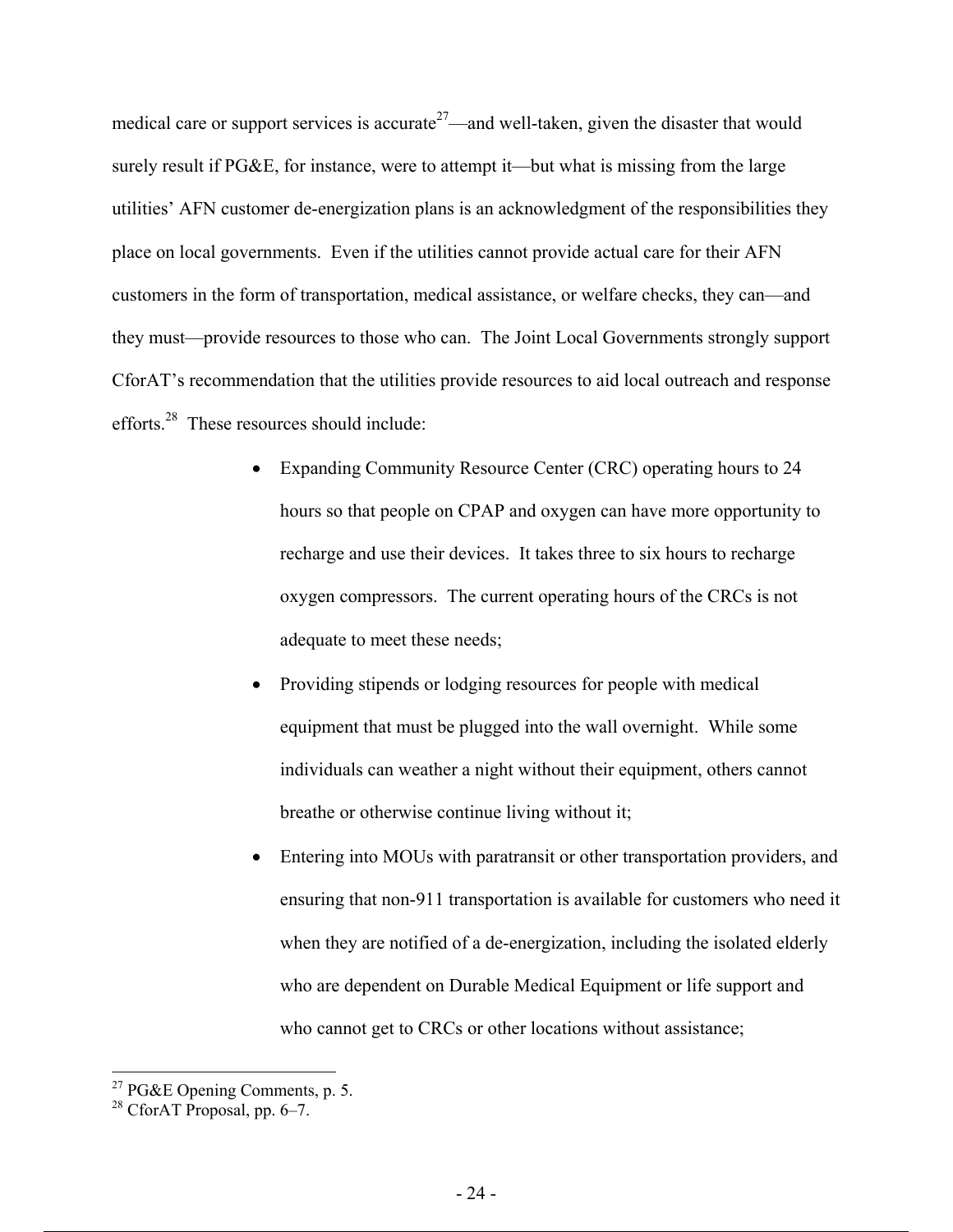- PG&E employees who perform in-person notifications should be equipped to fill up generators if a resident's fuel supply is running low or has run out;
- Providing printed informational materials to local health departments and community-based organizations;
- Providing utility-led training sessions to ensure that local health departments know how to successfully fill out medical baseline registration forms. Training sessions must include healthcare providers, as most of the medical baseline forms must be filled out by MDs, NPs, and PA<sub>s</sub>:
- Creating informational websites targeted to the needs of certain populations; and
- Providing grants to community-based organizations and to local governments.

Additionally, the large utilities should be required to provide any other assistance identified by other parties or requested by local governments and CBOs that will alleviate the burden on the agencies that provide care and services and will improve AFN populations' access to information and services.

CalCCA's recommendation that the utilities provide local governments with information for customers enrolled in the CARE and FERA programs, to allow local governments to identify areas that may require additional support or to prioritize locations of resiliency centers during a de-energization, is worthwhile in principle but may not produce the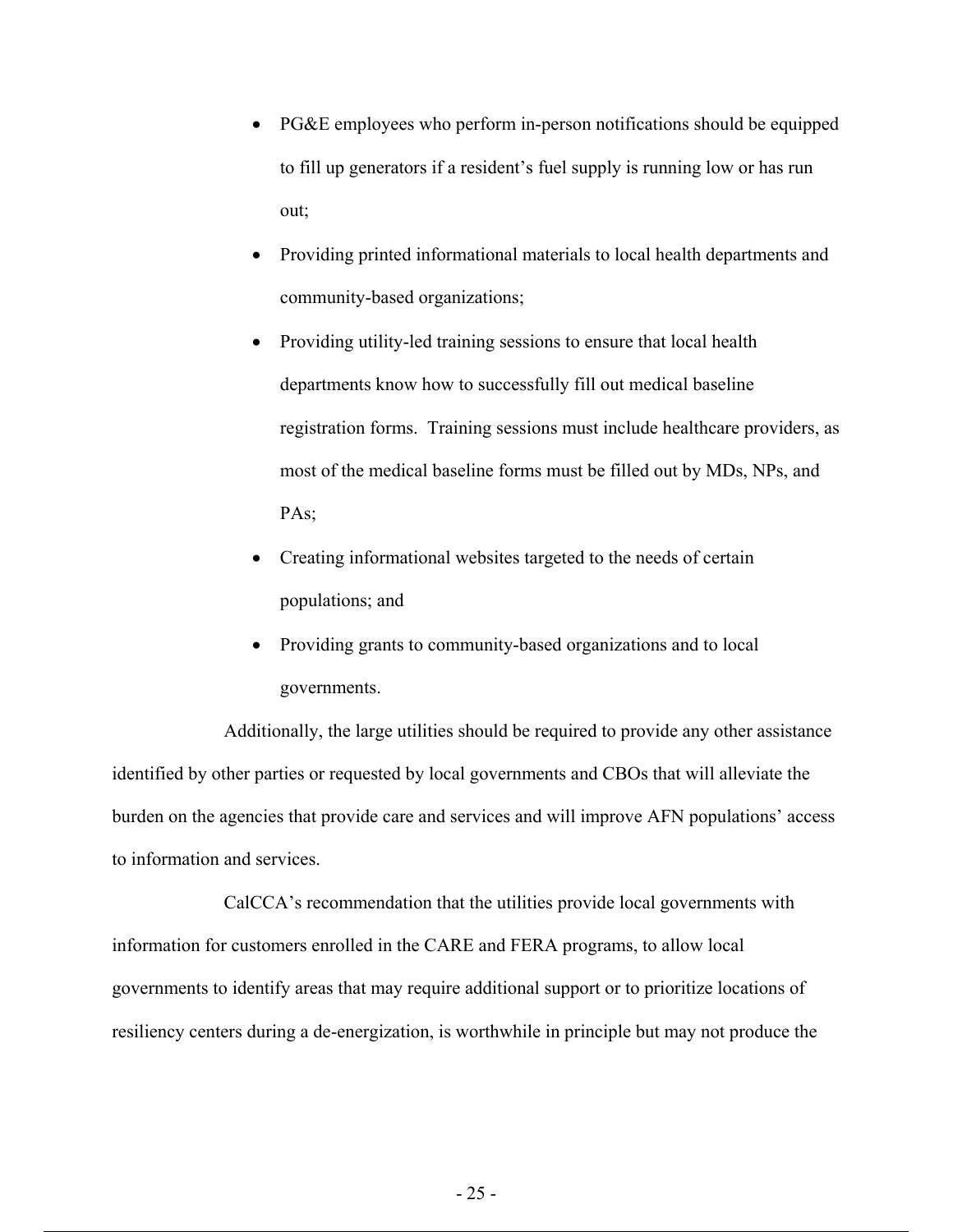intended benefits when implemented.<sup>29</sup> Local governments are generally aware of the demographics of the various areas in their jurisdictions, as well as any local conditions that could impact provision of emergency services, such as ingress/egress bottlenecks, poor cellular reception or a lack of wireless service, or distance from the main population center. To the extent CalCCA's recommendation is intended to provide this type of information to local governments, it may be unnecessary. If the customer information is intended to allow local governments to perform additional outreach, provide additional services, or to perform in-person welfare checks during a de-energization, the existing local government protocols, programs, and resources must be examined carefully to prevent duplication and to avoid creating an obligation for local governments to commit resources that may not be available.

### **(2) Public Safety Partner Sharing of Resident Information with the Utilities**

It is not clear whether it is necessary for state and local governments to share information with the utilities about residents receiving care and services from the government health department(s). As a preliminary matter, HIPAA protections would likely prohibit local governments from sharing medical information with a third party that does not provide medical treatment or services.<sup>30</sup> And while the definition of AFN populations includes more individuals than those who qualify for medical baseline or low-income assistance programs, the questions of which individuals need what kind of notification, and whether non-enrolled AFN individuals will require assistance during a de-energization event, have not yet been answered. Given the legal restrictions, the limitations of the utilities' medical baseline registries, and the fact that outreach and notification best practices are still being developed, the Joint Local Governments support CforAT's recommendation that local governments maintain their own lists of vulnerable

 $29$  CalCCA Proposal, pp. 12–13.

 $30$  See Joint Local Governments' Proposal, pp. 11–12.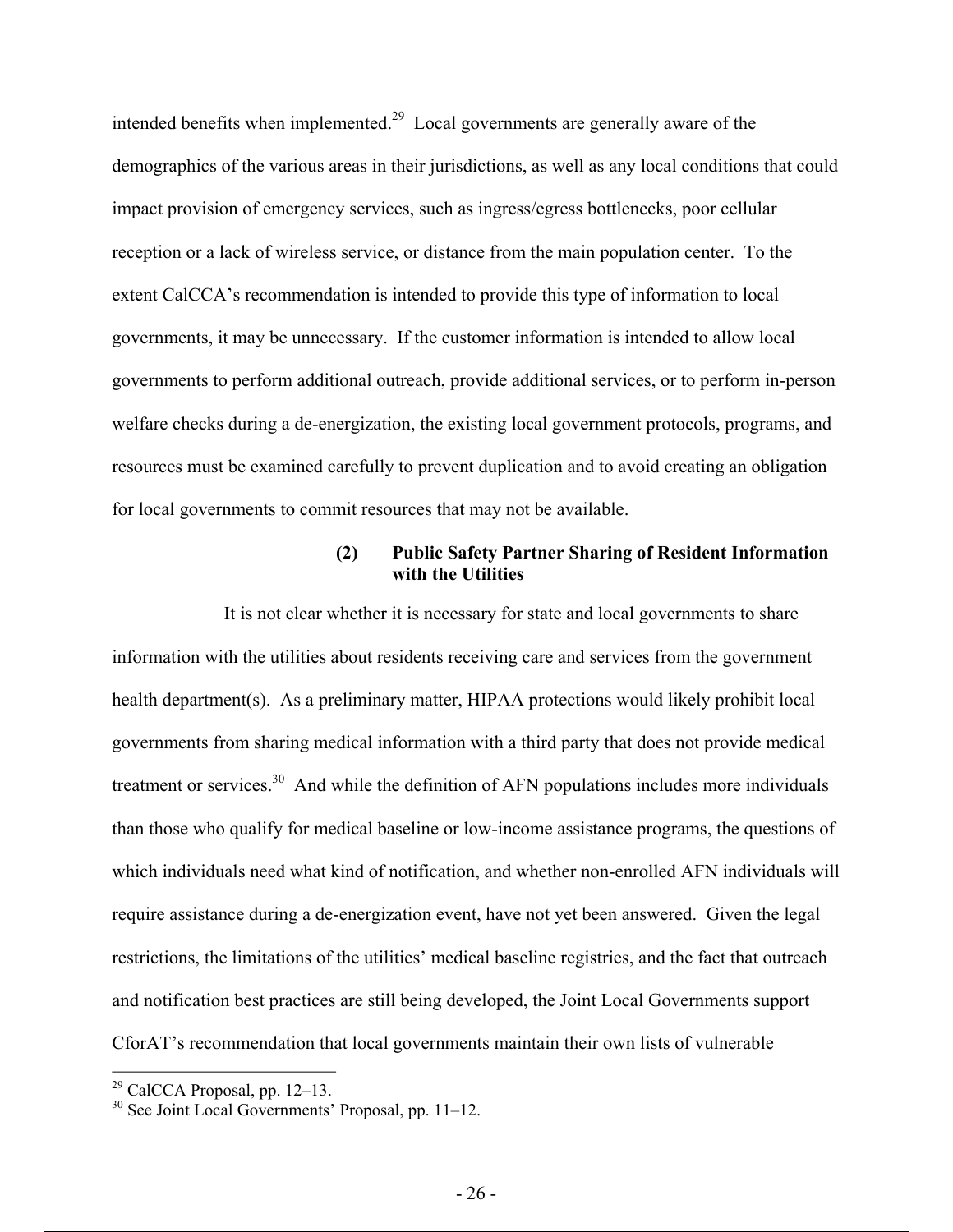residents and that, during a PSPS event, the utilities provide necessary information to public safety partners. $31$ 

The Joint Local Governments are concerned that proposals for local governments to share resident information with the utilities will also place a significant burden on local resources. For example, the City of San Jose proposes that county public health agencies may be able to help facilitate a program whereby AFN customers contact their utility to be placed on a "door knock" notification list. $32$  The intent behind this proposal is worthy of support, but the execution will likely present difficulties. Because the definition of AFN customers adopted in this proceeding is so broad, the resulting list of customers requesting in-person notification could contain thousands of names in every county. Neither the utility nor the county—nor the utility and county combined—will have the resources for in-person notification; if those customers expect to receive a door knock notification, their safety may be jeopardized if they do not receive one. The Joint Local Governments fully support increased partnership between the utilities, local governments, and community-based organizations that work with AFN and under-served populations. The Commission should proceed carefully, however, when deciding whether to mandate specific actions or programs. Any required partnership activities must take into account the resources of the local government and/or CBO, and should be designed to address an identified need or problem.

#### **4. PSPS Strategy and Decision-Making**

### **a. What criteria should the Commission evaluate when assessing whether PSPS is being used as a measure of last resort?**

Before reaching the question of the appropriate criteria for assessing the utilities' de-energization decisions, the Commission must address the review process. Currently, the

 $31$  CforAT Proposal, pp. 6–7.

 $32$  San Jose Phase 2 Comments, pp. 6–7.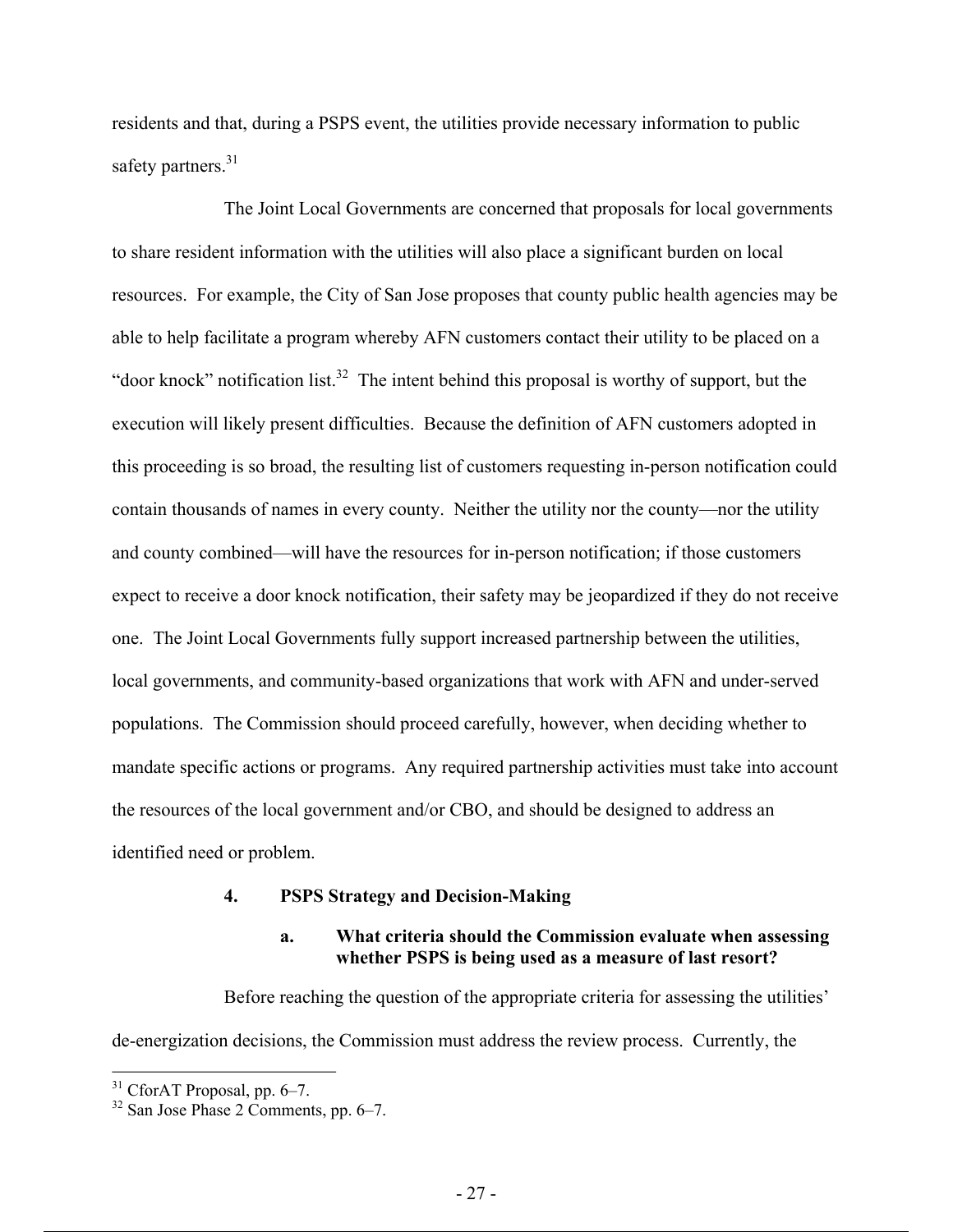IOUs submit after-action reports 10 business days after the conclusion of a de-energization event and other parties may submit comments on the report within 15 days. There is no framework for the Commission to follow up on the after-action reports or responsive comments, and there are no clear consequences for the utilities' failure to make reasonable decisions or failure to execute their PSPS programs effectively. That must change. The Joint Local Governments fully support CalCCA's motion to require PG&E and SCE for formally file their after-action reports for the October 2019 de-energization events in this docket,  $33$  and the letter from Senator Hill urging the Commission to conduct formal post-event reviews of the utilities' de-energizations.<sup>34</sup> That review must include an assessment of the health impacts, including 911 calls, morbidity, and mortality related to the de-energization event. There must be a formal review process and there must be consequences for failure.

In terms of the assessment criteria, many parties observed that PG&E's and SCE's PSPS after-action reports need to contain more substantive information than they have thus far.<sup>35</sup> The parties recommend that PG&E and SCE be required to discuss alternatives to deenergization and why they were deemed insufficient,<sup>36</sup> quantification of the cost/risk–benefit analysis performed for the de-energization,  $37$  detailed weather analysis,  $38$  availability of mitigation measures,<sup>39</sup> and other aspects of the de-energization decisionmaking process that will

<sup>&</sup>lt;sup>33</sup> Motion of the California Community Choice Association to Require Formal Filing of PG&E and SCE PSPS Post-Event Reports and to Modify Procedural Schedule to Allow Additional Comments (October 11, 2019).

<sup>&</sup>lt;sup>34</sup> Letter from Senator Hill re: Need for Review of Public Safety Power Shutoffs (October 9, 2019). <sup>35</sup> See, e.g., Joint Local Governments' Proposals, pp. 18–19; TURN Proposal, pp. 9–10; MGRA Phase 2, Track 1 Proposals, pp. 7–8; CalCCA Proposal, pp. 14–15, 31; cf. San Francisco Proposal, p. 6; cf. Terjung/Naylor Proposal, p. 15.

<sup>36</sup> Joint Local Governments' Proposals, pp. 18–19; TURN Proposal, p. 9.

 $37$  EPUC Proposal on Phase 2, Track 1 Scoping Memo, pp. 7–9; San Francisco Proposal, p. 6; TURN Proposal, pp. 6–7, 9; UCAN Phase 2 Proposals, pp. 5–6; William B. Abrams Comments, pp. 8–9, 13. 38 MGRA Proposals, pp. 4–5; SCE Comments on Phase 2, Track 1 Issues, p. 5; William B. Abrams

Comments, pp. 9–11; UCAN Proposals, pp. 7–8.

<sup>&</sup>lt;sup>39</sup> Joint Local Governments' Proposals, p. 19; EPUC Proposal, p. 9.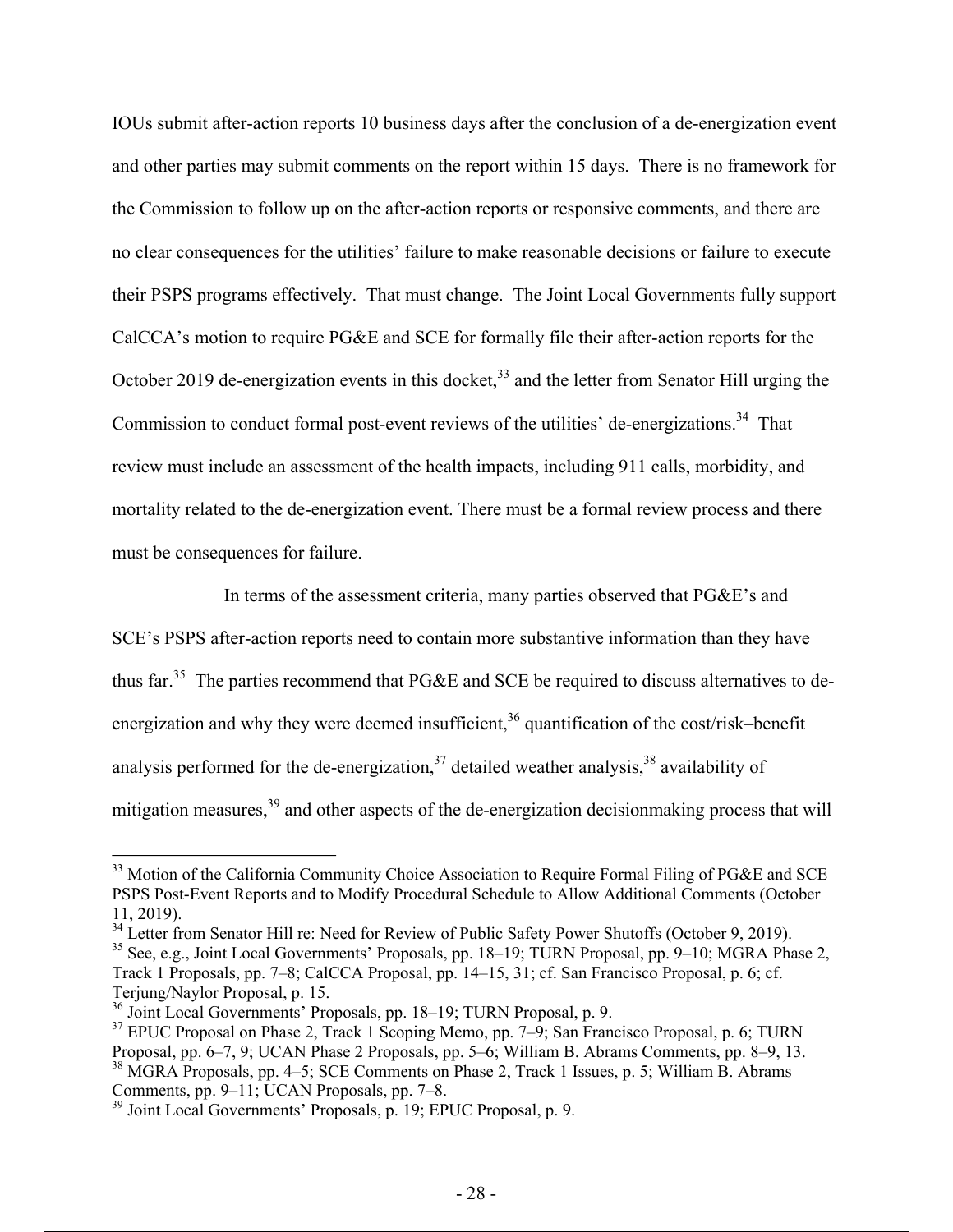provide the necessary contextual information for whether the PSPS event was a last resort. The utilities must assess the health impacts of the event, as described above. It is also important that the utilities understand—and start discussing—the impacts of de-energization on rural communities; as RCRC and Jane E. Terjung and William E. Naylor describe in their proposals, rural and remote communities face significant practical problems with de-energization.<sup>40</sup> If the power must be turned off, PG&E and SCE need to address the risks to their communities created by de-energization, and explain the mitigations deployed and the alternatives considered. The Joint Local Governments support the parties' proposals for increased substance in the afteraction reports.

Before shutting the power off, SDG&E and SCE patrol the lines that may be deenergized to identify any potential hazards and see if they can be mitigated.<sup>41</sup> The Joint Local Governments are not aware of whether PG&E does this as well. If it does not, the Joint Local Governments recommend that PG&E adopt this practice. If a hazard can be remediated in the field, the public will be all the safer for it, and the inspection process will provide more information about the circumstances that (putatively) support de-energization.

PG&E's proposal that the Commission determine if a specific de-energization event was a last resort by looking to the activities in the utilities' Wildfire Mitigation Plans suggests either that PG&E has no understanding of the purpose of the after-action reports or has no interest in making improvements based on feedback from the communities it de-energized.<sup>42</sup> Just as PG&E's ability to implement its PSPS program has nothing to do with the completeness

1

<sup>&</sup>lt;sup>40</sup> RCRC Comments, pp. 2–3; Terjung/Naylor Phase 2, Track 1 Proposal, *passim*.<br><sup>41</sup> SDG&E Proposals, p. 3 (Pre-event Period); SCE Comments, p. 5.

<sup>42</sup> PG&E Opening Comments, p. 7.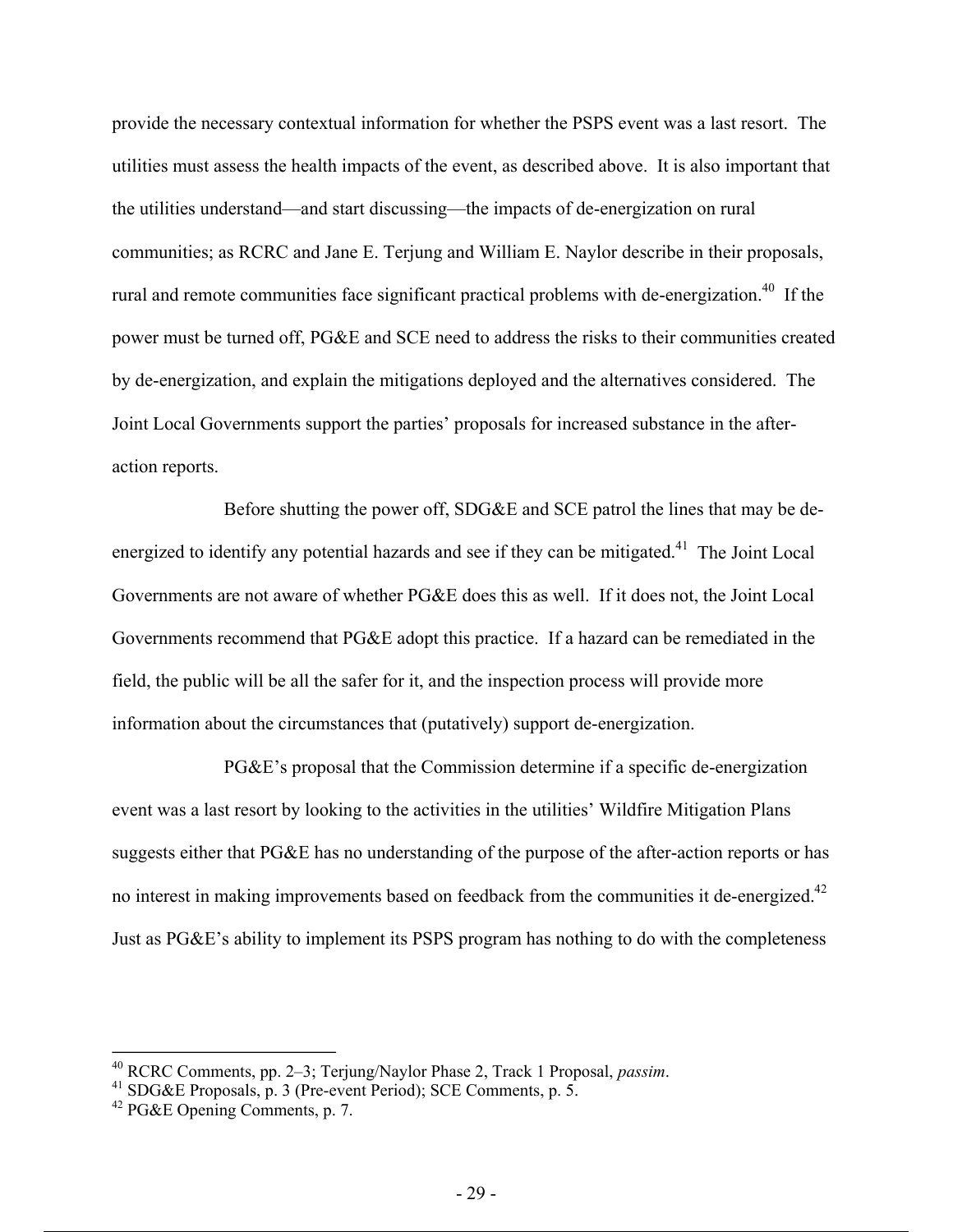of its medical baseline registry,<sup>43</sup> whether PG&E made a reasonable decision on a specific date to de-energize part of its system has nothing to do with its over-arching WMP program, which is designed to meet a general goal: "help reduce the need for a future PSPS event."<sup>44</sup> The Joint Local Governments are at a loss to understand how, in the face of its disastrous PSPS program, which has suffered repeated public failures, PG&E can suggest that a long-term fire-resiliency program that has not yet been assessed for effectiveness is adequate to judge whether PG&E did everything possible before shutting off power on a specific occasion. The blind faith in the sufficiency of its own programs that pervades PG&E's Track 1 comments is symptomatic of the utility's larger inability to change its practices in the face of overwhelming evidence that the status quo is not working. As PG&E appears unable or unwilling to inventory its shortcomings and make real changes to address them, the Commission must implement formal review of PG&E's after-action reports, order corrective action, and impose consequences for failure to make the identified improvements. President Batjer's October 14, 2019 letter to PG&E cataloguing its failures during the recent de-energization and mandating a significant number of immediate improvements is a laudable approach to remedying PG&E's shortcomings. The Joint Local Governments have no concerns about the measures ordered by President Batjer, and only request that, to the extent the identified improvements do not include the measures recommended by PG&E's local public safety partners, that the Commission expand the scope of the mandated improvements to address those issues.

<sup>43</sup> PG&E's ability to have an *effective* PSPS program would depend on the accuracy of its medical baseline registry, but PG&E is able to implement its program regardless of the efficacy.

<sup>&</sup>lt;sup>44</sup> PG&E Opening Comments, p. 7.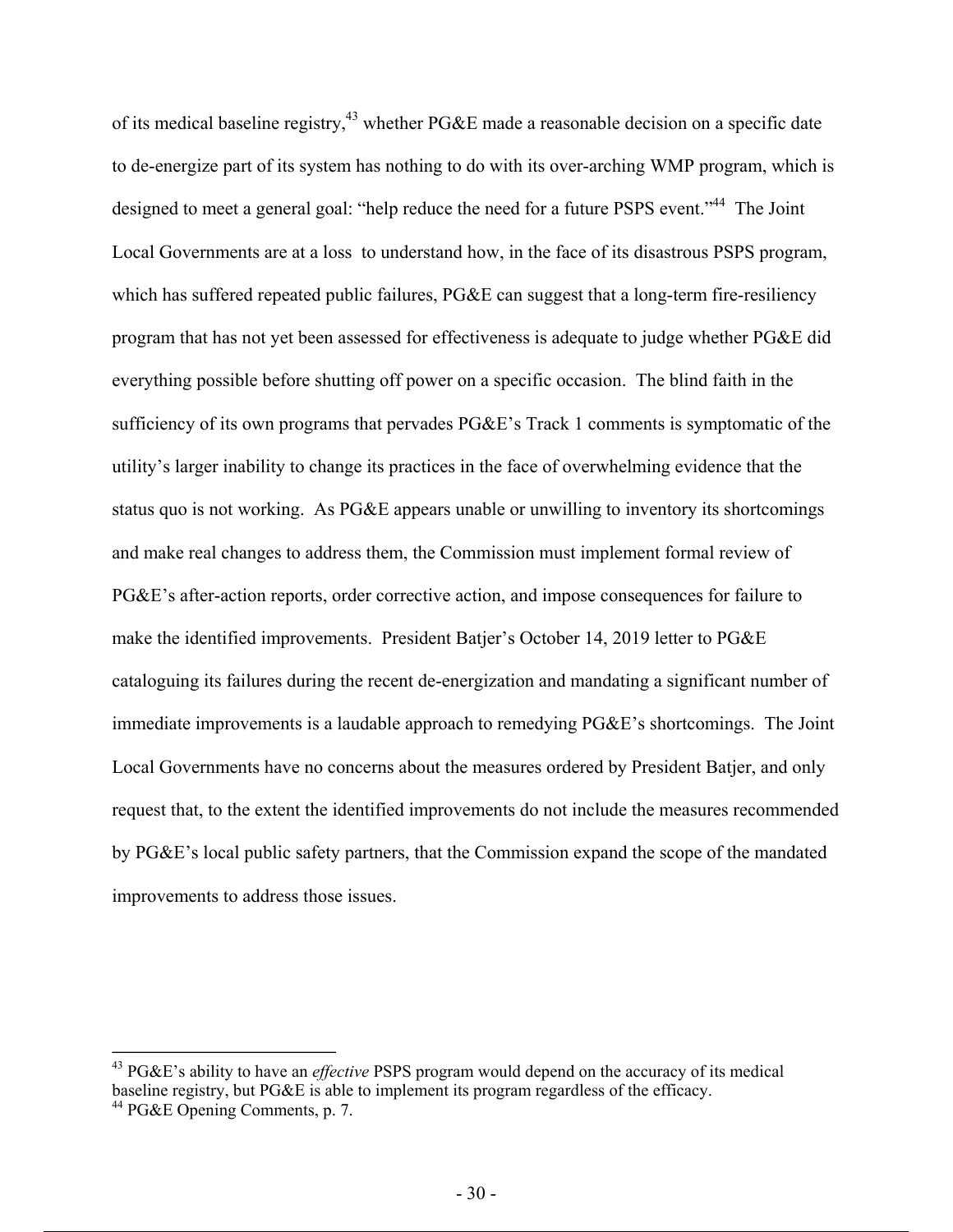## **b. Would adopting standardized wildfire risk criteria across utilities promote the public safety, and if so, what criteria should be adopted?**

The Joint Local Governments continue to believe that the differences in

geography and climate in the utilities' service territories do not lend themselves to standardized

risk criteria. But it is possible to create risk criteria for specific micro-climates (e.g., areas that

regularly experience wind or heavy dry fuel loads) and/or topographical features (e.g., canyons),

and to communicate those criteria to the public safety partners in the particular

climatological/topographical areas.

### **5. Notification and Communication**

The common refrain in the first phase of this proceeding was increased communication and transparency from the utilities; that refrain is amplified in Phase 2 and cannot be ignored after PG&E's October 9 de-energization.

> **a. What information should be communicated during a PSPS event, as well as when power lines are being re-energized, and when (at what intervals) should that information be communicated?**

# **(1) Information-sharing Principles and Recommended Improvements**

SDG&E may have said it best: "For Public Safety Partners and impacted and adjacent jurisdictions (Priority Notification Entities), the information that should be communicated is the information that would be necessary for them to make informed decisions that best support public safety and operations."45 SCE also provides a communication strategy that, if implemented as described, should be effective: advance notification that is aligned with existing State alerting guidelines, released at a regular cadence that reflects incident specifics, and includes information about the affected location(s), instructions on what to do during the

 $45$  SDG&E Proposals, p. 9.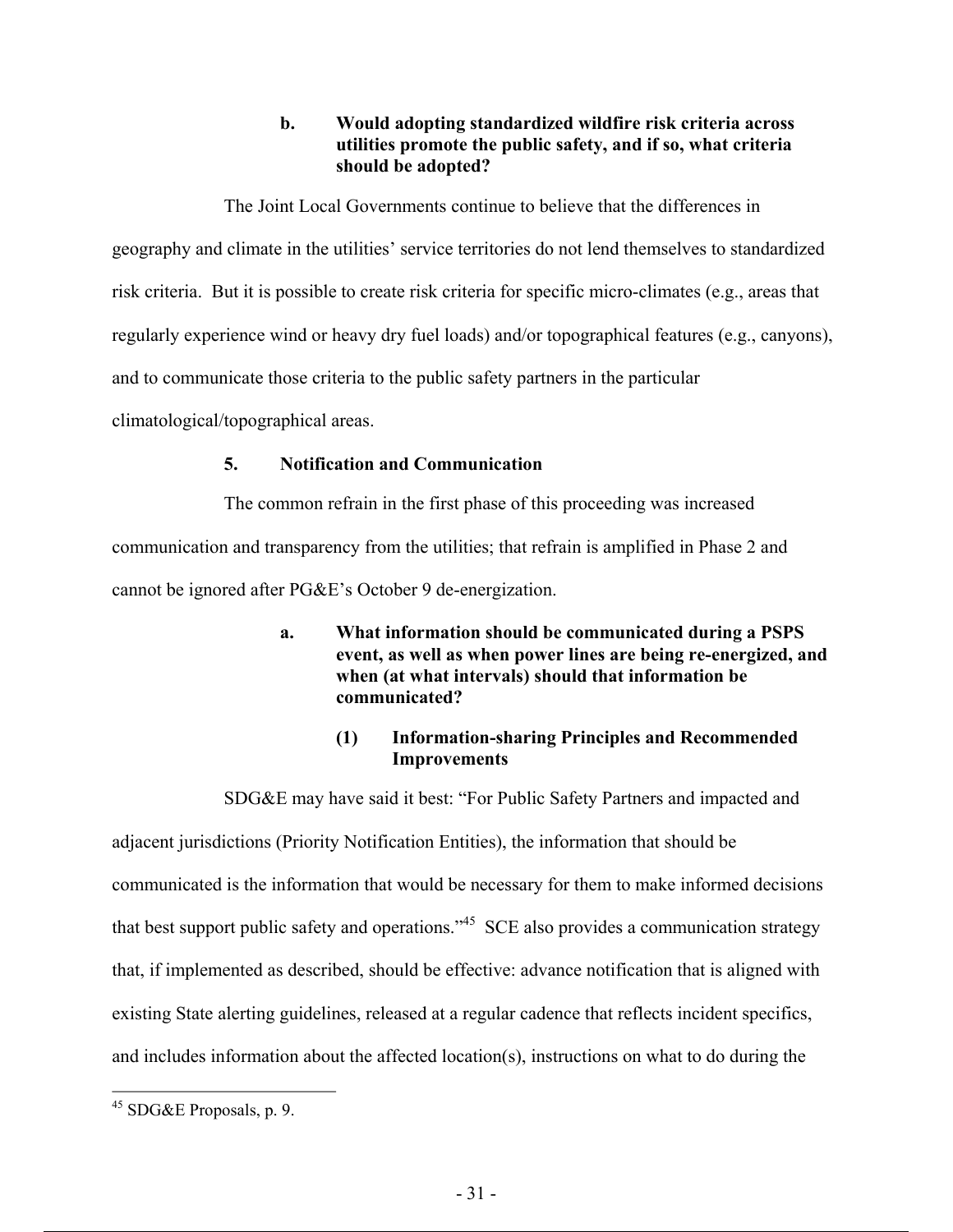event, when to expect the next communication about the event, and links to resources.<sup>46</sup> The public safety partners in this proceeding have provided the substantive information that should be shared in accordance with the principles articulated by SDG&E and SCE: sufficient advance notice; notification to neighboring jurisdictions; greater information-sharing with CCAs and critical facilities; maps of potentially or actually impacted circuits; numbers of impacted customers; an understanding of the utility's internal decisionmaking criteria and process; expected outage duration; relevant re-energization information; and that developing information be provided in real time. The utilities' task in providing this information may not be easy, but it is necessary.

PG&E does not propose any changes to the existing notification protocols.<sup>47</sup> PG&E made this statement knowing the many communication and notification shortfalls the Joint Local Governments and its other customers and safety partners have identified since its first de-energization of 2019. Instead of addressing these known failures, PG&E informed the Commission that it continues to work with its public safety partners "to share information and ensure they are familiar with PSPS notification content, format<sup>[1]</sup>, and messaging.<sup>"48</sup> With this pledge, PG&E intends to continue pushing out whatever information it determines is relevant and will continue its relentless and obtuse campaign to educate emergency management professionals about the utility's PSPS program through the same educational handouts, PowerPoints, and canned presentations that its public safety partners have by now memorized. The tragedy of the 850 meetings PG&E has held with its public safety partners in 2019 meetings the utility touts as evidence of its robust communication<sup>49</sup>—is that the emergency

 $46$  SCE Comments, p. 6.

 $47$  PG&E Opening Comments, p. 8.

<sup>48</sup> *Ibid.*

<sup>49</sup> PG&E PSPS Progress Report, p. 6, § 3.1.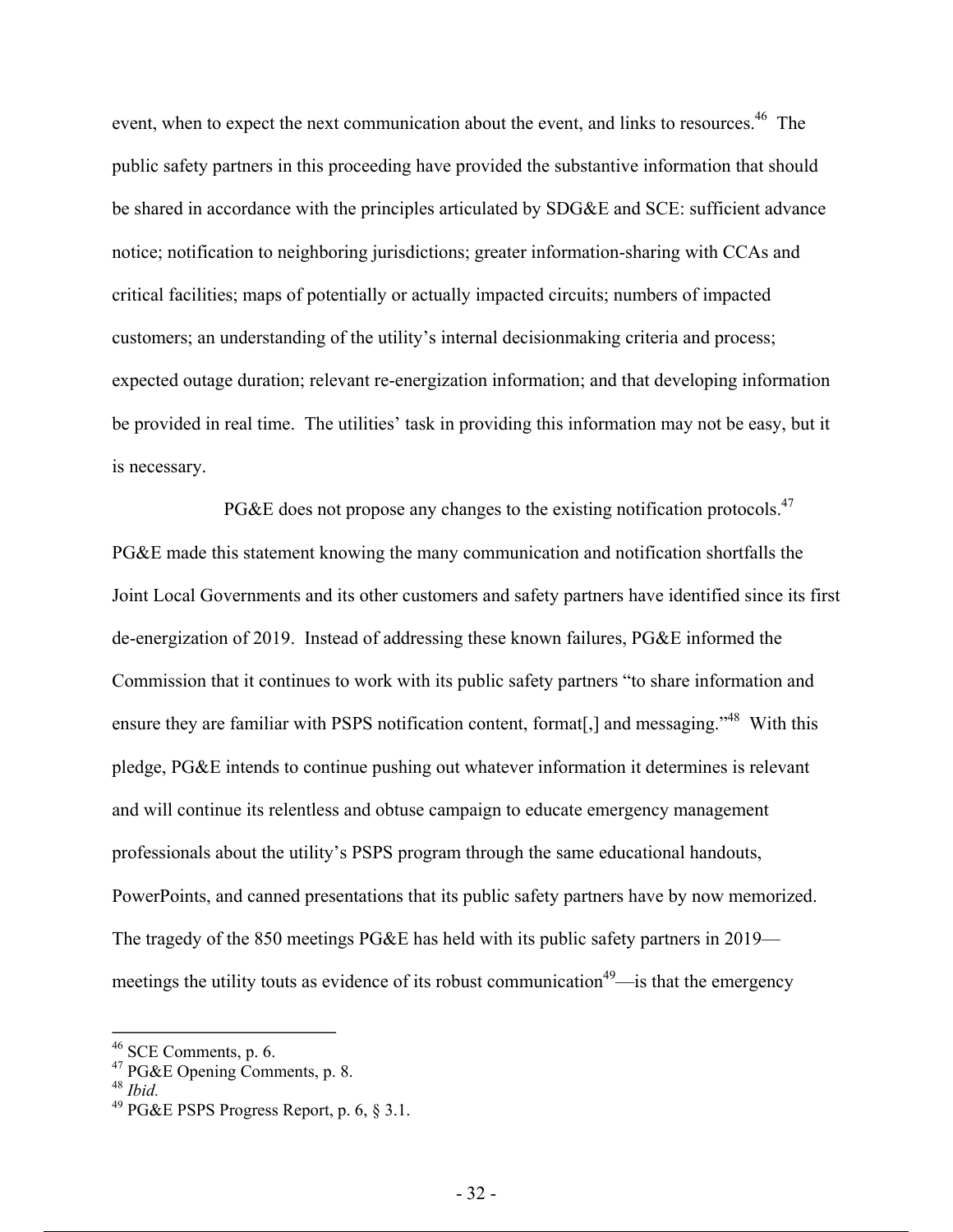managers and first responders who the meetings were intended to educate likely did not leave those meetings with a meaningful understanding of how PG&E's de-energization plan would affect *their community*. The Joint Local Governments' emergency managers certainly did not.

While the Joint Local Governments believe that the Commission in Phase 1 adopted broad requirements that the utilities communicate, coordinate, and share meaningful information with their public safety partners, PG&E's implementation of those requirements has fallen short and changes *are* therefore necessary.<sup>50</sup>

External coordination and information-sharing will improve if the utilities ensure their internal notification and communication protocols are understood by the utilities' personnel. The Public Advocates' Office notes that SCE has started to hold short pre-notification meetings before de-energization events to establish a cadence and ensure SCE personnel are aware of and aligned with the utility's internal notification protocols.<sup>51</sup> The Joint Local Governments support this practice and recommend that PG&E adopt it, if it has not already done so. It is important for local emergency managers and first responders to understand other agencies' internal "battle rhythms" during an emergency. For example, the National Weather Service sends twice-daily partner briefing emails at roughly the same times each day during a weather event (Fire Weather Watch, Red Flag, atmospheric rivers, etc.), whether the event is just being monitored or has been formally announced. The NWS runs internal computer models around 0700 and 1400 hours, and sends partner briefing emails around 0800 and 1500 or 1600; the potentially impacted emergency managers know when to start keeping an eye on their email for updates. That certainty—even if it is a two-hour window—is extremely helpful to emergency managers and first responders. The

 $50$  Joint Local Governments Proposals, pp. 20–34; see also, William B. Abrams Comments, p. 14; cf. WSPA Comments On PSPS Phase 2, Track 1 Scope, pp. 7–8.

<sup>&</sup>lt;sup>51</sup> Public Advocates Office Track 1 Proposal, p. 7.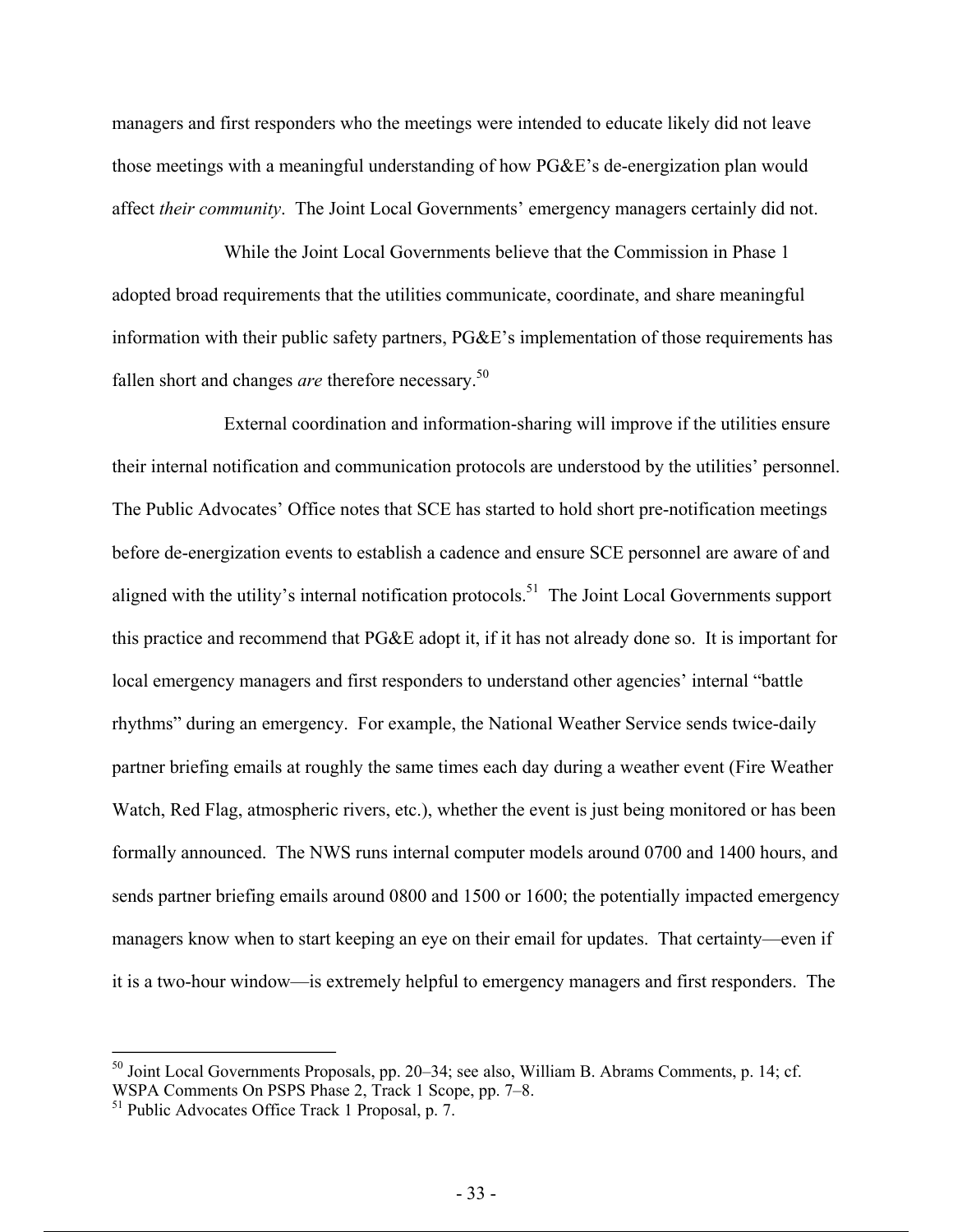utilities should establish their internal cadences and provide their public safety partners with that same certainty.

Effective notification and information-sharing is also necessary before and during *re*-energization. As EBMUD and others described, sudden re-energization can cause surges that damage millions of dollars in equipment and infrastructure.<sup>52</sup> During the October 9 PSPS, PG&E was reluctant to share the status of its re-energization readiness or efforts with the affected public safety partners. There is a difference between managing expectations by not committing to an exact restoration timeline and withholding important information that public safety partners and critical facilities need in order to manage the ongoing outage and prepare for re-energization. The Joint Local Governments support the parties' recommendations that the utilities communicate re-energization information that includes specific circuits to be inspected, the order of inspection, expected completion and restoration timelines, and advance notice of reenergization.<sup>53</sup>

## **(2) Problems with Sharing Information During PG&E's October 9–11 PSPS**

#### **(a) Medical Baseline Information**

The recent large-scale de-energization in PG&E's service territory revealed a few information-sharing issues relating to medical baseline customer information and critical facilities information. Until the Commission ordered the large utilities to dispense with the nondisclosure agreement for medical baseline customer information, PG&E would only provide contact information for individual medical baseline and critical facility customers to local governments subject to a nondisclosure agreement. Sonoma County executed its NDA on

<sup>&</sup>lt;sup>52</sup> EBMUD Comments and Proposals on Phase 2, Track 1 Issues, p. 2; EPUC Proposal on Phase 2, Track 1 Scoping Memo, p. 5.

 $53$  See EBMUD Comments, p. 2.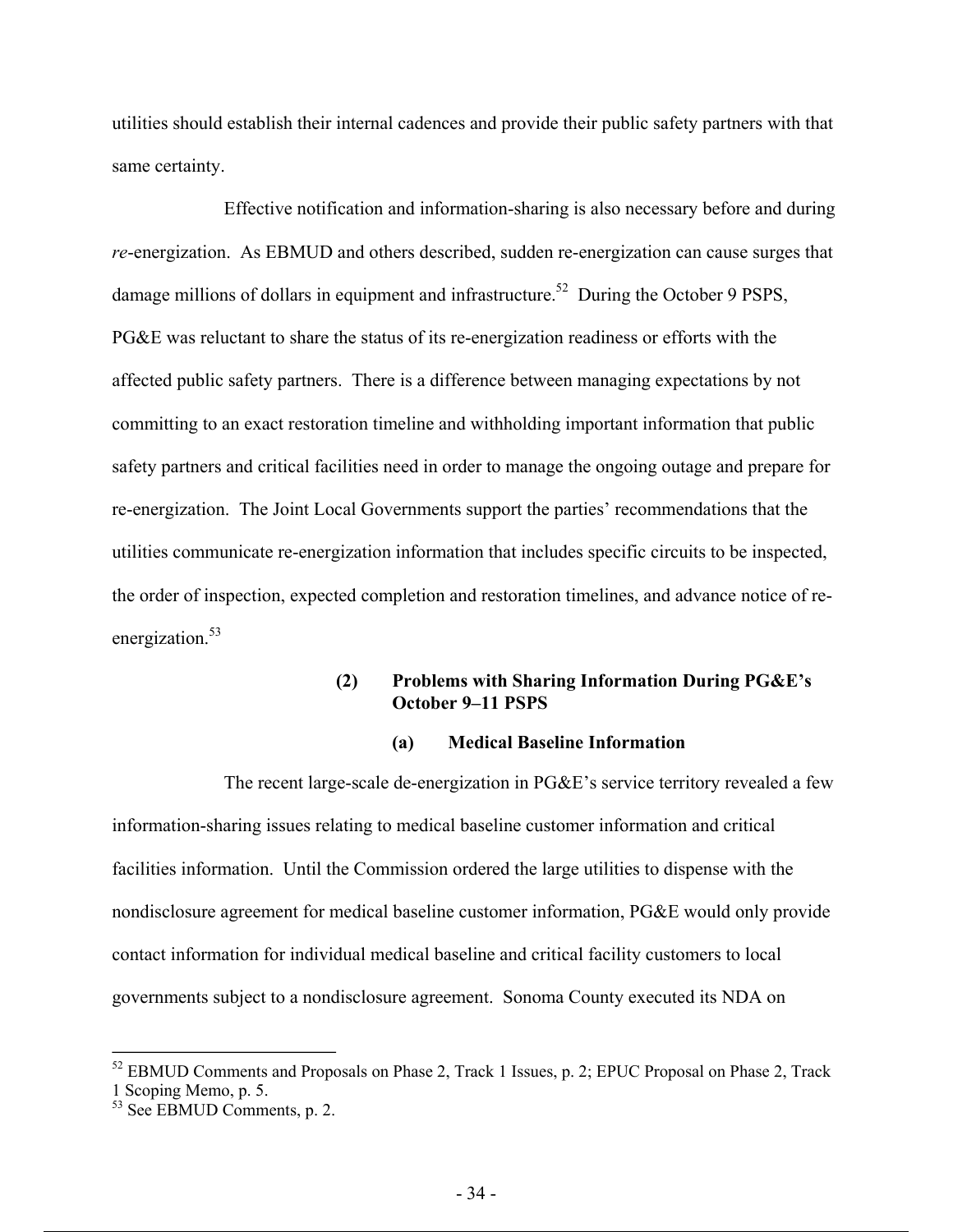October 8, 2019, and was told that the customer information would be made available in the County's PSPS web portal *on request*. Had Sonoma's attorneys not noticed the two-word caveat in the email to PG&E's EOC staff directing full access to the confidential information, Sonoma likely would not have received it. The PG&E attorney in charge of the NDA process did not know to whom that request had to be made. Sonoma's PG&E liaison resolved the matter quickly, but the requirement to affirmatively request the information be provided, after executing an NDA that covers only the two categories of customer information at issue, was absurd.

The Executive Director's October 9, 2019 letter to the large utilities directing them to provide medical baseline customer information to county and tribal government emergency response personnel when a de-energization is initiated addresses, to a large extent, the NDA-related issues the Joint Local Governments have raised in Track 1. The Executive Director's admonition that the utilities must take appropriate measures to ensure that the data is shared confidentially is important—it is also broad enough that it can be read to allow the utilities to impose onerous information-handling requirements on local governments. A secure web portal or other secure file-transfer mechanism should suffice. For instance, PG&E's PSPS web portal, which allows local governments access to outage maps, affected customer information (with and NDA), and related information, requires a password login and is, based on the Joint Local Governments' discussions with PG&E, secure from a data-protection standpoint. Local governments handle confidential information constantly; the Commission should find that no specific obligations, beyond the requirement to protect the information from public disclosure using the local government's normal protocols and systems, may be imposed by the utilities as a condition of receiving medical baseline customer information during a de-energization event.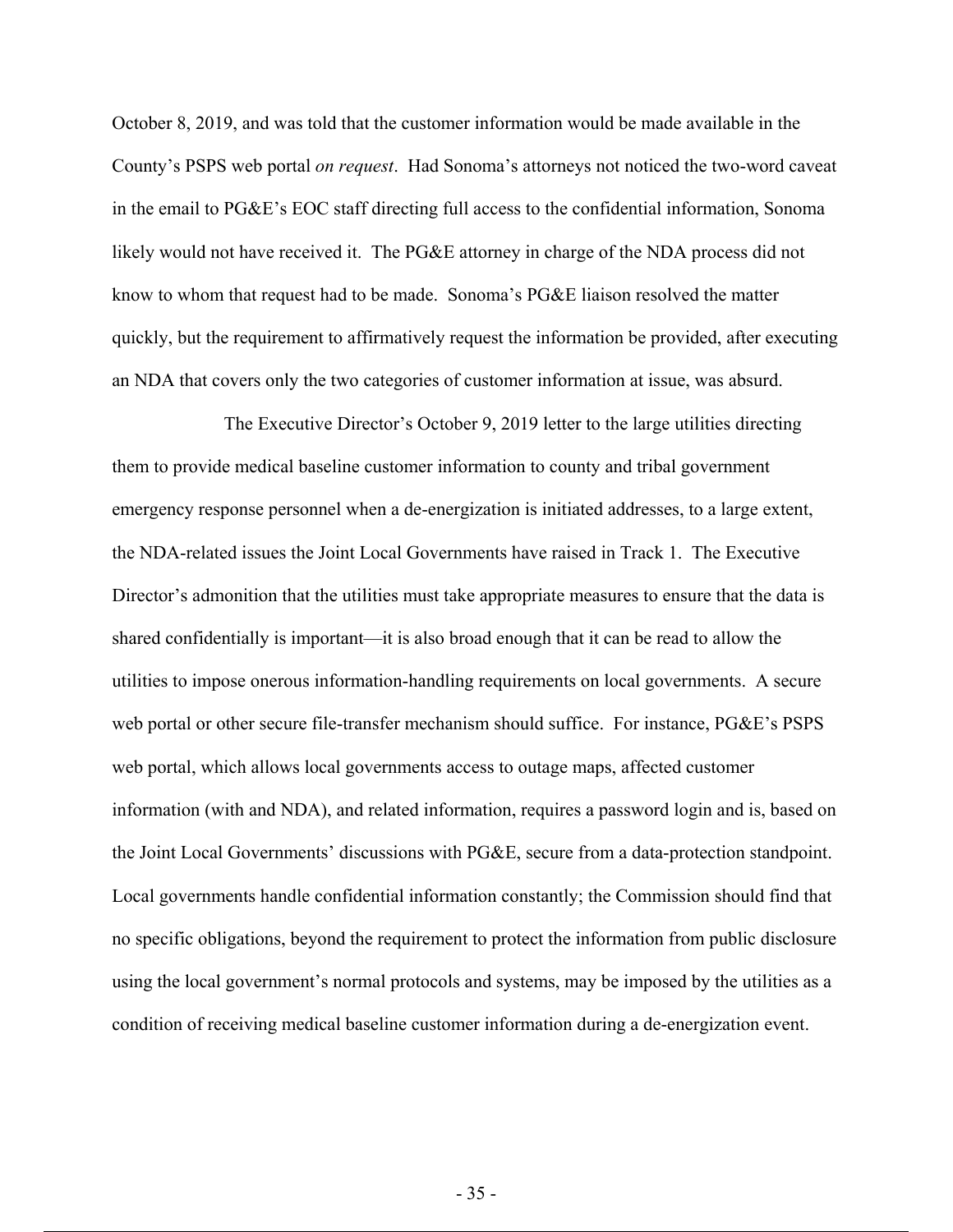This recommendation is consistent with CalCCA's proposal for customer information-sharing, which the Joint Local Governments strongly support.<sup>54</sup>

The Executive Director's letter does not cover critical facilities. PG&E's classification of all critical facility information as confidential, regardless of whether the name and address and contact information of the facility can be found with a Google search, is unreasonable. Most critical facilities, as defined by the Commission in Phase 1, are known to the public. The Commission also ordered PG&E to work with local public safety partners to identify critical facilities in their jurisdiction.<sup>55</sup> There are very few facilities, then, that can be considered confidential under any legal construct. Notwithstanding this, PG&E requires an NDA for a local government to obtain an outage-specific list of affected facilities. If the local government's Board or Council has not authorized the NDA—and many local governments have serious reservations about doing so—the local emergency managers' response efforts may be hindered. The Commission should direct PG&E to provide critical facility information to local public safety partners with no NDA, or subject to the same confidential-treatment requirements the Joint Local Governments recommend for the medical baseline customer information.

### **b. Where [CCA] territories exist, what role should CCAs play in communicating about PSPS events?**

The Joint Local Governments support the recommendations made by CalCCA regarding increased information-sharing and coordination by the utilities with CCAs operating in their service territory.56 The CCAs' recommendation that they be allowed to administer programs to develop and operate microgrid facilities supported by new grants and funding

<sup>54</sup> CalCCA Proposal, pp. 25–26.

 $55$  See D.19-05-042, p. 75.

<sup>56</sup> CalCCA Proposal, pp. 27–28.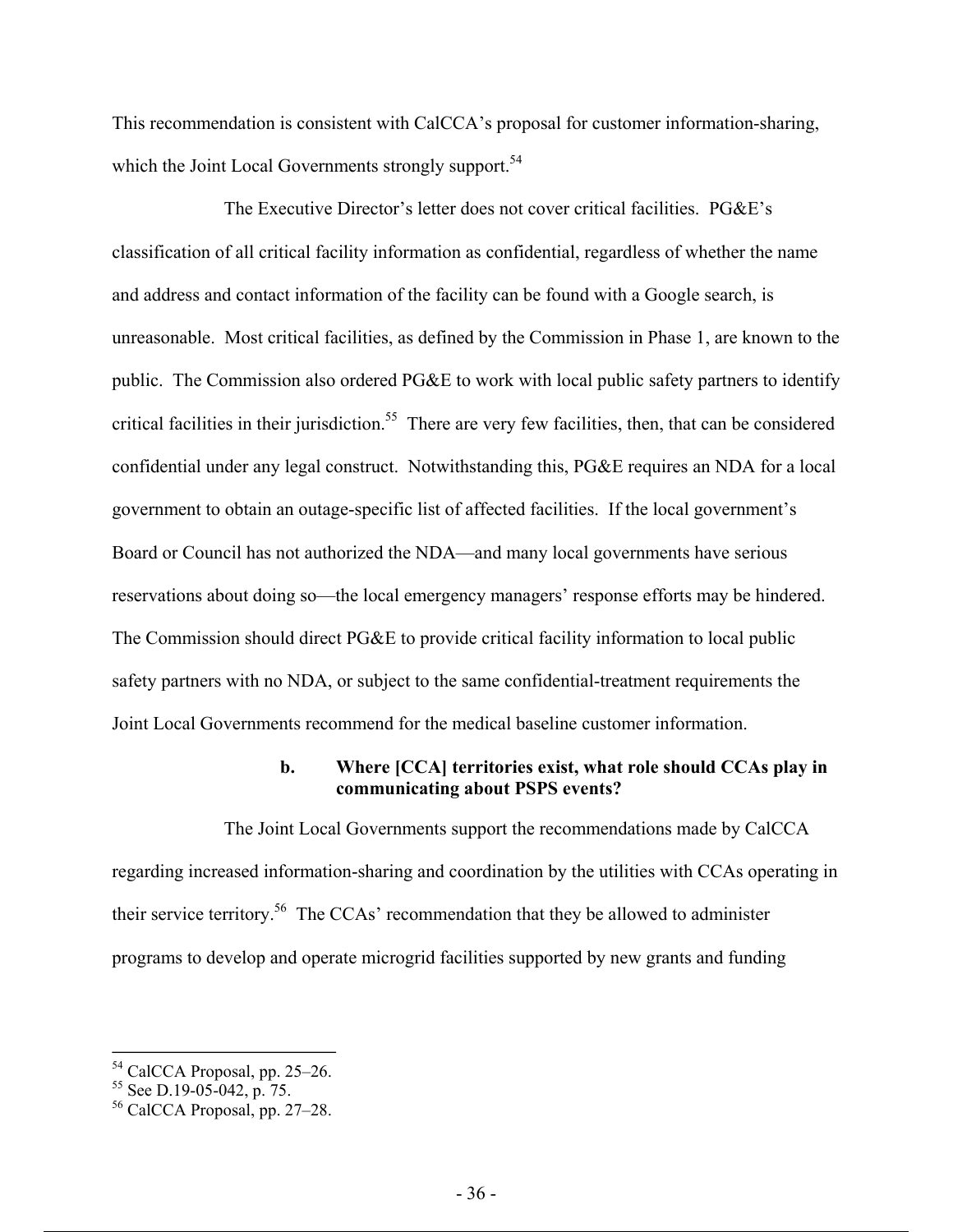opportunities should also receive the Commission's full backing.57 CCAs are community-based and community-focused and they have the flexibility to develop local energy projects that can bolster a community's resiliency. The large utilities are not so nimble.

### **c. Are additional communication guidelines required in the event of a transmission-level PSPS beyond those adopted in Resolution ESRB-8 and D.19-05-042?**

Because of the large potential impact of a transmission de-energization, it is important the utilities provide as much advance notice to public safety partners and include a clear and accurate description of which "downstream" circuits are likely to be impacted. Public safety partners in the areas adjacent to the transmission de-energization also need to be notified of the impending outage. For example, Highway 101, the main artery through Ventura, Santa Barbara, and San Luis Obispo Counties, could turn into a parking lot if even one county were deenergized; the traffic bottleneck would in turn impact safety and emergency services. Until the utilities are able to gain sufficient insight into their own systems and the potential scenarios under which transmission lines may need to be de-energized, which will allow the Commission and parties to understand the potential impacts of a transmission-level de-energization, the Joint Local Governments are not confident that a transmission-level de-energization will involve the level of clarity necessary to ensure public safety partners have the information they need. It may be that the existing guidelines, with a few additions, are sufficient—assuming the utility implements them effectively. That caveat is the crucial element. The best guidelines in the world won't benefit the public if the utility cannot implement them.

### **6. PSPS and Transmission Lines**

The clearest message from the parties' proposals on de-energization of transmission lines is that there is not enough information to understand the de-energization

<sup>&</sup>lt;sup>57</sup> CalCCA Phase 2 Proposal, p. 28.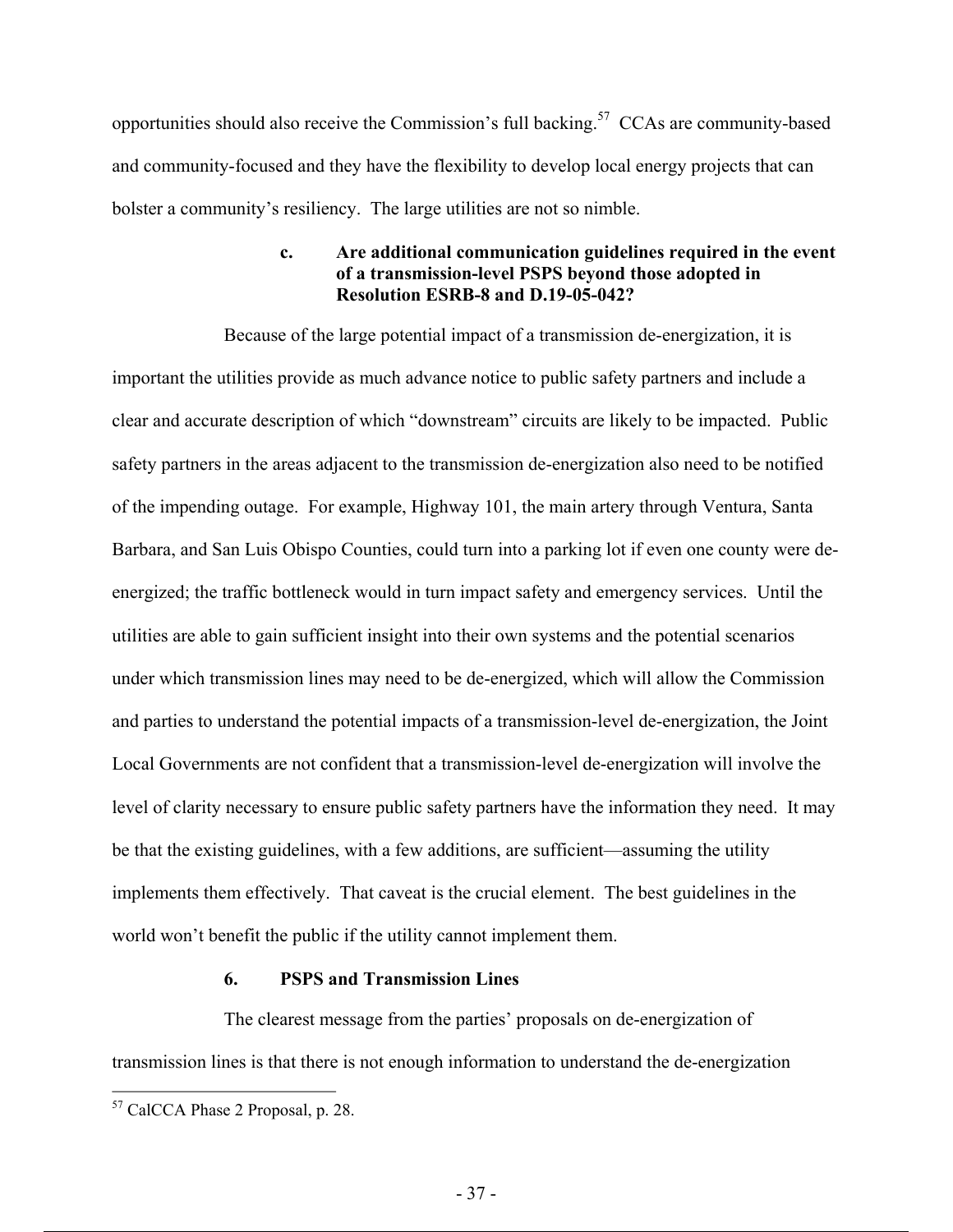decision-making process, the areas that might be de-energized, or the impacts of those events. The Joint Local Governments concur that a significant amount of additional information is necessary before the Commission and the parties can design a rational transmission deenergization program. PG&E's October 9 de-energization, which is reported to have involved approximately 100 transmission lines, is proof of this principle.

## **a. What coordination is required between the electric IOUs and public safety partners, the [CAISO], the [FERC,] and others to ensure safe PSPS events, which require the shut-off of transmission lines?**

The Joint Local Governments join the other parties that emphasized the need for effective communication between the utility and its public safety partners for a transmissionlevel de-energization. There must be legitimate two-way communication and partnership between the utilities and their public safety partners to develop these best practices. PG&E, the only utility that has, to the Joint Local Governments' knowledge, de-energized transmission lines, currently has neither.

PG&E points to its seven-day weather forecast website as the result of extensive outreach and feedback from its public safety partners.<sup>58</sup> While the Joint Local Governments recognize that PG&E put significant time and resources into the meetings and the website, PG&E did not vet the weather forecast website with its public safety partners and, as a result, the website's utility is questionable.<sup>59</sup> And of course, it is of no use at all when PG&E's website crashes, as it did for the duration of the October 9 outage. Coordination and information-sharing for all de-energization events should be as effective as possible, but this need will be more acute in the event of a transmission outage that impacts a large geographic region.

<sup>&</sup>lt;sup>58</sup> PG&E Opening Comments, pp. 10–11.

<sup>59</sup> Joint Local Governments' Phase 2, Track 1 Proposals, pp. 5–8.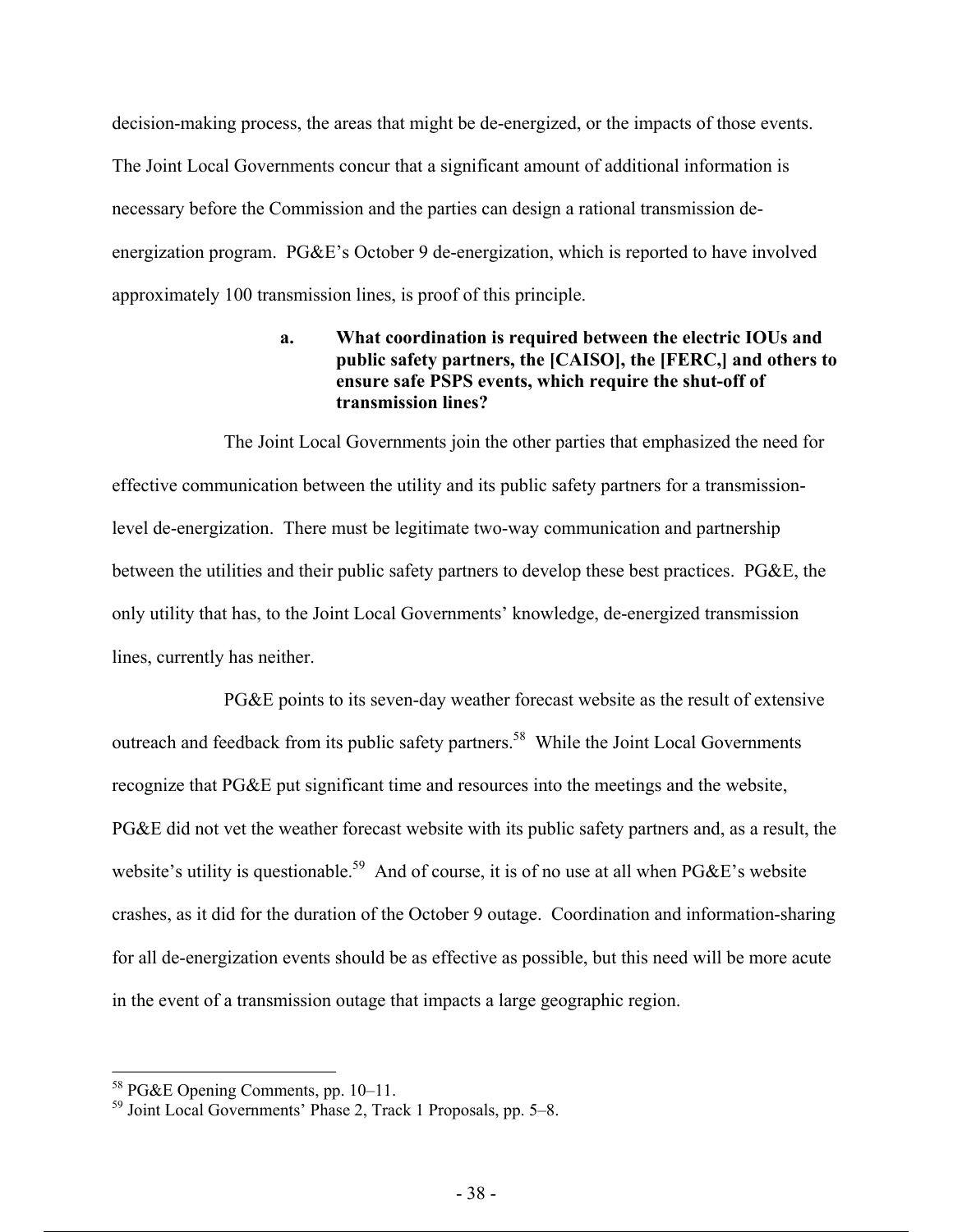## **(1) In addition to those listed above, with whom must the electric IOUs coordinate to prepare for and notice transmission level PSPS events?**

Notification should be provided to jurisdictions adjacent to the ones that are impacted or are likely to be impacted. As is discussed above, de-energizations can have significant impacts on traffic, emergency response capabilities, and other services in entire regions, even if the power remains on in many locations.

## **b. How should the Commission evaluate the impacts of transmission line PSPS versus distribution level PSPS, and what guidelines should be adopted to sufficiently prepare for and mitigate those impacts?**

Before the Commission can evaluate the impacts of a transmission-level PSPS, the Commission and parties must understand the likely impacts. The October 9 de-energization may prove useful in this regard. In addition to examining the actual outage impacts on PG&E's system and actual impacts to the affected communities, the utilities must create and share likely outage scenarios based on weather modeling and their own circuit maps. SCE proposes that proactively evaluating the loss of lines supporting large facilities and the corresponding impacts of a transmission-level PSPS on the public<sup>60</sup>; this is a good start, but the evaluation of transmission de-energization should not focus solely on large facilities. It will be necessary to understand the potential outage areas, what critical facilities are in those areas, whether there are identifiable populations of AFN or financially vulnerable individuals, whether there are ingress/egress constraints in the de-energized region(s), and how the topography of an area may impact fire risk. These considerations should be used to inform the utility's risk–benefit analysis for any de-energization, but particularly for large transmission outages. Once the impacts are

 $60$  SCE Comments, p. 8.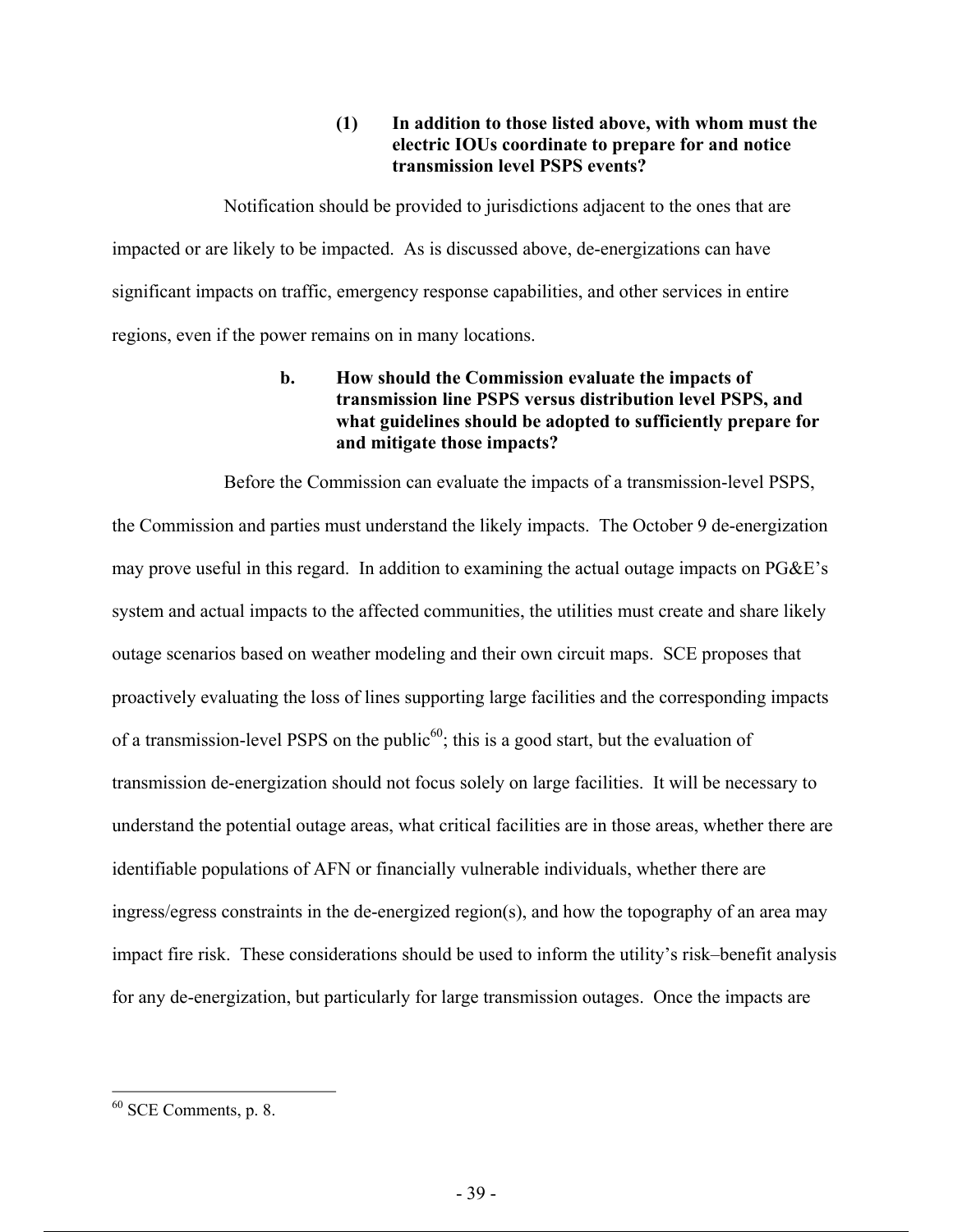better understood, the Commission should determine whether the impacts justify different decisionmaking criteria or greater mitigation efforts for transmission-level PSPS events.

PG&E's observation that, "[o]ther than the potential impact to grid reliability and potential scale of transmission versus distribution PSPS, the impacts are generally similar," and that, as such, the impacts of a PSPS event should be weighed on an event-by-event basis<sup>61</sup> suggests that PG&E does not appreciate the potential impacts of a large-scale transmission PSPS. That devil-may-care view might have changed after the October 9 event, but the fact that PG&E ever believed its view to be reasonable is troubling in and of itself. The size of the outage area determines whether residents have to travel one town or several counties over to find the nearest working gas station or grocery store or air-conditioned building. The size of the outage area dictates how far hospital patients must travel—or be transported—to receive care the hospital cannot offer while on backup power. The size of the outage area informs the wireless telephone and internet service dead zone that will result if the outage lasts longer than the telecommunications facilities' backup power. The size of the outage area also determines the size of the areas without water or sewer service, as much of the water infrastructure in the rural areas of PG&E's service territory requires electricity to operate. Yet PG&E states that additional guidelines beyond the three advance notifications to transmission-level customers, and the guidelines in its PSPS Progress Report, are not necessary to prepare for and mitigate PSPS impacts at the transmission level.<sup>62</sup> The Commission cannot accept this conclusion. While its September 23–25 PSPS in the North Bay a ran smoother than its June 8 PSPS, PG&E still does not have a functional PSPS program.

 $<sup>61</sup>$  PG&E Opening Comments, p. 11.</sup>

<sup>62</sup> *Id.* at p. 12.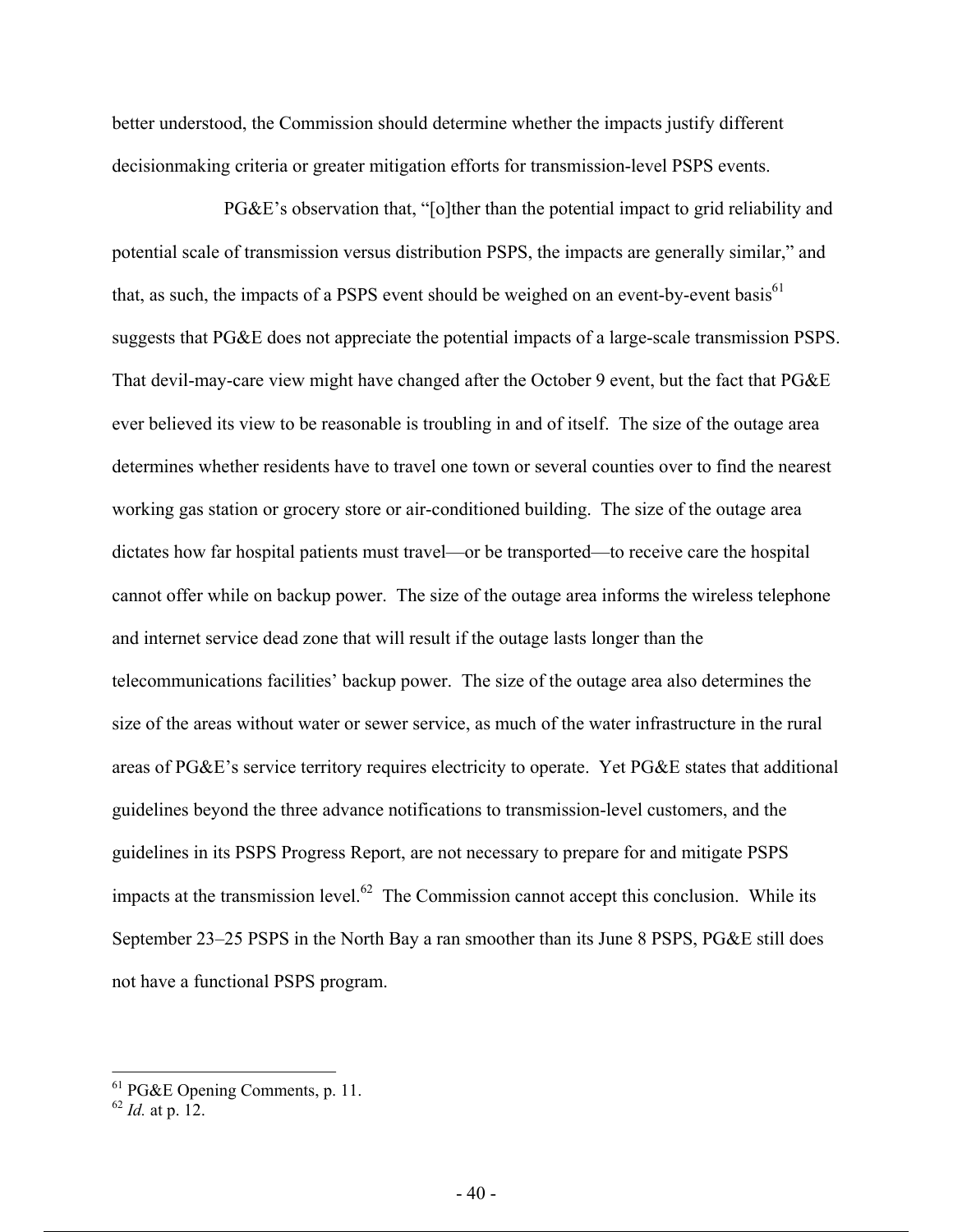## **7. Lessons Learned: SCE**

Santa Barbara County has found SCE to be a good partner during the two potential and one actual de-energization events that affected the County.<sup>63</sup> Santa Barbara's emergency management has observed, however, that SCE must enhance its readiness to share situational awareness and other critical information in real time. During these events, SCE had to coordinate with a large number of agencies and local governments, which appeared to slow the utility's ability to share information in a timely manner. Santa Barbara hopes that SCE is better prepared and better staffed during future events, so that information-sharing with its public safety partners is fast and effective. Some specific areas of improvement that would enhance situational awareness and communications are:

- Establishing daily situation status briefing calls, twice daily, scheduled at a specified time; preferably reflecting an early am (e.g., 0730) and end of day (e.g., 1730) timeline. This concept would assist local governments in making decisions on staffing and actions needed for each response shift.
- Continued work on language used in notifications and updates to the public is necessary to reduce confusion and enhance the public's ability to make informed decisions. This should include push notifications (text, email, etc.), as well as social media, website, and media outreach. An example of a recommended change is in the language relating to power surges on sensitive medical equipment during reenergization, and using "you may be in an area of impact" versus "you are impacted."
- It is important for the utilities to be clear with public safety partners regarding the utilities' process for identifying customers that need to notified and the outage maps

 $63$  July 11–19 and 22–28, 2019 (operating restrictions placed on Santa Barbara County and neighboring jurisdictions). The September 7, 2019 event resulted in a 22-hour outage.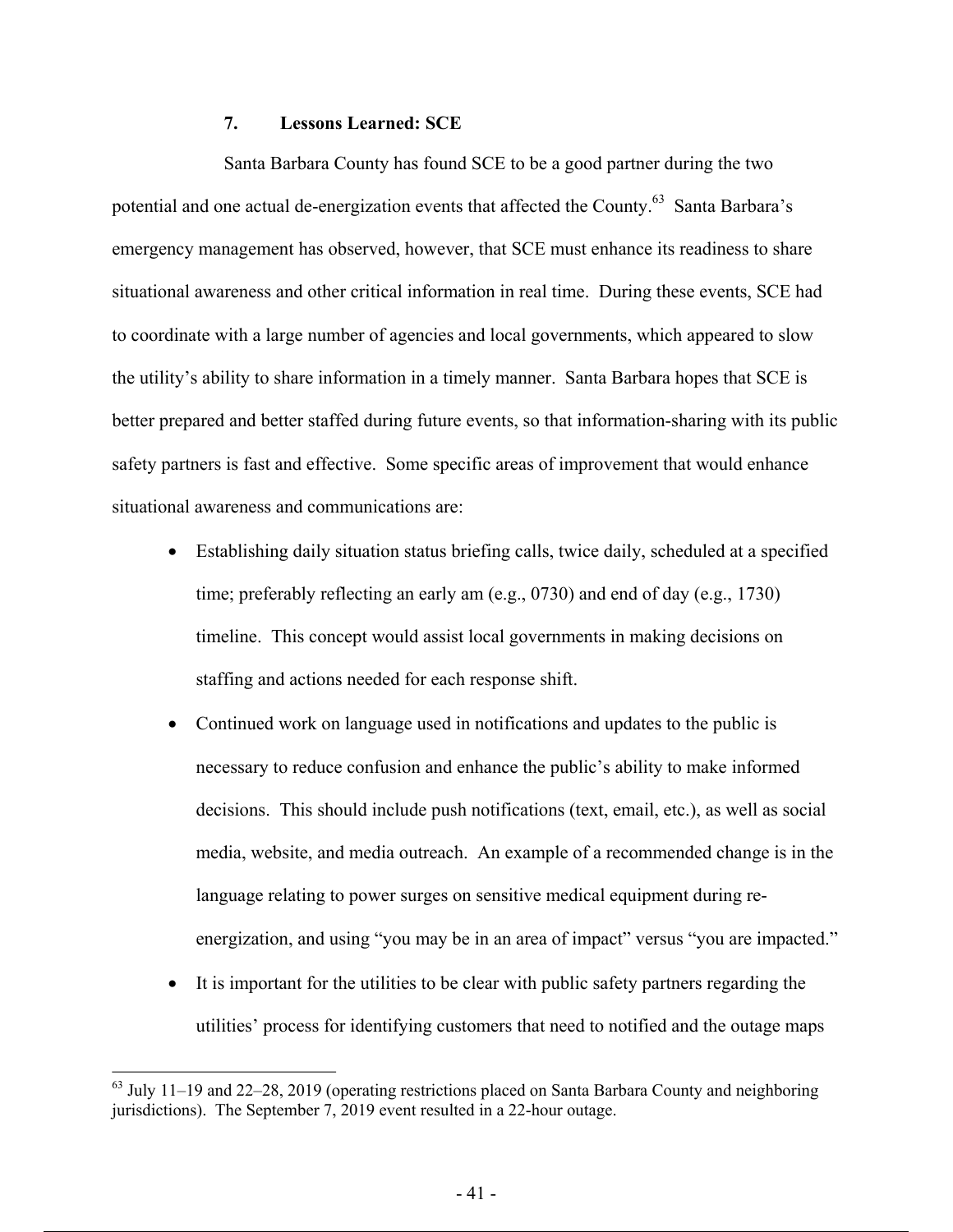that form the basis for customer notifications. For example, Santa Barbara learned that SCE utilizes their circuit maps, which captures the customers located in close proximity to the circuits. However, SCE also gave Santa Barbara "polygon" maps, which create a larger outage zone by connecting with straight lines the circuit maps' actual squiggly lines (circuits). As a result of these dueling maps, SCE was notifying the smaller circuit map-based group of customers and Santa Barbara OEM was notifying the larger polygon group. Although Santa Barbara and SCE did decide to move forward with this dual approach, it highlights the importance of understanding how notifications are being conceived of and conducted by the utilities.

- The utilities need more direction from the Commission regarding the terms under which they are required to provide medical baseline and critical care customer information, critical facilities information, and other relevant PSPS-related information.
- Information regarding the actual facts on the ground needs to be more accurate and better-communicated. During one event, SCE notified Santa Barbara staff that a particular circuit was no longer subject to de-energization, but the circuit continued to appear in subsequent reports of potentially or actually impacted facilities, much to the frustration of Santa Barbara's OEM staff. SCE later explained that they were waiting for two weather reporting cycles to show no concerns before removing the circuit from the list and notifying the public. The goal of effective communication is to reduce notification fatigue and yo-yo notifications to the public. It is important that SCE's public safety partners understand its decisionmaking process and criteria, and that communications are clear and have the necessary context.

 $-42-$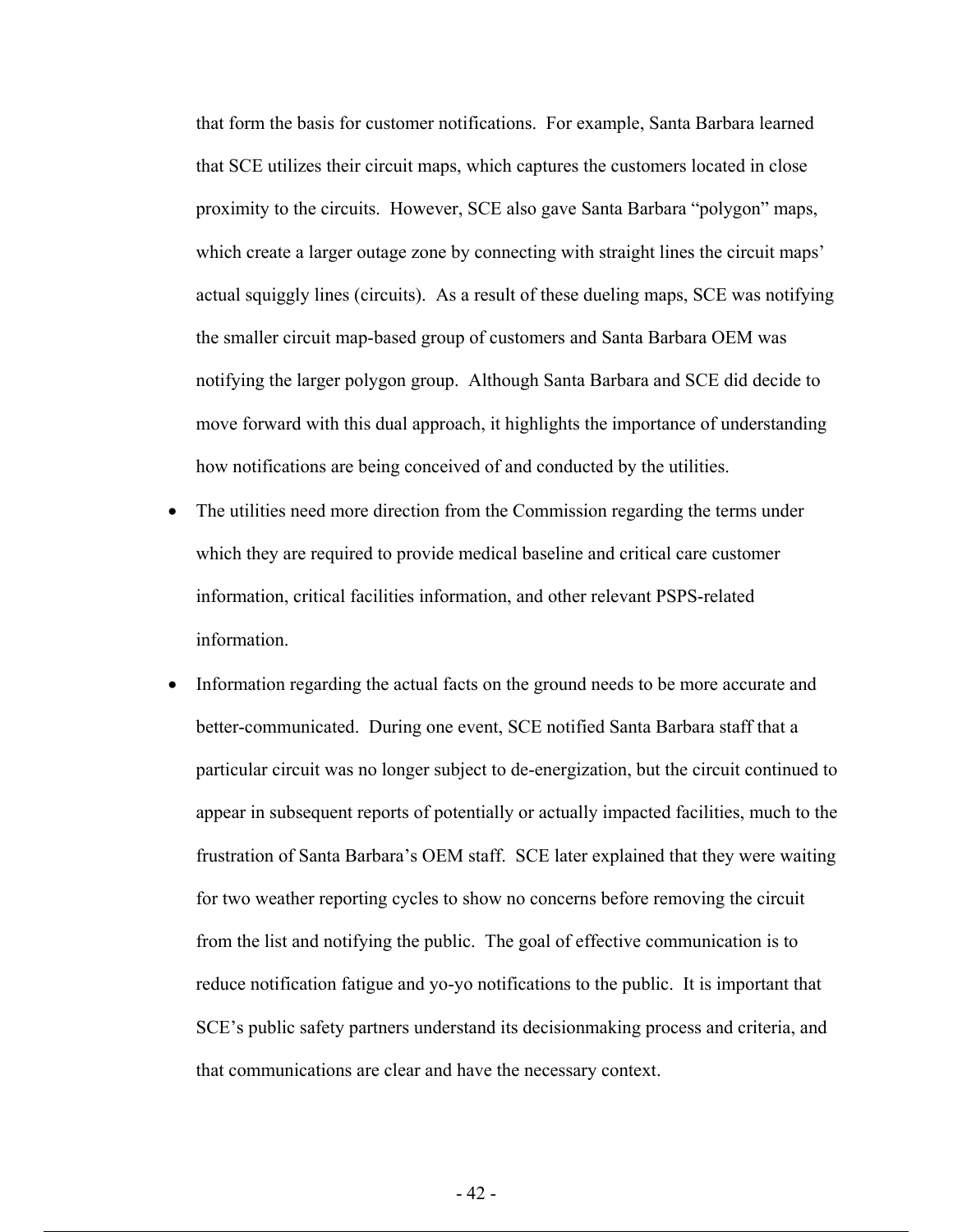- Automated notifications to public safety partners, government agencies, and even the public in Santa Barbara County were a problem in the October 2019 de-energization events. Both utilities had issues with automated notifications that could not be explained or corrected during those events. Understanding and improving these types of communication failures is crucial and should be prioritized.
- Order of notifications continues to be a concern. During several de-energization events, notifications were sent to elected officials, CalOES, or the public, *before or at the same time* as the local public safety partners in the impacted jurisdictions. Several of these notifications included incorrect information that had not been verified by the County's OEM with the utility, which caused the misinformation to be shared with elected officials, the public, and the media. It is important that local public safety partners in the impacted area, or those in neighboring jurisdictions who have local authority and jurisdiction to coordinate, are notified first and have the opportunity to work with the utility to verify information and correct notifications if needed.

#### **II. CONCLUSION**

President Batjer's observation in her October 14, 2019 letter to PG&E regarding the many failures of the October 9 de-energization event captures perfectly the realities of PG&E's PSPS program: PG&E was offered the resources and advice necessary to build a functional de-energization program but did not avail itself of either, and the resulting large-scale de-energization was a failure of significant proportions. The Joint Local Governments believe that the Commission will take seriously the shortcomings detailed in these comments, as well as the recommendations for improvements to PG&E's practices; time will tell whether PG&E is able to do the same.